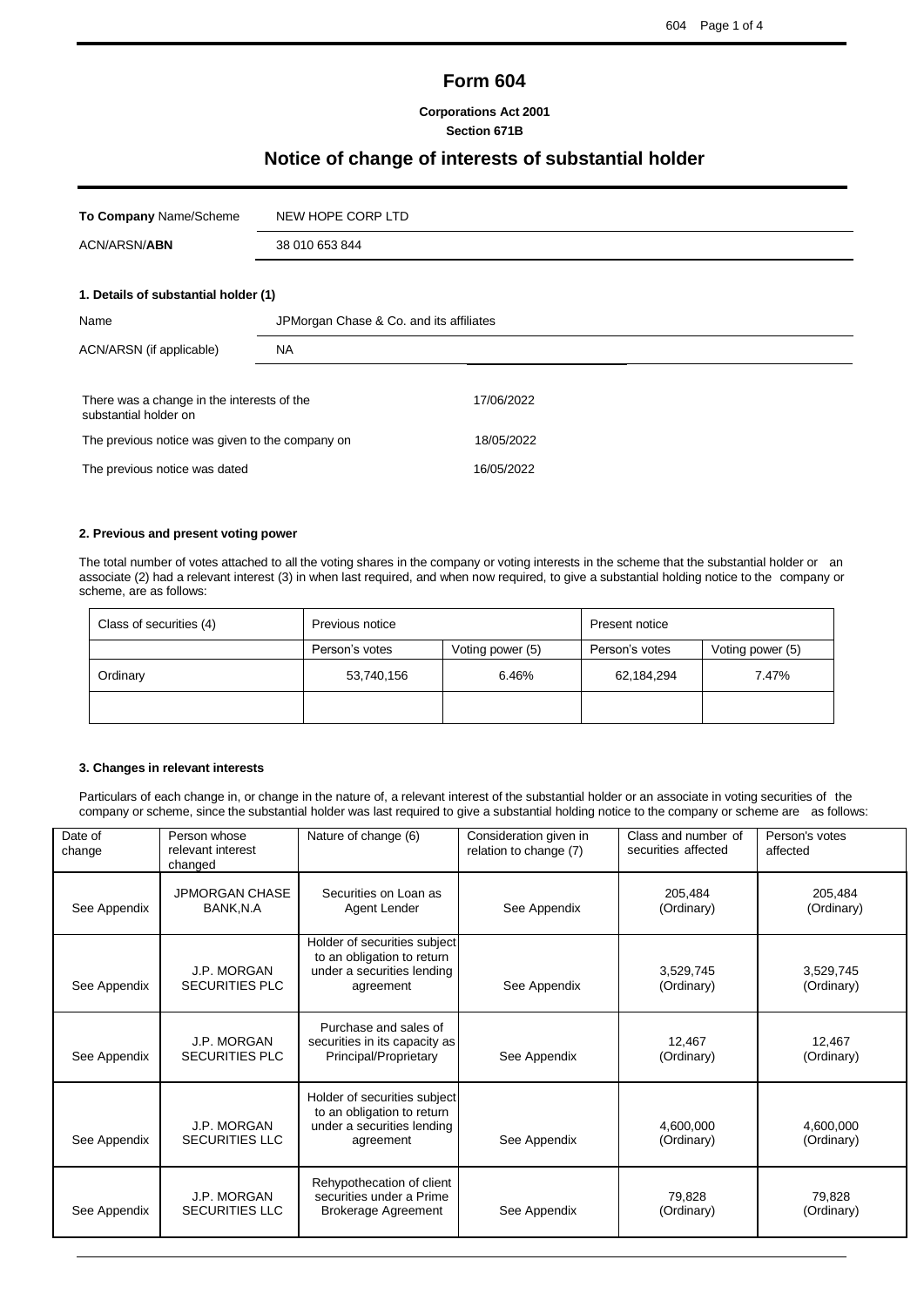604 Page 2 of 4

| See Appendix | J.P. MORGAN<br><b>SECURITIES</b><br><b>AUSTRALIA LIMITED</b> | Holder of securities subject<br>to an obligation to return<br>under a securities lending<br>agreement | See Appendix | 1,099,602<br>(Ordinary) | 1,099,602<br>(Ordinary) |
|--------------|--------------------------------------------------------------|-------------------------------------------------------------------------------------------------------|--------------|-------------------------|-------------------------|
| See Appendix | J.P. MORGAN<br><b>SECURITIES</b><br>AUSTRALIA LIMITED        | Purchase and sales of<br>securities in its capacity as<br>Principal/Proprietary                       | See Appendix | 1,245,062<br>(Ordinary) | 1,245,062<br>(Ordinary) |
| See Appendix | J.P. MORGAN<br><b>INVESTMENT</b><br>MANAGEMENT INC.          | In its capacity as<br>investment manager or in<br>various other related<br>capacities                 | See Appendix | 30.810<br>(Ordinary)    | 30,810<br>(Ordinary)    |

# **4. Present relevant interests**

Particulars of each relevant interest of the substantial holder in voting securities after the change are as follows:

| Holder of relevant<br>interest                               | Registered holder<br>of securities                         | Person entitled to be<br>registered as holder<br>(8)                  | Nature of relevant interest (6)                                                                    | Class and<br>number of<br>securities | Person's votes           |
|--------------------------------------------------------------|------------------------------------------------------------|-----------------------------------------------------------------------|----------------------------------------------------------------------------------------------------|--------------------------------------|--------------------------|
| <b>JPMORGAN CHASE</b><br>BANK, N.A                           | <b>JPM Nominees</b><br><b>Australia Pty</b><br>Limited     | <b>Various Borrowers</b><br>under the Securities<br>Lending Agreement | Securities on Loan as Agent Lender                                                                 | 5,612,581<br>(Ordinary)              | 5,612,581<br>(Ordinary)  |
| <b>JPMORGAN CHASE</b><br>BANK, N.A.                          | <b>JPMORGAN</b><br>CHASE BANK,<br>N.A.                     | <b>JPMORGAN CHASE</b><br>BANK, N.A.                                   | Purchase and sales of securities in<br>its capacity as Principal/Proprietary                       | 1<br>(Ordinary)                      | (Ordinary)               |
| J.P. MORGAN<br>SECURITIES PLC                                | <b>JPM Nominees</b><br>Australia Pty<br>Limited            | <b>JPM Nominees</b><br>Australia Pty Limited                          | Holder of securities subject to an<br>obligation to return under a<br>securities lending agreement | 11,794,733<br>(Ordinary)             | 11,794,733<br>(Ordinary) |
| J.P. MORGAN<br><b>SECURITIES PLC</b>                         | <b>JPM Nominees</b><br><b>Australia Pty</b><br>Limited     | J.P. MORGAN<br><b>SECURITIES PLC</b>                                  | Purchase and sales of securities in<br>its capacity as Principal/Proprietary                       | 66.404<br>(Ordinary)                 | 66,404<br>(Ordinary)     |
| J.P. MORGAN<br><b>SECURITIES LLC</b>                         | Citi Australia                                             | Citi Australia                                                        | Holder of securities subject to an<br>obligation to return under a<br>securities lending agreement | 9,223,319<br>(Ordinary)              | 9,223,319<br>(Ordinary)  |
| J.P. MORGAN<br><b>SECURITIES</b><br><b>AUSTRALIA LIMITED</b> | <b>Ecapital Nominees</b><br>Pty Ltd                        | J.P. MORGAN<br><b>SECURITIES</b><br><b>AUSTRALIA LIMITED</b>          | Purchase and sales of securities in<br>its capacity as Principal/Proprietary                       | 30,935,973<br>(Ordinary)             | 30,935,973<br>(Ordinary) |
| J.P. MORGAN<br><b>SECURITIES</b><br><b>AUSTRALIA LIMITED</b> | <b>Ecapital Nominees</b><br>Pty Ltd                        | <b>Ecapital Nominees Pty</b><br>Ltd                                   | Holder of securities subject to an<br>obligation to return under a<br>securities lending agreement | 4,472,854<br>(Ordinary)              | 4,472,854<br>(Ordinary)  |
| <b>J.P. MORGAN PRIME</b><br>INC.                             | Citi Australia                                             | Various Clients and<br>Custodians                                     | Rehypothecation of client securities<br>under a Prime Brokerage<br>Agreement                       | 47,256<br>(Ordinary)                 | 47,256<br>(Ordinary)     |
| J.P. MORGAN<br><b>MARKETS LTD</b>                            | <b>JPM Nominees</b><br>Australia Pty<br>Limited            | J.P. MORGAN<br><b>MARKETS LTD</b>                                     | Purchase and sales of securities in<br>its capacity as Principal/Proprietary                       | 363<br>(Ordinary)                    | 363<br>(Ordinary)        |
| J.P. MORGAN<br><b>INVESTMENT</b><br>MANAGEMENT INC.          | <b>STATE STREET</b><br><b>GLOBAL</b><br><b>MARKETS LLC</b> | Various Clients and<br>Custodians                                     | In its capacity as investment<br>manager or in various other related<br>capacities                 | 30,810<br>(Ordinary)                 | 30,810<br>(Ordinary)     |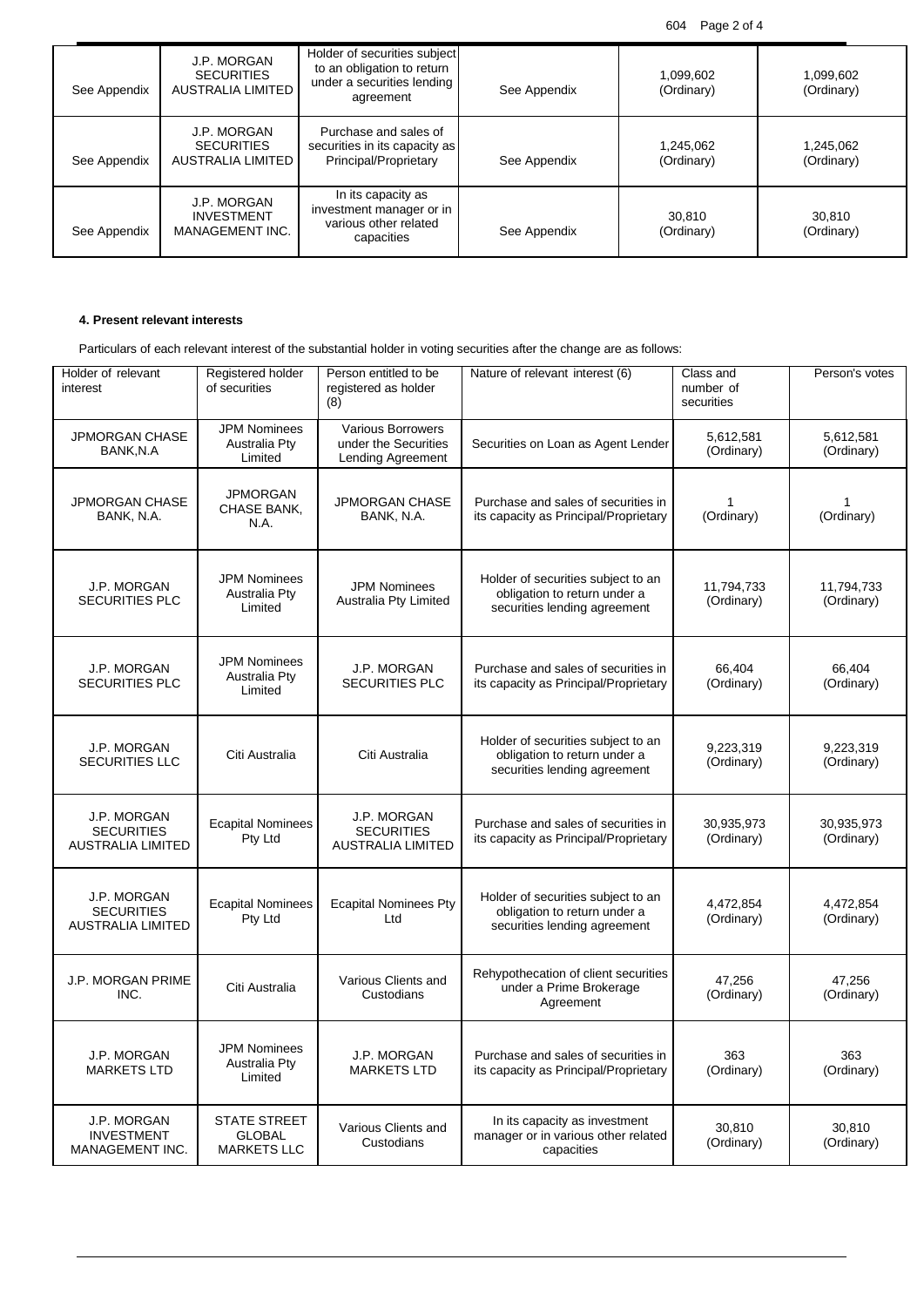í

# **5. Changes in association**

The persons who have become associates (2) of, ceased to be associates of, or have changed the nature of their association (9) with, the substantial holder in relation to voting interests in the company or scheme are as follows:

| Name and ACN/ARSN (if applicable)                  | Nature of association              |
|----------------------------------------------------|------------------------------------|
| JPMORGAN CHASE BANK, N.A.                          | Subsidiary of JPMorgan Chase & Co. |
| J.P. MORGAN SECURITIES PLC                         | Subsidiary of JPMorgan Chase & Co. |
| <b>J.P. MORGAN SECURITIES LLC</b>                  | Subsidiary of JPMorgan Chase & Co. |
| <b>J.P. MORGAN SECURITIES</b><br>AUSTRALIA LIMITED | Subsidiary of JPMorgan Chase & Co. |
| J.P. MORGAN INVESTMENT<br>MANAGEMENT INC.          | Subsidiary of JPMorgan Chase & Co. |

# **6. Addresses**

The addresses of persons named in this form are as follows:

| Name                                     | Address                                                            |
|------------------------------------------|--------------------------------------------------------------------|
| JPMorgan Chase & Co.                     | 383 Madison Avenue, New York, New York, NY, 10179, United States   |
| J.P. MORGAN SECURITIES LLC               | 383 Madison Ave., New York, New York, NY, 10179, United States     |
| J.P. MORGAN SECURITIES PLC               | 25 Bank Street, Canary Wharf, London, E14 5JP, England             |
| J.P. MORGAN SECURITIES AUSTRALIA LIMITED | LEVEL 18, 83-85 CASTLEREAGH STREET, SYDNEY, NSW 2000, Australia    |
| JPMORGAN CHASE BANK, N.A.                | 1111 Polaris Parkway, Columbus, Delaware, OH, 43240, United States |
| J.P. MORGAN PRIME INC.                   | 383 Madison Avenue, New York, New York, NY, 10179, United States   |
| J.P. MORGAN MARKETS LTD                  | 25 Bank Street, Canary Wharf, London, E14 5JP, England             |
| J.P. MORGAN INVESTMENT MANAGEMENT INC.   | 383 Madison Avenue, New York, New York, NY, 10179, United States   |

# **Signature**

| print name | Vasim Pathan | capacity | Compliance Officer |
|------------|--------------|----------|--------------------|
| sign here  | estra        | date     | 21/06/2022         |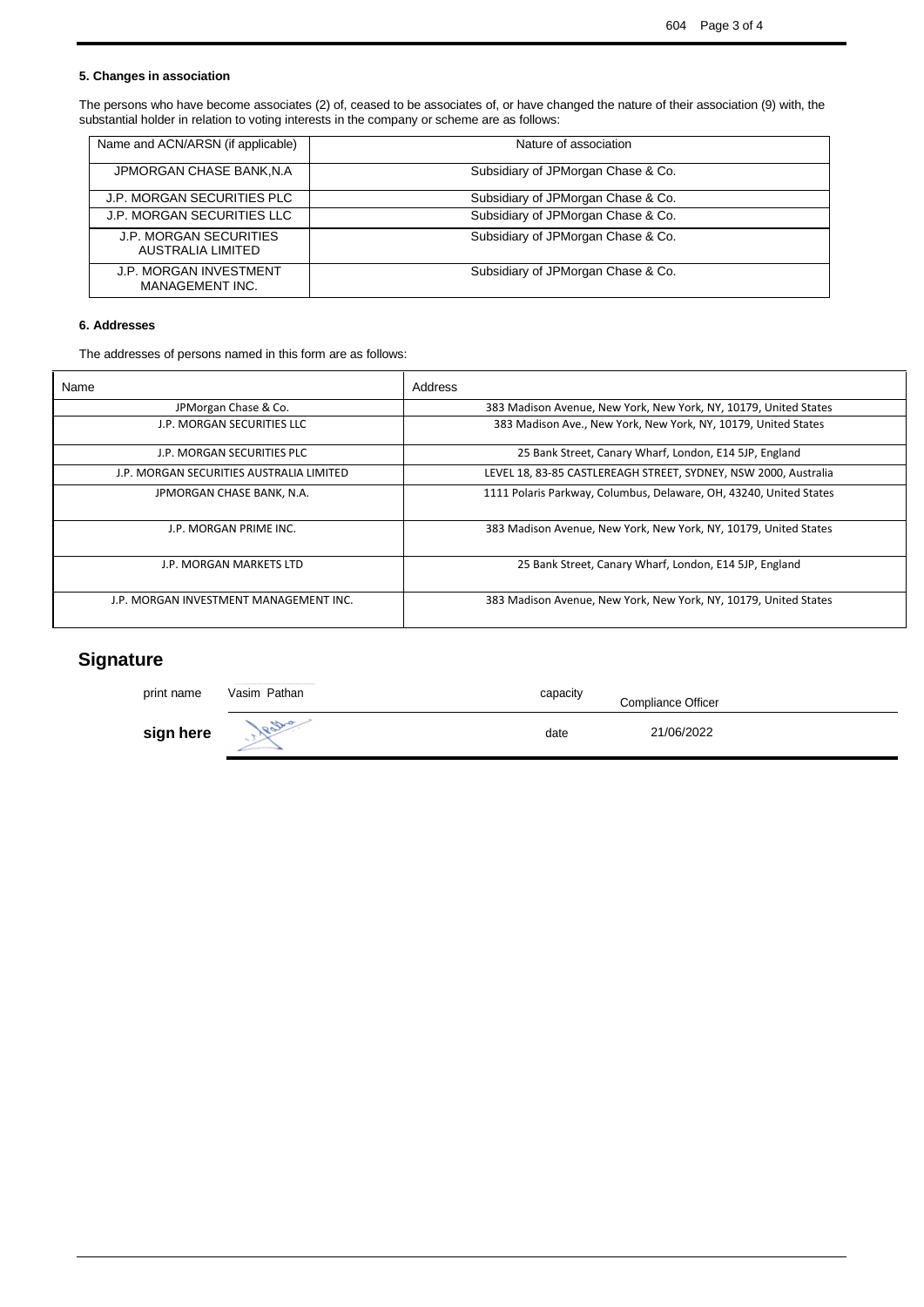í

#### **DIRECTIONS**

- (1) If there are a number of substantial holders with similar or related relevant interests (eg. a corporation and its related corporations, or the manager and trustee of an equity trust), the names could be included in an annexure to the form. If the relevant interests of a group of persons are essentially similar, they may be referred to throughout the form as a specifically named group if the membership of each group, with the names and addresses of members is clearly set out in paragraph 6 of the form.
- (2) See the definition of "associate" in section 9 of the Corporations Act 2001.
- (3) See the definition of "relevant interest" in sections 608 and 671B(7) of the Corporations Act 2001.
- (4) The voting shares of a company constitute one class unless divided into separate classes.
- (5) The person's votes divided by the total votes in the body corporate or scheme multiplied by 100.
- (6) Include details of:
	- (a) any relevant agreement or other circumstances because of which the change in relevant interest occurred. If subsection 671B(4) applies, a copy of any document setting out the terms of any relevant agreement, and a statement by the person giving full and accurate details of any contract, scheme or arrangement, must accompany this form, together with a written statement certifying this contract, scheme or arrangement; and
	- (b) any qualification of the power of a person to exercise, control the exercise of, or influence the exercise of, the voting powers or disposal of the securities to which the relevant interest relates (indicating clearly the particular securities to which the qualification applies).

See the definition of "relevant agreement" in section 9 of the Corporations Act 2001.

- (7) Details of the consideration must include any and all benefits, money and other, that any person from whom a relevant interest was acquired has, or may, become entitled to receive in relation to that acquisition. Details must be included even if the benefit is conditional on the happening or not of a contingency. Details must be included of any benefit paid on behalf of the substantial holder or its associate in relation to the acquisitions, even if they are not paid directly to the person from whom the relevant interest was acquired.
- (8) If the substantial holder is unable to determine the identity of the person (eg. if the relevant interest arises because of an option) write "unknown".
- (9) Give details, if appropriate, of the present association and any change in that association since the last substantial holding notice.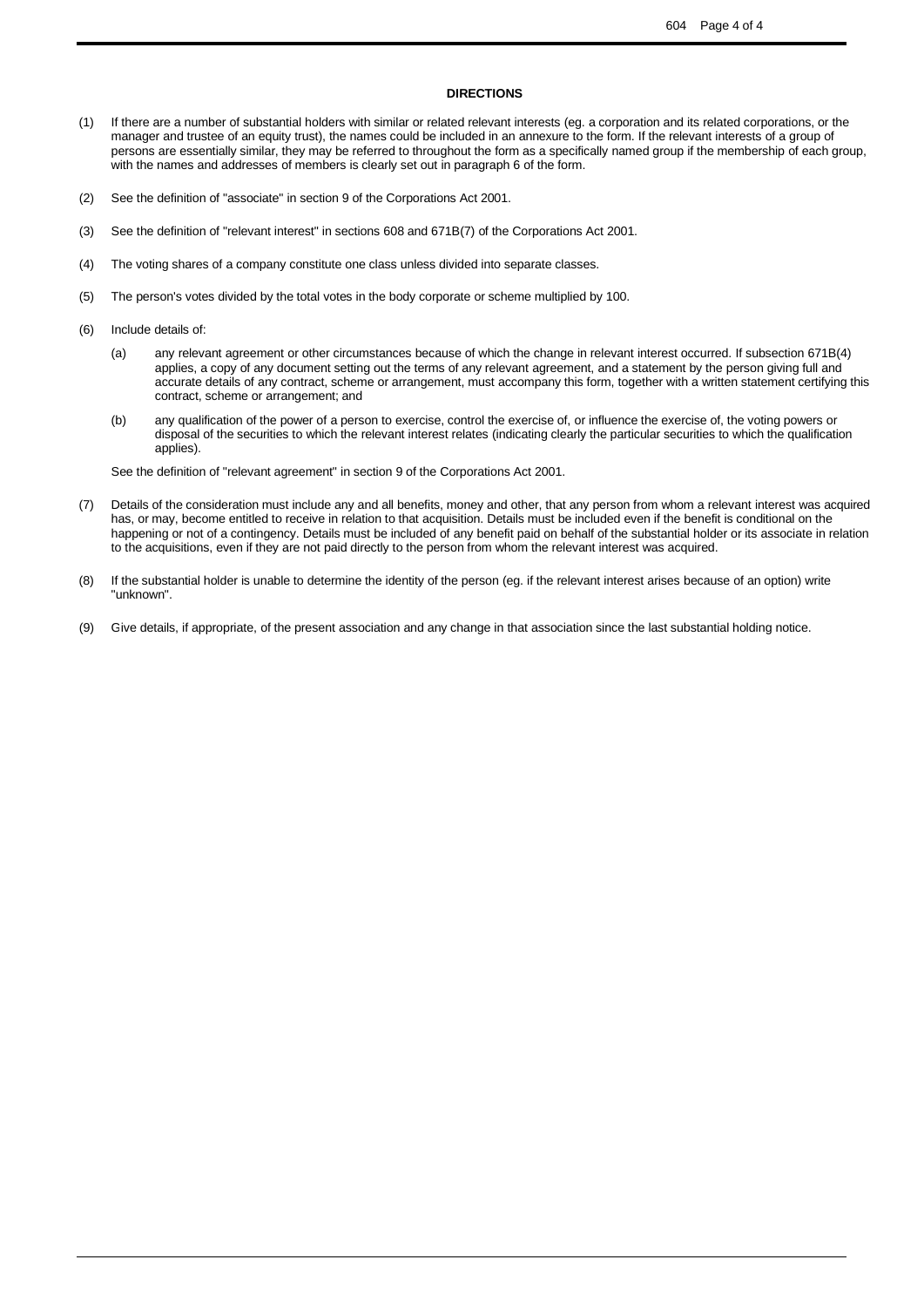| TRADES FOR RELEVANT PERIOD                 |                                                                                      |                     |                                       |                        |                                    | <b>Appendix</b>                                            |
|--------------------------------------------|--------------------------------------------------------------------------------------|---------------------|---------------------------------------|------------------------|------------------------------------|------------------------------------------------------------|
| <b>Transaction Date</b>                    | <b>Entity</b>                                                                        | <b>Product Type</b> | <b>Type of Transaction</b>            | Quantity               | Price (AUD)                        | Consideration                                              |
| <b>Balance at start of relevant period</b> |                                                                                      |                     |                                       | 53,740,156             |                                    | \$                                                         |
| 17-May-22<br>17-May-22                     | J.P. MORGAN SECURITIES PLC<br>J.P. MORGAN SECURITIES PLC                             | Equity<br>Equity    | Borrow<br>Borrow                      | 124,000<br>185,000     | $\overline{\phantom{a}}$           | $\blacksquare$<br>\$                                       |
| 17-May-22<br>17-May-22                     | J.P. MORGAN SECURITIES PLC<br>J.P. MORGAN SECURITIES PLC                             | Equity              | Borrow                                | 900,000<br>40,699      | $\overline{\phantom{a}}$<br>$\sim$ | $\overline{\phantom{a}}$<br>\$<br>$\overline{\phantom{a}}$ |
| 17-May-22                                  | J.P. MORGAN SECURITIES AUSTRALIA LIMITED                                             | Equity<br>Equity    | Borrow<br>Sell                        | (2,000)                | 3.82                               | \$<br>7,634.68<br>\$                                       |
| 17-May-22<br>17-May-22                     | J.P. MORGAN SECURITIES AUSTRALIA LIMITED<br>J.P. MORGAN SECURITIES AUSTRALIA LIMITED | Equity<br>Equity    | Sell<br>Buy                           | (67, 036)<br>322       | 3.79<br>3.80                       | 254,066.44<br>\$<br>1,223.60<br>-\$                        |
| 17-May-22                                  | J.P. MORGAN SECURITIES AUSTRALIA LIMITED                                             | Equity              | Buy                                   | 2,601                  | 3.84                               | 9,979.71<br>l \$                                           |
| 17-May-22<br>17-May-22                     | J.P. MORGAN SECURITIES AUSTRALIA LIMITED<br>J.P. MORGAN SECURITIES AUSTRALIA LIMITED | Equity<br>Equity    | Sell<br>Sell                          | (6, 872)<br>(16,000)   | $3.82 \pm 1$<br>$3.82 \quad$ \$    | 26,261.36<br>61,082.51                                     |
| 17-May-22                                  | J.P. MORGAN SECURITIES AUSTRALIA LIMITED                                             | Equity              | Sell                                  | (3,390)                | $3.87$ \$                          | 13,119.30                                                  |
| 17-May-22<br>17-May-22                     | J.P. MORGAN SECURITIES AUSTRALIA LIMITED<br>J.P. MORGAN SECURITIES AUSTRALIA LIMITED | Equity              | Buy<br>Sell                           | 4,865<br>(86, 516)     | 3.82<br>3.82                       | ¢<br>18,569.62<br>330,920.76<br>\$                         |
| 17-May-22                                  | J.P. MORGAN SECURITIES AUSTRALIA LIMITED                                             | Equity<br>Equity    | Buy                                   | 67,036                 | 3.80                               | 254,736.80<br>\$                                           |
| 17-May-22<br>17-May-22                     | JPMORGAN CHASE BANK, N.A.<br>JPMORGAN CHASE BANK, N.A.                               | Equity              | <b>Borrow</b>                         | 161<br>41,000          | $\sim$<br>$\sim$                   | \$<br>$\omega$<br>\$                                       |
| 17-May-22                                  | JPMORGAN CHASE BANK, N.A.                                                            | Equity<br>Equity    | Borrow<br>Borrow                      | 55,000                 | $\omega$                           | $\omega$                                                   |
| 18-May-22<br>18-May-22                     | J.P. MORGAN SECURITIES AUSTRALIA LIMITED<br>J.P. MORGAN SECURITIES AUSTRALIA LIMITED | Equity              | Sell                                  | (47,000)               | 3.92<br>3.94                       | 184,175.47                                                 |
| 18-May-22                                  | J.P. MORGAN SECURITIES AUSTRALIA LIMITED                                             | Equity<br>Equity    | Buy<br>Sell                           | 28,750<br>(87, 192)    | 3.92                               | 113,291.13<br>341,899.54<br>\$                             |
| 18-May-22<br>18-May-22                     | J.P. MORGAN SECURITIES AUSTRALIA LIMITED<br>J.P. MORGAN SECURITIES AUSTRALIA LIMITED | Equity              | Buy<br>Sell                           | 4,679                  | 4.02<br>3.98                       | 18,809.58<br>\$                                            |
| 18-May-22                                  | J.P. MORGAN SECURITIES AUSTRALIA LIMITED                                             | Equity<br>Equity    | Sell                                  | (4, 679)<br>(2,570)    | 3.91                               | 18,620.24<br>\$<br>10,051.00<br>\$                         |
| 18-May-22                                  | J.P. MORGAN SECURITIES AUSTRALIA LIMITED                                             | Equity              | Sell                                  | (1, 295)               | 3.92                               | 5,070.00<br>\$                                             |
| 18-May-22<br>18-May-22                     | J.P. MORGAN SECURITIES AUSTRALIA LIMITED<br>J.P. MORGAN SECURITIES AUSTRALIA LIMITED | Equity<br>Equity    | Sell<br>Sell                          | (14,000)<br>(6,000)    | 3.92<br>3.92                       | 54,851.01<br>\$<br>23,529.87<br>\$                         |
| 18-May-22                                  | J.P. MORGAN SECURITIES PLC                                                           | Equity              | Buy                                   | 8,219                  | 3.91                               | 32,136.29<br>-\$                                           |
| 18-May-22<br>18-May-22                     | J.P. MORGAN SECURITIES PLC<br>J.P. MORGAN SECURITIES PLC                             | Equity<br>Equity    | Buy<br>Buy                            | 489<br>2,369           | 3.91<br>3.91                       | 1,911.99<br>\$<br>9,262.79<br>\$                           |
| 18-May-22                                  | JPMORGAN CHASE BANK, N.A.                                                            | Equity              | Borrow                                | 8,000                  | ٠                                  | \$<br>$\overline{\phantom{a}}$                             |
| 18-May-22<br>18-May-22                     | JPMORGAN CHASE BANK, N.A.<br>JPMORGAN CHASE BANK, N.A.                               | Equity<br>Equity    | Borrow Return<br><b>Borrow Return</b> | (30, 925)<br>(9,000)   | $\sim$<br>$\overline{\phantom{a}}$ | \$<br>$\sim$<br>$\sim$<br>-\$                              |
| 19-May-22                                  | J.P. MORGAN SECURITIES PLC                                                           | Equity              | <b>Borrow Return</b>                  | (2,000,000)            | $\sim$<br>$\sim$                   | $\sim$<br>-\$                                              |
| 19-May-22<br>19-May-22                     | J.P. MORGAN SECURITIES PLC<br>J.P. MORGAN SECURITIES AUSTRALIA LIMITED               | Equity<br>Equity    | Borrow<br>Sell                        | 2,000,000<br>(3,000)   | 3.84                               | \$<br>$\sim$<br>11,511.81<br>\$                            |
| 19-May-22                                  | J.P. MORGAN SECURITIES AUSTRALIA LIMITED                                             | Equity              | Sell                                  | (5,000)                | 3.84                               | 19,179.65<br>\$                                            |
| 19-May-22<br>19-May-22                     | J.P. MORGAN SECURITIES AUSTRALIA LIMITED<br>J.P. MORGAN SECURITIES AUSTRALIA LIMITED | Equity<br>Equity    | Sell<br>Sell                          | (250)<br>(307)         | 3.81<br>3.83                       | 951.25<br>¢<br>1,175.14<br>\$                              |
| 19-May-22                                  | J.P. MORGAN SECURITIES AUSTRALIA LIMITED                                             | Equity              | Sell                                  | (44, 224)              | 3.83                               | 169,430.59<br>\$                                           |
| 19-May-22<br>19-May-22                     | J.P. MORGAN SECURITIES AUSTRALIA LIMITED<br>J.P. MORGAN SECURITIES AUSTRALIA LIMITED | Equity<br>Equity    | Buy<br>Sell                           | 2,898<br>(7, 308)      | 3.82<br>3.87                       | 11,055.87<br>\$<br>28,251.29<br>\$                         |
| 19-May-22                                  | J.P. MORGAN SECURITIES AUSTRALIA LIMITED                                             | Equity              | Buy                                   | 130                    | 3.80                               | 494.00<br>\$                                               |
| 19-May-22<br>19-May-22                     | J.P. MORGAN SECURITIES PLC<br>J.P. MORGAN SECURITIES PLC                             | Equity<br>Equity    | Buy<br>Buy                            | 180<br>91              | 3.81<br>3.81                       | 685.93<br>346.26                                           |
| 19-May-22                                  | JPMORGAN CHASE BANK, N.A.                                                            | Equity              | Borrow                                | 6,696                  | $\overline{\phantom{a}}$<br>$\sim$ | $\overline{\phantom{a}}$<br>Ŝ                              |
| 19-May-22<br>19-May-22                     | JPMORGAN CHASE BANK, N.A.<br>J.P. MORGAN INVESTMENT MANAGEMENT INC.                  | Equity<br>Equity    | Borrow<br>Buy                         | 2,000<br>30,810        | 3.78                               | $\sim$<br>\$<br>116,461.80<br>\$                           |
| 20-May-22                                  | J.P. MORGAN SECURITIES PLC                                                           | Equity              | Borrow                                | 647,268                |                                    | \$                                                         |
| 20-May-22<br>20-May-22                     | J.P. MORGAN SECURITIES PLC<br>J.P. MORGAN SECURITIES PLC                             | Equity<br>Equity    | Borrow<br>Borrow                      | 19,925<br>2,853        | $\sim$                             | $\overline{\phantom{a}}$<br>\$<br>\$                       |
| 20-May-22                                  | J.P. MORGAN SECURITIES AUSTRALIA LIMITED                                             | Equity              | Sell                                  | (139)                  | 3.82                               | 530.98<br>\$                                               |
| 20-May-22<br>20-May-22                     | J.P. MORGAN SECURITIES AUSTRALIA LIMITED<br>J.P. MORGAN SECURITIES AUSTRALIA LIMITED | Equity<br>Equity    | Sell<br>Sell                          | (6,000)<br>(3,000)     | 3.93<br>3.93                       | 23,567.41<br>\$<br>11,791.31<br>\$                         |
| 20-May-22                                  | J.P. MORGAN SECURITIES AUSTRALIA LIMITED                                             | Equity              | Sell                                  | (242)                  | 3.92                               | 947.54<br>\$                                               |
| 20-May-22<br>20-May-22                     | J.P. MORGAN SECURITIES AUSTRALIA LIMITED<br>J.P. MORGAN SECURITIES AUSTRALIA LIMITED | Equity<br>Equity    | Buy<br>Sell                           | 1,000<br>(61, 196)     | 3.93<br>3.94                       | 3,929.72<br>\$<br>241,239.34<br>\$                         |
| 20-May-22                                  | J.P. MORGAN SECURITIES AUSTRALIA LIMITED                                             | Equity              | Sell                                  | (3, 462)               | 3.93                               | 13,605.66<br>- \$                                          |
| 20-May-22<br>20-May-22                     | JPMORGAN CHASE BANK, N.A.<br>JPMORGAN CHASE BANK, N.A.                               | Equity<br>Equity    | Borrow Return<br>Borrow               | (25,908)<br>1,000      | $\sim$<br>$\sim$                   | - \$<br>$\sim$<br>\$<br>$\sim$                             |
| 23-May-22                                  | J.P. MORGAN SECURITIES AUSTRALIA LIMITED                                             | Equity              | Buy                                   | 266,200                | 3.98                               | 1,058,783.88<br>l \$                                       |
| 23-May-22<br>23-May-22                     | J.P. MORGAN SECURITIES AUSTRALIA LIMITED<br>J.P. MORGAN SECURITIES AUSTRALIA LIMITED | Equity<br>Equity    | Sell<br>Sell                          | (19,000)<br>(25,000)   | 3.97<br>3.97                       | 75,520.84<br>l \$<br>99,125.00<br>¢                        |
| 23-May-22                                  | J.P. MORGAN SECURITIES AUSTRALIA LIMITED                                             | Equity              | Sell                                  | (47, 745)              | 3.98                               | 190,146.61<br>\$                                           |
| 23-May-22<br>23-May-22                     | J.P. MORGAN SECURITIES AUSTRALIA LIMITED<br>J.P. MORGAN SECURITIES AUSTRALIA LIMITED | Equity<br>Equity    | Buy<br>Sell                           | 2,498<br>(32,000)      | 3.99<br>3.97                       | 9,957.46<br>\$<br>127,191.81                               |
| 23-May-22                                  | J.P. MORGAN SECURITIES AUSTRALIA LIMITED                                             | Equity              | Buy                                   | 4,224                  | 4.00                               | 16,896.00                                                  |
| 23-May-22<br>23-May-22                     | J.P. MORGAN SECURITIES AUSTRALIA LIMITED<br>J.P. MORGAN SECURITIES AUSTRALIA LIMITED | Equity<br>Equity    | Sell<br>Sell                          | (11,000)<br>(4,869)    | 3.98<br>3.97                       | 43,747.39<br>19,347.24<br>\$                               |
| 23-May-22                                  | J.P. MORGAN SECURITIES AUSTRALIA LIMITED                                             | Equity              | Sell                                  | (3,266)                | 3.98                               | 12,993.99<br>- \$                                          |
| 24-May-22<br>24-May-22                     | J.P. MORGAN SECURITIES AUSTRALIA LIMITED<br>J.P. MORGAN SECURITIES AUSTRALIA LIMITED | Equity<br>Equity    | Sell<br>Sell                          | (8, 445)<br>(1, 507)   | 4.04<br>4.04                       | 34,077.42<br>5<br>6,093.45                                 |
| 24-Mav-22                                  | J.P. MORGAN SECURITIES AUSTRALIA LIMITED                                             | Equity              | Sell                                  | (4,000)                | 4.05                               | 16,200.00<br>5                                             |
| 24-May-22<br>24-May-22                     | J.P. MORGAN SECURITIES AUSTRALIA LIMITED<br>J.P. MORGAN SECURITIES AUSTRALIA LIMITED | Equity<br>Equity    | Sell<br>Sell                          | (4,000)<br>(37, 884)   | 4.02<br>4.05                       | 16,091.92<br>\$<br>153,325.64<br>\$                        |
| 24-May-22                                  | J.P. MORGAN SECURITIES AUSTRALIA LIMITED<br>J.P. MORGAN SECURITIES AUSTRALIA LIMITED | Equity<br>Equity    | Sell<br>Sell                          | (3,936)<br>(1,907)     | 3.98<br>4.06                       | 15,665.28<br>\$<br>- \$                                    |
| 24-May-22<br>25-May-22                     | J.P. MORGAN SECURITIES AUSTRALIA LIMITED                                             | Equity              | Sell                                  | (2,788)                | 4.09                               | 7,739.44<br>11,411.51<br>\$                                |
| 25-May-22<br>25-May-22                     | J.P. MORGAN SECURITIES AUSTRALIA LIMITED<br>J.P. MORGAN SECURITIES AUSTRALIA LIMITED | Equity<br>Equity    | Sell<br>Sell                          | (3,500)<br>(1,110)     | 4.10<br>4.06                       | 14,350.00<br>\$<br>4,506.46                                |
| 25-May-22                                  | J.P. MORGAN SECURITIES AUSTRALIA LIMITED                                             | Equity              | Sell                                  | (32, 245)              | 4.08                               | \$<br>131,421.49<br>-\$                                    |
| 25-May-22<br>25-May-22                     | J.P. MORGAN SECURITIES AUSTRALIA LIMITED<br>J.P. MORGAN SECURITIES AUSTRALIA LIMITED | Equity<br>Equity    | Buy<br>Sell                           | 21,897<br>(7, 559)     | 4.10<br>4.05                       | 89,777.70<br>5<br>30,613.95<br>- \$                        |
| 25-May-22                                  | J.P. MORGAN SECURITIES AUSTRALIA LIMITED                                             | Equity              | Sell                                  | (4,942)                | 4.07                               | 20,113.94<br>l \$                                          |
| 25-May-22<br>25-May-22                     | J.P. MORGAN SECURITIES AUSTRALIA LIMITED<br>JPMORGAN CHASE BANK, N.A.                | Equity<br>Equity    | Sell<br>Borrow                        | (5, 416)<br>645        | $4.07$ \$                          | 22,027.80<br>\$                                            |
| 26-May-22                                  | J.P. MORGAN SECURITIES PLC                                                           | Equity              | Sell                                  | (84)                   | 3.78                               | 317.52<br>5                                                |
| 26-May-22<br>26-May-22                     | J.P. MORGAN SECURITIES AUSTRALIA LIMITED<br>J.P. MORGAN SECURITIES AUSTRALIA LIMITED | Equity<br>Equity    | Sell<br>Sell                          | (20, 130)<br>(29, 402) | 3.95<br>3.75                       | 79,475.80<br>\$<br>110,403.07<br>- \$                      |
| 26-May-22                                  | J.P. MORGAN SECURITIES AUSTRALIA LIMITED                                             | Equity              | Sell                                  | (3,056)                | 3.76                               | 11,489.68<br>\$                                            |
| 26-May-22<br>26-May-22                     | J.P. MORGAN SECURITIES AUSTRALIA LIMITED<br>J.P. MORGAN SECURITIES AUSTRALIA LIMITED | Equity<br>Equity    | Sell<br>Buy                           | (14, 338)<br>10,000    | 3.90<br>3.69                       | 55,882.56<br>\$<br>36,875.00<br>\$                         |
| 26-May-22                                  | J.P. MORGAN SECURITIES AUSTRALIA LIMITED                                             | Equity              | Sell                                  | (5, 335)               | 3.83                               | 20,421.15<br>\$                                            |
| 26-May-22<br>26-May-22                     | J.P. MORGAN SECURITIES AUSTRALIA LIMITED<br>J.P. MORGAN SECURITIES AUSTRALIA LIMITED | Equity<br>Equity    | Buy<br>Sell                           | 1,000<br>(4, 364)      | 3.79<br>3.80                       | 3,794.50<br>\$<br>16,596.55<br>\$                          |
| 26-May-22                                  | J.P. MORGAN SECURITIES AUSTRALIA LIMITED                                             | Equity              | Sell                                  | (46, 119)              | 3.74                               | 172,262.58<br>\$                                           |
| 27-May-22<br>27-May-22                     | J.P. MORGAN SECURITIES AUSTRALIA LIMITED<br>J.P. MORGAN SECURITIES AUSTRALIA LIMITED | Equity<br>Equity    | Sell<br>Buy                           | (3,252)<br>3,446       | 3.78<br>3.87                       | 12,292.56<br>5<br>13,337.61<br>l \$                        |
| 27-May-22                                  | J.P. MORGAN SECURITIES AUSTRALIA LIMITED                                             | Equity              | Sell                                  | (16, 782)              | 3.83                               | 64,324.82<br>\$                                            |
| 27-May-22<br>27-May-22                     | J.P. MORGAN SECURITIES AUSTRALIA LIMITED<br>J.P. MORGAN SECURITIES AUSTRALIA LIMITED | Equity<br>Equity    | Sell<br>Sell                          | (1, 575)<br>(3,003)    | 3.84<br>3.87                       | 6,045.64<br>\$<br>11,633.91<br>\$                          |
| 27-May-22                                  | J.P. MORGAN SECURITIES AUSTRALIA LIMITED                                             | Equity              | Sell                                  | (24, 692)              | 3.85                               | 95,064.77<br>\$                                            |
| 27-May-22<br>27-May-22                     | J.P. MORGAN SECURITIES AUSTRALIA LIMITED<br>J.P. MORGAN SECURITIES AUSTRALIA LIMITED | Equity<br>Equity    | Buy<br>Buy                            | 2,200<br>35,342        | 3.81<br>3.85                       | 8,382.00<br>\$<br>136,069.56<br>$\frac{1}{2}$              |
| 27-May-22                                  | J.P. MORGAN SECURITIES AUSTRALIA LIMITED                                             | Equity              | Buy                                   | 16,000                 | 3.87                               | 61,875.86<br>ا\$                                           |
| 27-May-22<br>27-May-22                     | J.P. MORGAN SECURITIES AUSTRALIA LIMITED<br>J.P. MORGAN SECURITIES AUSTRALIA LIMITED | Equity<br>Equity    | Buy<br>Sell                           | 2,180<br>(18, 558)     | 3.89<br>3.82                       | 8,480.20<br>l \$<br>70,953.95<br>l \$                      |
| 27-May-22                                  | J.P. MORGAN SECURITIES AUSTRALIA LIMITED                                             | Equity              | Buy                                   | 3,252                  | $3.83 \pm$                         | 12,455.16                                                  |
| 27-May-22                                  | J.P. MORGAN SECURITIES AUSTRALIA LIMITED                                             | Equity              | Sell                                  | (99,960)               | $3.78$ \$                          | 377,848.80                                                 |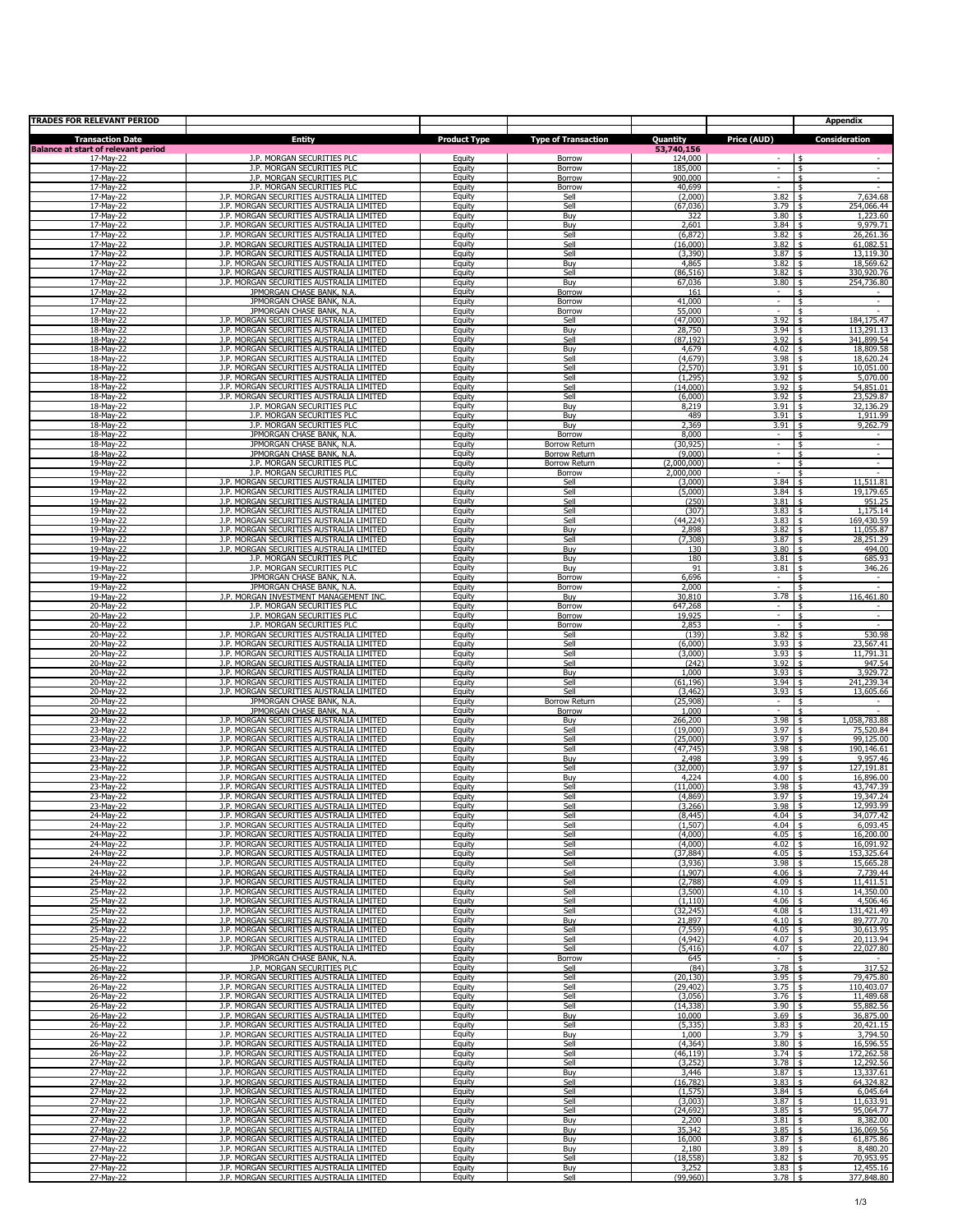| <b>TRADES FOR RELEVANT PERIOD</b> |                                                                                      |                         |                                |                          |                                                      | <b>Appendix</b>                                                   |
|-----------------------------------|--------------------------------------------------------------------------------------|-------------------------|--------------------------------|--------------------------|------------------------------------------------------|-------------------------------------------------------------------|
| 27-May-22<br>30-May-22            | JPMORGAN CHASE BANK, N.A.<br>J.P. MORGAN SECURITIES PLC                              | Equity<br>Equity        | <b>Borrow</b><br>Borrow        | 314,205<br>60,000        | ÷<br>$\mathcal{L}_{\mathcal{A}}$                     | $\overline{\mathbf{5}}$<br>$\sim$                                 |
| 30-May-22                         | J.P. MORGAN SECURITIES PLC                                                           | Equity                  | Borrow                         | 1,100,000                | $\sim$                                               | $\ddot{\phantom{1}}$                                              |
| 30-May-22                         | J.P. MORGAN SECURITIES AUSTRALIA LIMITED                                             | Equity                  | Buy                            | 830                      | 3.65                                                 | 3,029.58                                                          |
| 30-May-22<br>30-May-22            | J.P. MORGAN SECURITIES AUSTRALIA LIMITED<br>J.P. MORGAN SECURITIES AUSTRALIA LIMITED | Equity<br>Equity        | Buy<br>Sell                    | 2<br>(9)                 | 3.61<br>3.61                                         | 7.22<br>32.49                                                     |
| 30-May-22                         | J.P. MORGAN SECURITIES AUSTRALIA LIMITED                                             | Equity                  | Sell                           | (28)                     | 3.61                                                 | 101.08                                                            |
| 30-Mav-22                         | J.P. MORGAN SECURITIES AUSTRALIA LIMITED<br>J.P. MORGAN SECURITIES AUSTRALIA LIMITED | Equity                  | Sell                           | (322)                    | 3.69                                                 | 1,188.18                                                          |
| 30-May-22<br>30-May-22            | J.P. MORGAN SECURITIES AUSTRALIA LIMITED                                             | Equity<br>Equity        | Buy<br>Sell                    | 8,061<br>(2, 572)        | 3.63<br>3.63                                         | 29,261.43<br>9,326.54                                             |
| 30-May-22                         | J.P. MORGAN SECURITIES AUSTRALIA LIMITED                                             | Equity                  | Sell                           | (26, 397)                | 3.61                                                 | 95,282.66                                                         |
| 30-May-22                         | J.P. MORGAN SECURITIES AUSTRALIA LIMITED<br>J.P. MORGAN SECURITIES AUSTRALIA LIMITED | Equity                  | Sell                           | (784)<br>2,500           | 3.61<br>3.58                                         | 2,830.96<br>l \$<br>8,950.00<br>l \$                              |
| 30-May-22<br>30-May-22            | J.P. MORGAN SECURITIES AUSTRALIA LIMITED                                             | Equity<br>Equity        | Buy<br>Buy                     | 7,528                    | $3.64$ \$                                            | 27,408.17                                                         |
| 30-May-22                         | J.P. MORGAN SECURITIES AUSTRALIA LIMITED                                             | Equity                  | Sell                           | (16, 120)                | 3.63                                                 | 58,450.65<br>l \$                                                 |
| 30-May-22<br>30-May-22            | J.P. MORGAN SECURITIES AUSTRALIA LIMITED<br>J.P. MORGAN SECURITIES AUSTRALIA LIMITED | Equity<br>Equity        | Sell<br>Borrow Return          | (23, 941)<br>(1,100,000) | 3.80<br>$\sim$                                       | 90,975.80                                                         |
| 30-May-22                         | JPMORGAN CHASE BANK, N.A.                                                            | Equity                  | Borrow                         | 96,000                   | $\sim$                                               | \$<br>$\overline{\phantom{a}}$                                    |
| 30-May-22                         | JPMORGAN CHASE BANK, N.A.                                                            | Equity                  | Borrow Return                  | (645)                    | $\overline{\phantom{a}}$                             | $\overline{\phantom{a}}$                                          |
| 30-May-22<br>30-May-22            | JPMORGAN CHASE BANK, N.A.<br>JPMORGAN CHASE BANK, N.A.                               | Equity<br>Equity        | Borrow<br><b>Borrow Return</b> | 1,417<br>(1, 417)        | $\overline{\phantom{a}}$<br>$\sim$                   | $\overline{\phantom{a}}$<br>$\sim$                                |
| 31-May-22                         | J.P. MORGAN SECURITIES AUSTRALIA LIMITED                                             | Equity                  | Buy                            | 14,784                   | 3.72                                                 | 54,967.13                                                         |
| 31-May-22                         | J.P. MORGAN SECURITIES AUSTRALIA LIMITED                                             | Equity                  | Sell                           | (3, 152)                 | 3.67                                                 | 11,566.87                                                         |
| 31-May-22<br>31-May-22            | J.P. MORGAN SECURITIES AUSTRALIA LIMITED<br>J.P. MORGAN SECURITIES AUSTRALIA LIMITED | Equity<br>Equity        | Sell<br>Sell                   | (29, 969)<br>(95)        | 3.74<br>3.70                                         | 112,004.64<br>351.50                                              |
| 31-May-22                         | J.P. MORGAN SECURITIES AUSTRALIA LIMITED                                             | Equity                  | Buy                            | 519                      | 3.69                                                 | 1,915.11                                                          |
| 31-May-22                         | J.P. MORGAN SECURITIES AUSTRALIA LIMITED<br>J.P. MORGAN SECURITIES AUSTRALIA LIMITED | Equity                  | Buy                            | 257,000<br>(34, 156)     | 3.71<br>3.71                                         | 952,872.22<br>l \$<br>126,801.38                                  |
| 31-May-22<br>31-May-22            | J.P. MORGAN SECURITIES PLC                                                           | Equity<br>Equity        | Sell<br>Buy                    | 3,997                    | 3.71                                                 | 14,828.87                                                         |
| 31-May-22                         | J.P. MORGAN SECURITIES AUSTRALIA LIMITED                                             | Equity                  | Buy                            | 35                       | 3.67                                                 | 128.45                                                            |
| 31-May-22<br>1-Jun-22             | J.P. MORGAN SECURITIES AUSTRALIA LIMITED<br>J.P. MORGAN SECURITIES AUSTRALIA LIMITED | Equity<br>Equity        | Sell<br>Buy                    | (55, 893)<br>58,631      | 3.60<br>3.73                                         | 201,214.80<br>218,691.93                                          |
| 1-Jun-22                          | J.P. MORGAN SECURITIES AUSTRALIA LIMITED                                             | Equity                  | Sell                           | (244)                    | 3.72                                                 | 908.67                                                            |
| 1-Jun-22                          | J.P. MORGAN SECURITIES AUSTRALIA LIMITED                                             | Equity                  | Sell                           | (7, 331)                 | 3.72                                                 | 27,266.84                                                         |
| 1-Jun-22<br>2-Jun-22              | J.P. MORGAN SECURITIES AUSTRALIA LIMITED<br>J.P. MORGAN SECURITIES AUSTRALIA LIMITED | Equity<br>Equity        | Buy<br>Buy                     | 147,800<br>435,663       | 3.74<br>3.82                                         | 552,157.60<br>1,663,824.44                                        |
| 2-Jun-22                          | J.P. MORGAN SECURITIES AUSTRALIA LIMITED                                             | Equity                  | Buy                            | 3,259                    | 3.81                                                 | 12,428.34                                                         |
| 2-Jun-22                          | J.P. MORGAN SECURITIES AUSTRALIA LIMITED                                             | Equity                  | Buy                            | 1,701                    | 3.82                                                 | 6,491.62                                                          |
| 2-Jun-22<br>2-Jun-22              | J.P. MORGAN SECURITIES AUSTRALIA LIMITED<br>J.P. MORGAN SECURITIES AUSTRALIA LIMITED | <b>Equity</b><br>Equity | Sell<br>Sell                   | (6, 012)<br>(4,081)      | 3.81<br>$3.80$   \$                                  | 22,916.38<br>l \$<br>15,489.32                                    |
| 2-Jun-22                          | J.P. MORGAN SECURITIES AUSTRALIA LIMITED                                             | Equity                  | Sell                           | (383)                    | 3.81                                                 | 1,459.36                                                          |
| 2-Jun-22                          | J.P. MORGAN SECURITIES AUSTRALIA LIMITED<br>J.P. MORGAN SECURITIES AUSTRALIA LIMITED | Equity<br>Equity        | Buy                            | 2,500<br>(8, 340)        | 3.79<br>3.82                                         | 9,475.00<br>- \$                                                  |
| 2-Jun-22<br>2-Jun-22              | JPMORGAN CHASE BANK, N.A.                                                            | Equity                  | Sell<br><b>Borrow Return</b>   | (96,000)                 | $\overline{\phantom{a}}$                             | 31,865.37<br>-\$                                                  |
| 3-Jun-22                          | J.P. MORGAN SECURITIES PLC                                                           | Equity                  | <b>Borrow Return</b>           | (124,000)                | $\overline{\phantom{a}}$                             | -\$<br>$\overline{\phantom{a}}$                                   |
| 3-Jun-22<br>3-Jun-22              | J.P. MORGAN SECURITIES PLC<br>J.P. MORGAN SECURITIES AUSTRALIA LIMITED               | Equity<br>Equity        | Borrow Return<br>Buy           | (185,000)<br>320,630     | $\bar{a}$<br>3.92                                    | 1,255,417.47                                                      |
| 3-Jun-22                          | J.P. MORGAN SECURITIES AUSTRALIA LIMITED                                             | Equity                  | Buy                            | 215,352                  | 3.92                                                 | 843,204.73                                                        |
| 3-Jun-22                          | J.P. MORGAN SECURITIES AUSTRALIA LIMITED                                             | Equity                  | Buy                            | 8,939                    | 3.92                                                 | 35,066.60                                                         |
| 3-Jun-22<br>3-Jun-22              | J.P. MORGAN SECURITIES AUSTRALIA LIMITED<br>J.P. MORGAN SECURITIES AUSTRALIA LIMITED | Equity<br>Equity        | Buy<br>Sell                    | 3,522<br>(2,500)         | 3.90<br>3.93                                         | 13,749.55<br>9,825.00                                             |
| 3-Jun-22                          | J.P. MORGAN SECURITIES AUSTRALIA LIMITED                                             | Equity                  | Buy                            | 811                      | 3.91                                                 | 3,172.01<br>\$                                                    |
| 3-Jun-22                          | J.P. MORGAN SECURITIES AUSTRALIA LIMITED<br>J.P. MORGAN SECURITIES AUSTRALIA LIMITED | Equity                  | Sell                           | (2,000)                  | 3.90<br>3.92                                         | 7,806.58                                                          |
| 3-Jun-22<br>3-Jun-22              | J.P. MORGAN SECURITIES AUSTRALIA LIMITED                                             | Equity<br>Equity        | Sell<br>Sell                   | (2,722)<br>(11,000)      | 3.91                                                 | 10,668.10<br>42,985.03                                            |
| 3-Jun-22                          | J.P. MORGAN SECURITIES AUSTRALIA LIMITED                                             | Equity                  | Buy                            | 769                      | 3.90                                                 | 2,999.10                                                          |
| 3-Jun-22<br>3-Jun-22              | J.P. MORGAN SECURITIES AUSTRALIA LIMITED<br>J.P. MORGAN SECURITIES AUSTRALIA LIMITED | Equity<br>Equity        | Sell<br>Sell                   | (159)<br>(27, 871)       | 3.90<br>3.90                                         | 619.64<br>108,807.83                                              |
| 3-Jun-22                          | JPMORGAN CHASE BANK, N.A.                                                            | Equity                  | Borrow Return                  | (4, 445)                 |                                                      |                                                                   |
| 3-Jun-22                          | JPMORGAN CHASE BANK, N.A.                                                            | Equity                  | Borrow                         | 8,194                    | $\blacksquare$                                       | $\overline{\phantom{a}}$                                          |
| 3-Jun-22<br>3-Jun-22              | JPMORGAN CHASE BANK, N.A.<br>JPMORGAN CHASE BANK, N.A.                               | Equity<br>Equity        | Borrow<br>Borrow Return        | 645<br>(18, 500)         | $\overline{\phantom{a}}$<br>$\overline{\phantom{a}}$ | $\overline{\phantom{a}}$<br>-5<br>\$<br>$\sim$                    |
| 6-Jun-22                          | J.P. MORGAN SECURITIES AUSTRALIA LIMITED                                             | Equity                  | Buy                            | 43,500                   | 4.01                                                 | 174,226.24<br>\$                                                  |
| 6-Jun-22<br>6-Jun-22              | J.P. MORGAN SECURITIES AUSTRALIA LIMITED<br>J.P. MORGAN SECURITIES AUSTRALIA LIMITED | Equity<br>Equity        | Sell<br>Sell                   | (23, 939)<br>(4, 289)    | 4.07<br>4.03                                         | 97,312.04<br>-5<br>17,274.82                                      |
| 6-Jun-22                          | J.P. MORGAN SECURITIES AUSTRALIA LIMITED                                             | Equity                  | Buy                            | 11,522                   | 4.00                                                 | 46,124.70                                                         |
| 6-Jun-22                          | J.P. MORGAN SECURITIES AUSTRALIA LIMITED                                             | Equity                  | Buy                            | 23,973                   | $3.98$   \$                                          | 95,450.82                                                         |
| 6-Jun-22<br>6-Jun-22              | J.P. MORGAN SECURITIES AUSTRALIA LIMITED<br>J.P. MORGAN SECURITIES AUSTRALIA LIMITED | Equity<br>Equity        | Buy<br>Sell                    | 147<br>(12, 169)         | $4.02 \mid$ \$<br>4.07                               | 590.94<br>49,541.86<br>l \$                                       |
| 6-Jun-22                          | J.P. MORGAN SECURITIES AUSTRALIA LIMITED                                             | Equity                  | Buy                            | 5,219                    | 4.08                                                 | 21,268.81<br>- \$                                                 |
| 6-Jun-22                          | J.P. MORGAN SECURITIES AUSTRALIA LIMITED                                             | Equity                  | Sell                           | (11, 522)                | 3.99                                                 | 45,930.96                                                         |
| 6-Jun-22<br>6-Jun-22              | JPMORGAN CHASE BANK, N.A.<br>JPMORGAN CHASE BANK, N.A.                               | Equity<br>Equity        | Borrow<br>Borrow Return        | 4,512<br>(4, 512)        | $\sim$                                               | \$<br>$\sim$                                                      |
| $6$ -Jun-22                       | JPMORGAN CHASE BANK, N.A.                                                            | Equity                  | <b>Borrow Return</b>           | (28, 168)                | $\mathcal{L}_{\mathcal{A}}$                          | $\ddot{\mathsf{s}}$                                               |
| 6-Jun-22<br>7-Jun-22              | JPMORGAN CHASE BANK, N.A.<br>J.P. MORGAN SECURITIES AUSTRALIA LIMITED                | Equity<br>Equity        | Borrow<br>Buy                  | 32,613<br>276,602        | ÷.<br>3.99                                           | $\ddot{\mathsf{s}}$<br>1,104,988.76<br>l s                        |
| 7-Jun-22                          | J.P. MORGAN SECURITIES AUSTRALIA LIMITED                                             | Equity                  | Buy                            | 5,865                    | $3.99$ \$                                            | 23,405.98                                                         |
| $7$ -Jun-22                       | J.P. MORGAN SECURITIES AUSTRALIA LIMITED                                             | Equity                  | Sell                           | (769)                    | $3.97$ \$                                            | 3,052.93                                                          |
| 7-Jun-22<br>7-Jun-22              | J.P. MORGAN SECURITIES AUSTRALIA LIMITED<br>J.P. MORGAN SECURITIES AUSTRALIA LIMITED | Equity<br>Equity        | Sell<br>Buy                    | (2,830)<br>1,117         | $3.99$ \$<br>3.97                                    | 11,301.49<br>4,438.78<br>l \$                                     |
| 7-Jun-22                          | J.P. MORGAN SECURITIES AUSTRALIA LIMITED                                             | Equity                  | Buy                            | 35,616                   | $3.99$ \$                                            | 142,149.90                                                        |
| 7-Jun-22<br>7-Jun-22              | J.P. MORGAN SECURITIES AUSTRALIA LIMITED<br>J.P. MORGAN SECURITIES AUSTRALIA LIMITED | Equity<br>Equity        | Sell<br>Sell                   | (2,949)<br>(15, 389)     | 3.99<br>3.99                                         | 11,766.51<br>61,366.38                                            |
| 7-Jun-22                          | JPMORGAN CHASE BANK, N.A.                                                            | Equity                  | Borrow Return                  | (96, 387)                | $\overline{\phantom{a}}$                             |                                                                   |
| 7-Jun-22                          | JPMORGAN CHASE BANK, N.A.                                                            | Equity                  | Borrow Return                  | (549)                    | $\overline{\phantom{a}}$                             | $\overline{\phantom{a}}$                                          |
| 8-Jun-22<br>8-Jun-22              | J.P. MORGAN SECURITIES PLC<br>J.P. MORGAN SECURITIES PLC                             | Equity<br>Equity        | Borrow<br>Borrow               | 8,095<br>11,830          | $\overline{\phantom{a}}$<br>٠                        | $\overline{\phantom{a}}$<br>-\$<br>\$<br>$\overline{\phantom{a}}$ |
| 8-Jun-22                          | J.P. MORGAN SECURITIES PLC                                                           | Equity                  | Borrow Return                  | (19, 925)                | $\overline{\phantom{a}}$                             | -\$<br>$\overline{\phantom{a}}$                                   |
| 8-Jun-22                          | J.P. MORGAN SECURITIES AUSTRALIA LIMITED<br>J.P. MORGAN SECURITIES AUSTRALIA LIMITED | Equity                  | Buy                            | 1,162<br>153,429         | $4.00$ \$                                            | 4,646.37                                                          |
| 8-Jun-22<br>8-Jun-22              | J.P. MORGAN SECURITIES AUSTRALIA LIMITED                                             | Equity<br>Equity        | Buy<br>Sell                    | (7, 856)                 | $4.01$ \$<br>$4.01$ \$                               | 615,935.20<br>31,514.87                                           |
| 8-Jun-22                          | J.P. MORGAN SECURITIES AUSTRALIA LIMITED                                             | Equity                  | Sell                           | (2,500)                  | $4.08$   \$                                          | 10,200.00                                                         |
| 8-Jun-22<br>8-Jun-22              | J.P. MORGAN SECURITIES AUSTRALIA LIMITED<br>J.P. MORGAN SECURITIES AUSTRALIA LIMITED | Equity<br>Equity        | Buy<br>Sell                    | 24,984<br>(59, 609)      | $3.95$ \$<br>$3.99$ \$                               | 98,732.50<br>237,839.91                                           |
| 8-Jun-22                          | JPMORGAN CHASE BANK, N.A.                                                            | Equity                  | Borrow Return                  | (7,645)                  | $\sim$                                               | \$                                                                |
| 9-Jun-22                          | J.P. MORGAN SECURITIES PLC                                                           | Equity                  | Borrow                         | 124,000                  | $\sim$                                               | \$<br>$\sim$                                                      |
| 9-Jun-22<br>9-Jun-22              | J.P. MORGAN SECURITIES PLC<br>J.P. MORGAN SECURITIES AUSTRALIA LIMITED               | Equity<br>Equity        | Borrow<br>Buy                  | 185,000<br>3,088         | $\sim$<br>3.91                                       | ¢<br>12,066.58                                                    |
| 9-Jun-22                          | J.P. MORGAN SECURITIES AUSTRALIA LIMITED                                             | Equity                  | Buy                            | 22,236                   | 3.87                                                 | 86,093.46<br>\$                                                   |
| 9-Jun-22                          | J.P. MORGAN SECURITIES AUSTRALIA LIMITED                                             | Equity                  | Buy                            | 316                      | 3.92                                                 | 1,238.72                                                          |
| $9 - Jun-22$<br>9-Jun-22          | J.P. MORGAN SECURITIES AUSTRALIA LIMITED<br>J.P. MORGAN SECURITIES AUSTRALIA LIMITED | Equity<br>Equity        | Buy<br>Buy                     | 6,000<br>5,000           | 3.92<br>$3.92$ \$                                    | 23,501.99<br>19,594.03                                            |
| 9-Jun-22                          | J.P. MORGAN SECURITIES AUSTRALIA LIMITED                                             | Equity                  | Buy                            | 35,202                   | $3.89$ \$                                            | 137,074.19                                                        |
| 9-Jun-22<br>$9-Jun-22$            | J.P. MORGAN SECURITIES AUSTRALIA LIMITED<br>J.P. MORGAN SECURITIES AUSTRALIA LIMITED | Equity                  | Sell<br>Sell                   | (14, 729)<br>(3, 555)    | 3.92<br>$3.92$ \$                                    | 57,785.62<br>l \$<br>13,941.37                                    |
| 10-Jun-22                         | J.P. MORGAN SECURITIES AUSTRALIA LIMITED                                             | Equity<br>Equity        | Buy                            | 3,123                    | 3.81                                                 | 11,885.33<br>l \$                                                 |
| 10-Jun-22                         | J.P. MORGAN SECURITIES AUSTRALIA LIMITED                                             | Equity                  | Buy                            | 1,451                    | $3.80 \;   \;$ \$                                    | 5,513.80                                                          |
| 10-Jun-22<br>10-Jun-22            | J.P. MORGAN SECURITIES AUSTRALIA LIMITED<br>J.P. MORGAN SECURITIES AUSTRALIA LIMITED | Equity<br>Equity        | Sell<br>Sell                   | (17, 500)<br>(7, 108)    | $3.80 \;   \;$ \$<br>$3.80$ \$                       | 66,500.00<br>27,036.89                                            |
| 10-Jun-22                         | J.P. MORGAN SECURITIES AUSTRALIA LIMITED                                             | Equity                  | Buy                            | 43,000                   | $3.81$ \$                                            | 163,670.00                                                        |
| 10-Jun-22                         | J.P. MORGAN SECURITIES AUSTRALIA LIMITED                                             | Equity                  | Buy                            | 12,231                   | $3.81$ \$                                            | 46,629.46                                                         |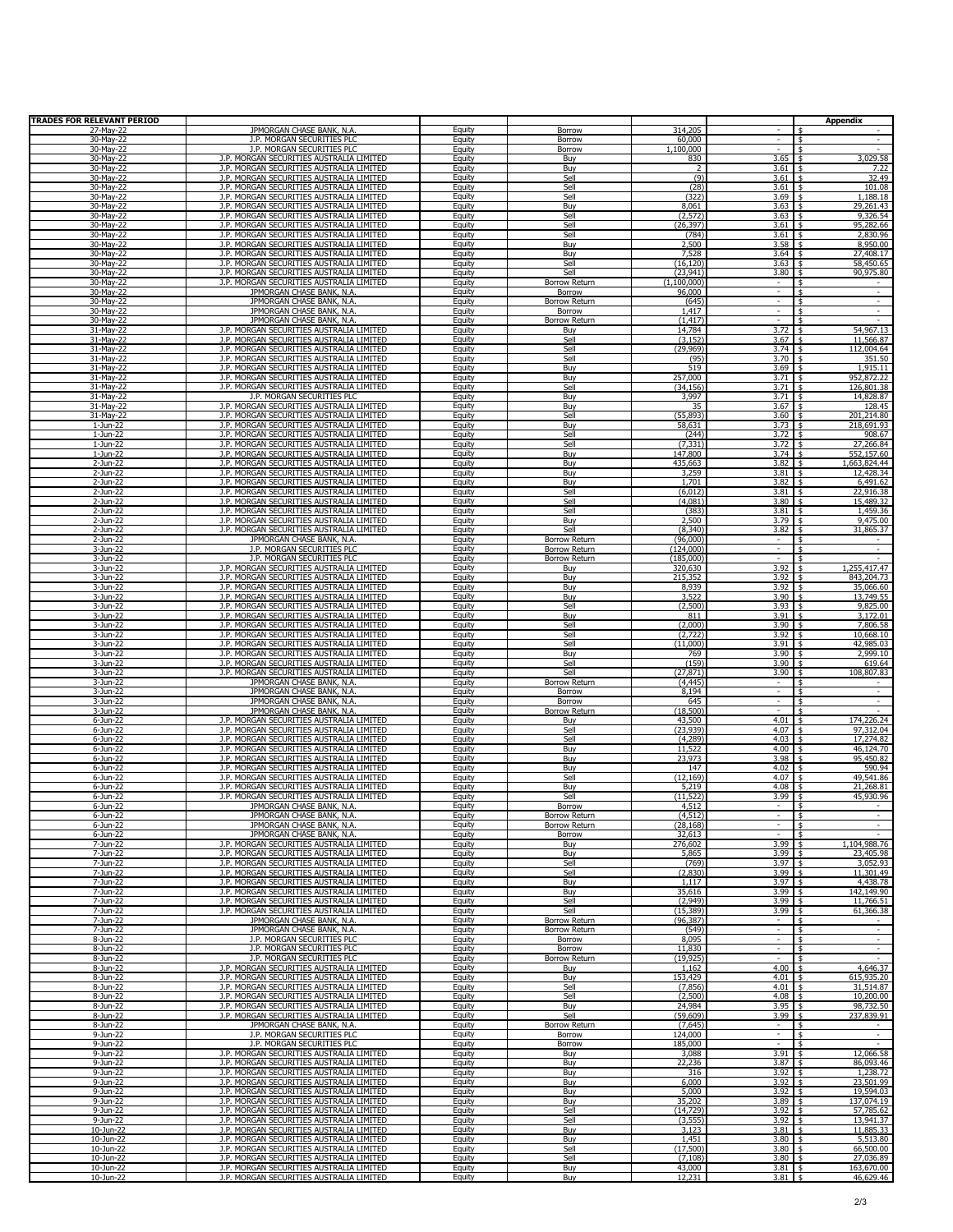| <b>TRADES FOR RELEVANT PERIOD</b>        |                                                                                      |                  |                             |                       |                          | <b>Appendix</b>                   |
|------------------------------------------|--------------------------------------------------------------------------------------|------------------|-----------------------------|-----------------------|--------------------------|-----------------------------------|
| $10-1$ un-22                             | J.P. MORGAN SECURITIES AUSTRALIA LIMITED                                             | Equity           | Buy                         | 10.769                | 3.82                     | 41.134.51                         |
| 10-Jun-22                                | J.P. MORGAN SECURITIES AUSTRALIA LIMITED                                             | Equity           | Buv                         | 18,000                | 3.81                     | \$<br>68,528.25                   |
| 10-Jun-22                                | J.P. MORGAN SECURITIES AUSTRALIA LIMITED                                             | Equity           | Buy                         | 28,000                | 3.81                     | \$<br>106,573.24                  |
| 10-Jun-22                                | J.P. MORGAN SECURITIES AUSTRALIA LIMITED                                             | Equity           | Buy                         | 3,698                 | 3.80                     | $\ddot{\text{s}}$<br>14,059.60    |
| 10-Jun-22                                | J.P. MORGAN SECURITIES AUSTRALIA LIMITED                                             | Equity           | Buv                         | 11,590                | 3.81                     | 44,128.99<br>- \$                 |
| 10-Jun-22                                | J.P. MORGAN SECURITIES AUSTRALIA LIMITED                                             | Equity           | Sell                        | (758)                 | 3.83                     | 2,903.14<br>$\ddot{\textbf{s}}$   |
| 10-Jun-22                                | J.P. MORGAN SECURITIES AUSTRALIA LIMITED                                             | Equity           | Buy                         | 50,359                | 3.83                     | 192,696.20<br>\$                  |
| 10-Jun-22                                | JPMORGAN CHASE BANK, N.A.                                                            | Equity           | Borrow                      | 29,000                | $\sim$                   | -\$<br>$\sim$                     |
| 10-Jun-22                                | JPMORGAN CHASE BANK, N.A.                                                            | Equity           | <b>Borrow Return</b>        | (19, 295)             | $\sim$                   | \$<br>$\sim$                      |
| 14-Jun-22                                | J.P. MORGAN SECURITIES AUSTRALIA LIMITED                                             | Equity           | Buy                         | 149,600               | 3.63                     | 543,617.98<br>- \$                |
| 14-Jun-22                                | J.P. MORGAN SECURITIES AUSTRALIA LIMITED                                             | Equity           | Buy                         | 717                   | 3.64                     | 2,610.52<br>-\$                   |
| 14-Jun-22                                | J.P. MORGAN SECURITIES AUSTRALIA LIMITED                                             | Equity           | Sell                        | (2, 334)              | 3.64                     | 8,495.76<br>-\$                   |
| 14-Jun-22                                | J.P. MORGAN SECURITIES AUSTRALIA LIMITED                                             | Equity           | Buy                         | 1,372                 | 3.67                     | 5,031.68<br>\$                    |
| 14-Jun-22                                | J.P. MORGAN SECURITIES AUSTRALIA LIMITED                                             | Equity           | Buy                         | 2,784                 | 3.66                     | 10,179.80<br>ጙ                    |
| 14-Jun-22                                | J.P. MORGAN SECURITIES AUSTRALIA LIMITED                                             | Equity           | Buy                         | 782                   | 3.60                     | 2,815.20                          |
| 14-Jun-22                                | J.P. MORGAN SECURITIES AUSTRALIA LIMITED                                             | Equity           | Sell<br>Sell                | (24, 244)             | 3.65<br>3.64             | 88,461.22<br>- \$                 |
| 14-Jun-22                                | J.P. MORGAN SECURITIES AUSTRALIA LIMITED                                             | Equity           |                             | (1,500,000)           |                          | 5,452,500.00                      |
| 14-Jun-22<br>14-Jun-22                   | J.P. MORGAN SECURITIES AUSTRALIA LIMITED<br>J.P. MORGAN SECURITIES AUSTRALIA LIMITED | Equity           | Buy<br>Buv                  | 9,790                 | 3.64<br>3.63             | 35,598.00<br>30.743.92            |
| 14-Jun-22                                | J.P. MORGAN SECURITIES AUSTRALIA LIMITED                                             | Equity           |                             | 8,464<br>(769)        | 3.63                     | 2,791.47                          |
| 14-Jun-22                                | J.P. MORGAN SECURITIES AUSTRALIA LIMITED                                             | Equity<br>Equity | Sell                        |                       | 3.64                     |                                   |
| 14-Jun-22                                | JPMORGAN CHASE BANK, N.A.                                                            |                  | Buy<br><b>Borrow Return</b> | 1,500,000<br>(771)    | $\sim$                   | 5,452,500.00                      |
| 15-Jun-22                                | J.P. MORGAN SECURITIES AUSTRALIA LIMITED                                             | Equity<br>Equity | Buy                         | 3,636                 | 3.66                     | 13,310.59                         |
| 15-Jun-22                                | J.P. MORGAN SECURITIES AUSTRALIA LIMITED                                             | Equity           | Sell                        | (13.000)              | 3.67                     | 47.660.65                         |
| 15-Jun-22                                | J.P. MORGAN SECURITIES AUSTRALIA LIMITED                                             |                  | Sell                        |                       |                          | 325.74                            |
| 15-Jun-22                                | J.P. MORGAN SECURITIES AUSTRALIA LIMITED                                             | Equity<br>Equity | Buy                         | (89)<br>131           | 3.66<br>3.68             | 481.43                            |
| 15-Jun-22                                | J.P. MORGAN SECURITIES AUSTRALIA LIMITED                                             | Equity           | Sell                        | (8,000)               | 3.67                     | 29,357.78                         |
| 15-Jun-22                                | J.P. MORGAN SECURITIES AUSTRALIA LIMITED                                             | Equity           | Sell                        | (2, 784)              | 3.68                     | 10,241.05                         |
| 15-Jun-22                                | J.P. MORGAN SECURITIES AUSTRALIA LIMITED                                             | Equity           | <b>Buy</b>                  | 5,130                 | 3.65                     | 18,734.60                         |
| 15-Jun-22                                | J.P. MORGAN SECURITIES AUSTRALIA LIMITED                                             | Equity           | Sell                        | (9,000)               | 3.67                     | 32,988.36                         |
| 15-Jun-22                                | J.P. MORGAN SECURITIES PLC                                                           | Equity           | Buy                         | 245                   | 3.66                     | 896.70                            |
| 15-Jun-22                                | JPMORGAN CHASE BANK, N.A.                                                            | Equity           | <b>Borrow</b>               | 4,648                 | $\sim$                   | ¢                                 |
| 16-Jun-22                                | J.P. MORGAN SECURITIES PLC                                                           | Equity           | Borrow                      | 200,000               |                          | $\ddot{\text{s}}$<br>ä,           |
| 16-Jun-22                                | J.P. MORGAN SECURITIES AUSTRALIA LIMITED                                             | Equity           | Buv                         | 12,000                | 3.77                     | 45.217.12<br>$\ddot{\phantom{1}}$ |
| 16-Jun-22                                | J.P. MORGAN SECURITIES AUSTRALIA LIMITED                                             | Equity           | Buy                         | 13,199                | 3.78                     | 49,915.11<br>$\ddot{\text{s}}$    |
| 16-Jun-22                                | J.P. MORGAN SECURITIES AUSTRALIA LIMITED                                             | Equity           | Sell                        | (6,000)               | 3.75                     | 22,501.76<br>\$                   |
| 16-Jun-22                                | J.P. MORGAN SECURITIES AUSTRALIA LIMITED                                             | Equity           | Buy                         | 1,486                 | 3.74                     | 5,556.20                          |
| 16-Jun-22                                | J.P. MORGAN SECURITIES AUSTRALIA LIMITED                                             | Equity           | Sell                        | (25, 308)             | 3.78                     | 95,577.91                         |
| 16-Jun-22                                | J.P. MORGAN SECURITIES AUSTRALIA LIMITED                                             | Equity           | Sell                        | (63, 804)             | 3.80                     | 242,292.37<br>- \$                |
| 16-Jun-22                                | J.P. MORGAN SECURITIES AUSTRALIA LIMITED                                             | Equity           | Sell                        | (12,000)              | 3.76                     | 45,095.28<br>\$                   |
| 16-Jun-22                                | J.P. MORGAN SECURITIES AUSTRALIA LIMITED                                             | Equity           | Sell                        | (10, 959)             | 3.79                     | 41,527.59<br>\$                   |
| 16-Jun-22                                | J.P. MORGAN SECURITIES AUSTRALIA LIMITED                                             | Equity           | Sell                        | (21, 640)             | 3.76                     | 81,358.61<br>\$                   |
| 16-Jun-22                                | J.P. MORGAN SECURITIES AUSTRALIA LIMITED                                             | Equity           | Sell                        | (300)                 | 3.72                     | 1,116.00                          |
| 16-Jun-22                                | JPMORGAN CHASE BANK, N.A.                                                            | Equity           | Borrow Return               | (583)                 |                          |                                   |
| 16-Jun-22                                | JPMORGAN CHASE BANK, N.A.                                                            | Equity           | Borrow Return               | (55,000)              |                          | $\overline{\phantom{a}}$          |
| 17-Jun-22                                | J.P. MORGAN SECURITIES PLC                                                           | Equity           | Borrow                      | 250,000               |                          |                                   |
| 17-Jun-22                                | J.P. MORGAN SECURITIES AUSTRALIA LIMITED                                             | Equity           | Sell                        | (128)                 | 3.67                     | 469.76                            |
| 17-Jun-22                                | J.P. MORGAN SECURITIES AUSTRALIA LIMITED                                             | Equity           | Buy                         | 128                   | 3.67                     | 469.76                            |
| 17-Jun-22                                | J.P. MORGAN SECURITIES AUSTRALIA LIMITED                                             | Equity           | Sell                        | (1,063)               | 3.67                     | 3.901.21<br>¢                     |
| 17-Jun-22                                | J.P. MORGAN SECURITIES AUSTRALIA LIMITED                                             | Equity           | Buy                         | 1,063                 | 3.67                     | 3,901.21<br>$\frac{4}{5}$         |
| 17-Jun-22                                | J.P. MORGAN SECURITIES AUSTRALIA LIMITED                                             | Equity           | Buy                         | 127                   | 3.67                     | 466.09                            |
| 17-Jun-22<br>17-Jun-22                   | J.P. MORGAN SECURITIES AUSTRALIA LIMITED<br>J.P. MORGAN SECURITIES AUSTRALIA LIMITED | Equity           | Sell                        | (127)                 | 3.67                     | 466.09<br>897.729.71              |
| 17-Jun-22                                | J.P. MORGAN SECURITIES AUSTRALIA LIMITED                                             | Equity           | Sell                        | (244, 613)<br>244,613 | 3.67                     | 897,729.71                        |
| 17-Jun-22                                | J.P. MORGAN SECURITIES AUSTRALIA LIMITED                                             | Equity<br>Equity | Buy<br>Sell                 | (14, 620)             | 3.67<br>3.65             | 53,363.00<br>\$                   |
| 17-Jun-22                                | J.P. MORGAN SECURITIES AUSTRALIA LIMITED                                             | Equity           | Buy                         | 4,143                 | 3.76                     | 15,560.46<br>\$                   |
| 17-Jun-22                                | J.P. MORGAN SECURITIES AUSTRALIA LIMITED                                             | Equity           | Sell                        | (268, 539)            | 3.67                     | 986,173.76<br>\$                  |
| 17-Jun-22                                | J.P. MORGAN SECURITIES AUSTRALIA LIMITED                                             | Equity           | Sell                        | (40, 239)             | 3.67                     | 147,690.25<br>¢                   |
| 17-Jun-22                                | J.P. MORGAN SECURITIES AUSTRALIA LIMITED                                             | Equity           | Sell                        | (12, 924)             | 3.71                     | 47,974.68                         |
| 17-Jun-22                                | J.P. MORGAN SECURITIES AUSTRALIA LIMITED                                             | Equity           | Buy                         | 4,592                 | 3.73                     | 17,128.16                         |
| 17-Jun-22                                | J.P. MORGAN SECURITIES AUSTRALIA LIMITED                                             | Equity           | Buv                         | 2.783                 | 3.68                     | 10.241.85<br>¢                    |
| 17-Jun-22                                | J.P. MORGAN SECURITIES AUSTRALIA LIMITED                                             | Equity           | Sell                        | (613)                 | 3.68                     | 2.253.23                          |
| 17-Jun-22                                | J.P. MORGAN SECURITIES AUSTRALIA LIMITED                                             | Equity           | Sell                        | (9,000)               | 3.68                     | 33,137.52<br>¢                    |
| 17-Jun-22                                | J.P. MORGAN SECURITIES PLC                                                           | Equity           | Sell                        | (3,039)               | 3.67                     | 11,153.13<br>\$                   |
| 17-Jun-22                                | J.P. MORGAN SECURITIES AUSTRALIA LIMITED                                             | Equity           | Buy                         | 88,702                | 3.67                     | 325,536.34<br>$\ddot{\text{s}}$   |
| 17-Jun-22                                | J.P. MORGAN SECURITIES AUSTRALIA LIMITED                                             | Equity           | Buy                         | 158,277               | 3.67                     | 580,876.59                        |
| 17-Jun-22                                | J.P. MORGAN SECURITIES AUSTRALIA LIMITED                                             | Equity           | Borrow                      | 398                   | $\overline{\phantom{a}}$ | \$                                |
| 17-Jun-22                                | J.P. MORGAN SECURITIES LLC                                                           | Equity           | On Lend Return              | (79, 828)             | $\overline{\phantom{a}}$ | $\overline{\phantom{a}}$<br>\$    |
| 17-Jun-22                                | J.P. MORGAN SECURITIES LLC                                                           | Equity           | Borrow                      | 4,600,000             | $\overline{\phantom{a}}$ | $\overline{\phantom{a}}$<br>\$    |
| 17-Jun-22                                | JPMORGAN CHASE BANK, N.A.                                                            | Equity           | Borrow Return               | (61, 074)             | $\sim$                   | $\sim$<br>\$                      |
| 17-Jun-22                                | JPMORGAN CHASE BANK, N.A.                                                            | Equity           | Borrow                      | 6,343                 | $\overline{\phantom{a}}$ | \$<br>$\overline{\phantom{a}}$    |
| 17-Jun-22                                | JPMORGAN CHASE BANK, N.A.                                                            | Equity           | Borrow                      | 54,731                | $\sim$                   | \$<br>$\overline{\phantom{a}}$    |
| 17-Jun-22                                | JPMORGAN CHASE BANK, N.A.                                                            | Equity           | <b>Borrow Return</b>        | (502)                 | $\sim$                   | $\frac{4}{3}$                     |
| <b>Balance at end of relevant period</b> |                                                                                      |                  |                             | 62,184,294            |                          |                                   |
|                                          |                                                                                      |                  |                             |                       |                          |                                   |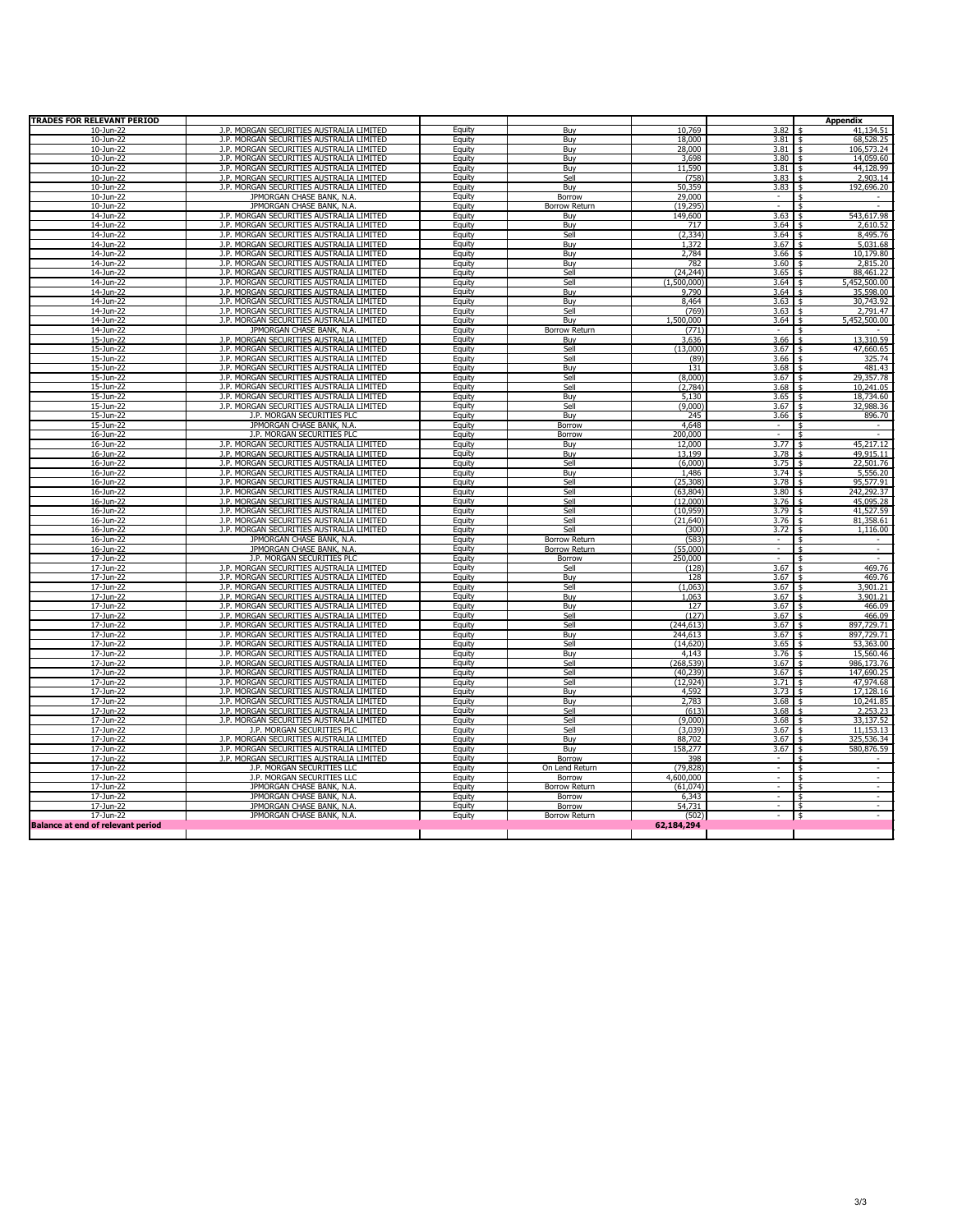| Date:                                                       | 21-June-22                                                                                                                                                                                                                                                                                                                                                                                                                                                                                                                                                                                                                                                                       |
|-------------------------------------------------------------|----------------------------------------------------------------------------------------------------------------------------------------------------------------------------------------------------------------------------------------------------------------------------------------------------------------------------------------------------------------------------------------------------------------------------------------------------------------------------------------------------------------------------------------------------------------------------------------------------------------------------------------------------------------------------------|
| Company's name:                                             | New Hope Corp Ltd                                                                                                                                                                                                                                                                                                                                                                                                                                                                                                                                                                                                                                                                |
|                                                             |                                                                                                                                                                                                                                                                                                                                                                                                                                                                                                                                                                                                                                                                                  |
| ISIN:<br>Date of change of                                  | AU000000NHC7                                                                                                                                                                                                                                                                                                                                                                                                                                                                                                                                                                                                                                                                     |
| relevant interests:                                         | 17-June-22                                                                                                                                                                                                                                                                                                                                                                                                                                                                                                                                                                                                                                                                       |
| <b>Schedule</b>                                             |                                                                                                                                                                                                                                                                                                                                                                                                                                                                                                                                                                                                                                                                                  |
| <b>Type of agreement</b>                                    | Overseas Securities Lending Agreement ("OSLA")                                                                                                                                                                                                                                                                                                                                                                                                                                                                                                                                                                                                                                   |
| <b>Parties to</b><br>agreement                              | JPMorgan Chase Bank, N.A. (acting as agent) ("lender") and Barclays Capital Securities Limited<br>("Borrower")                                                                                                                                                                                                                                                                                                                                                                                                                                                                                                                                                                   |
| <b>Transfer date</b>                                        | <b>Settlement date</b><br>$19-May-22$<br>23-May-22                                                                                                                                                                                                                                                                                                                                                                                                                                                                                                                                                                                                                               |
| <b>Holder of voting</b><br>rights                           | Borrower                                                                                                                                                                                                                                                                                                                                                                                                                                                                                                                                                                                                                                                                         |
| Are there any<br>restriction on<br>voting rights            | Yes                                                                                                                                                                                                                                                                                                                                                                                                                                                                                                                                                                                                                                                                              |
| If yes, detail                                              | The borrower undertakes to use its best endeavors to arrange for the voting rights to be exercised in<br>accordance with the instructions of the lender, provided that the lender uses its best endeavors to<br>notify the borrower of its instructions in writing no later than 7 business days prior to the date upon<br>which such votes are exercisable or as otherwise agreed between the parties. This undertaking is set<br>out in clause 4(B)(vi) of the standard form OSLA.                                                                                                                                                                                             |
| <b>Scheduled return</b><br>date (if any)                    | None                                                                                                                                                                                                                                                                                                                                                                                                                                                                                                                                                                                                                                                                             |
| Does the borrower<br>have the right to<br>return early?     | Yes                                                                                                                                                                                                                                                                                                                                                                                                                                                                                                                                                                                                                                                                              |
| If yes, detail                                              | Borrower has right to return all and any equivalent securities early at any time in accordance with the<br>lender's instructions.                                                                                                                                                                                                                                                                                                                                                                                                                                                                                                                                                |
| Does the lender<br>have the right to<br>recall early?       | Yes                                                                                                                                                                                                                                                                                                                                                                                                                                                                                                                                                                                                                                                                              |
| If yes, detail                                              | Lender has right to recall all or any equivalent securities at any time by giving notice on any business<br>day of not less than the standard settlement time for such equivalent securities on the exchange or in<br>the clearing organisation through which the relevant borrowed securities were originally delivered (and<br>where there is a difference between the settlement time for sales and purchases on the relevant<br>exchange or clearing organisation, the standard settlement time shall be the shorter of the two times).<br>The borrower must return the securities not later than the expiry of such notice in accordance with the<br>lender's instructions. |
| <b>Will the securities</b><br>be returned on<br>settlement? | Yes                                                                                                                                                                                                                                                                                                                                                                                                                                                                                                                                                                                                                                                                              |
| If yes, detail any<br>exceptions                            | No exceptions                                                                                                                                                                                                                                                                                                                                                                                                                                                                                                                                                                                                                                                                    |
| <b>Statement</b>                                            | If requested by the company to whom the prescribed form must be given, or if requested by ASIC, a<br>copy of the agreement will be given to that company or ASIC.                                                                                                                                                                                                                                                                                                                                                                                                                                                                                                                |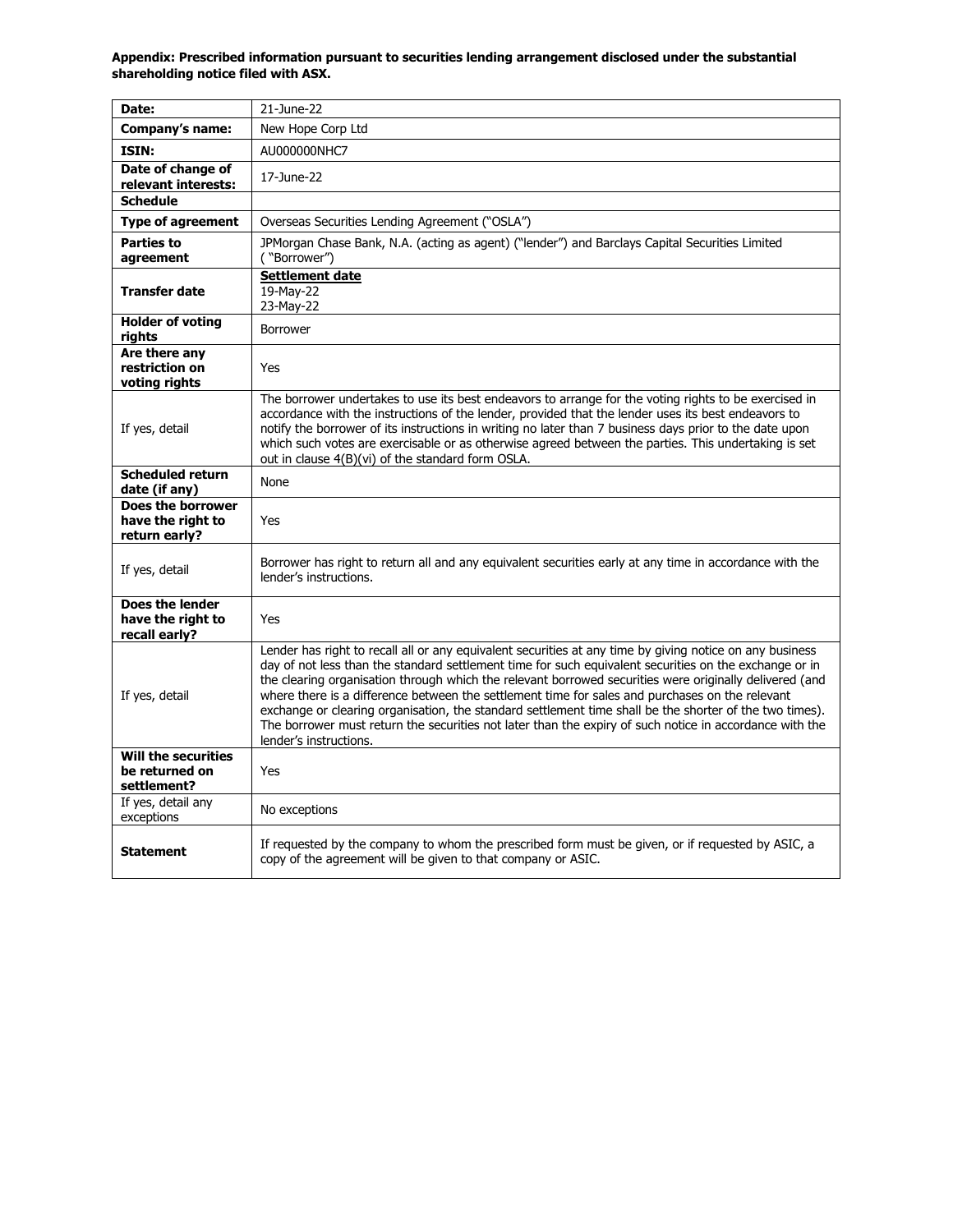| Date:                                                       | 21-June-22                                                                                                                                                                                                                                                                                                                                                                                                                                                                                                                                                                                                                                                                       |
|-------------------------------------------------------------|----------------------------------------------------------------------------------------------------------------------------------------------------------------------------------------------------------------------------------------------------------------------------------------------------------------------------------------------------------------------------------------------------------------------------------------------------------------------------------------------------------------------------------------------------------------------------------------------------------------------------------------------------------------------------------|
| Company's name:                                             | New Hope Corp Ltd                                                                                                                                                                                                                                                                                                                                                                                                                                                                                                                                                                                                                                                                |
| ISIN:                                                       | AU000000NHC7                                                                                                                                                                                                                                                                                                                                                                                                                                                                                                                                                                                                                                                                     |
| Date of change of<br>relevant interests:                    | 17-June-22                                                                                                                                                                                                                                                                                                                                                                                                                                                                                                                                                                                                                                                                       |
| <b>Schedule</b>                                             |                                                                                                                                                                                                                                                                                                                                                                                                                                                                                                                                                                                                                                                                                  |
| <b>Type of agreement</b>                                    | Global Master Securities Lending Agreement ("GMSLA")                                                                                                                                                                                                                                                                                                                                                                                                                                                                                                                                                                                                                             |
| <b>Parties to</b><br>agreement                              | JPMorgan Chase Bank, N.A. (acting as agent) ("lender") and BNP Paribas Arbitrage Snc (Borrower)                                                                                                                                                                                                                                                                                                                                                                                                                                                                                                                                                                                  |
| <b>Transfer date</b>                                        | <b>Settlement Date</b><br>20-Dec-21<br>09-Mar-22<br>16-May-22<br>17-May-22<br>19-May-22<br>20-May-22<br>23-May-22<br>24-May-22<br>06-Jun-22<br>17-Jun-22                                                                                                                                                                                                                                                                                                                                                                                                                                                                                                                         |
| <b>Holder of voting</b><br>rights                           | <b>Borrower</b>                                                                                                                                                                                                                                                                                                                                                                                                                                                                                                                                                                                                                                                                  |
| Are there any<br>restriction on<br>voting rights            | Yes                                                                                                                                                                                                                                                                                                                                                                                                                                                                                                                                                                                                                                                                              |
| If yes, detail                                              | The borrower undertakes to use its best endeavors to arrange for the voting rights to be exercised in<br>accordance with the instructions of the lender, provided that the lender uses its best endeavors to<br>notify the borrower of its instructions in writing no later than 7 business days prior to the date upon<br>which such votes are exercisable or as otherwise agreed between the parties. This undertaking is set<br>out in clause 6.6 of the standard form GMSLA.                                                                                                                                                                                                 |
| <b>Scheduled return</b><br>date (if any)                    | None                                                                                                                                                                                                                                                                                                                                                                                                                                                                                                                                                                                                                                                                             |
| Does the borrower<br>have the right to<br>return early?     | Yes                                                                                                                                                                                                                                                                                                                                                                                                                                                                                                                                                                                                                                                                              |
| If yes, detail                                              | Borrower has right to return all and any equivalent securities early at any time in accordance with the<br>lender's instructions.                                                                                                                                                                                                                                                                                                                                                                                                                                                                                                                                                |
| Does the lender<br>have the right to<br>recall early?       | Yes                                                                                                                                                                                                                                                                                                                                                                                                                                                                                                                                                                                                                                                                              |
| If yes, detail                                              | Lender has right to recall all or any equivalent securities at any time by giving notice on any business<br>day of not less than the standard settlement time for such equivalent securities on the exchange or in<br>the clearing organisation through which the relevant borrowed securities were originally delivered (and<br>where there is a difference between the settlement time for sales and purchases on the relevant<br>exchange or clearing organisation, the standard settlement time shall be the shorter of the two times).<br>The borrower must return the securities not later than the expiry of such notice in accordance with the<br>lender's instructions. |
| <b>Will the securities</b><br>be returned on<br>settlement? | Yes                                                                                                                                                                                                                                                                                                                                                                                                                                                                                                                                                                                                                                                                              |
| If yes, detail any<br>exceptions                            | No exceptions                                                                                                                                                                                                                                                                                                                                                                                                                                                                                                                                                                                                                                                                    |
| <b>Statement</b>                                            | If requested by the company to whom the prescribed form must be given, or if requested by ASIC, a<br>copy of the agreement will be given to that company or ASIC.                                                                                                                                                                                                                                                                                                                                                                                                                                                                                                                |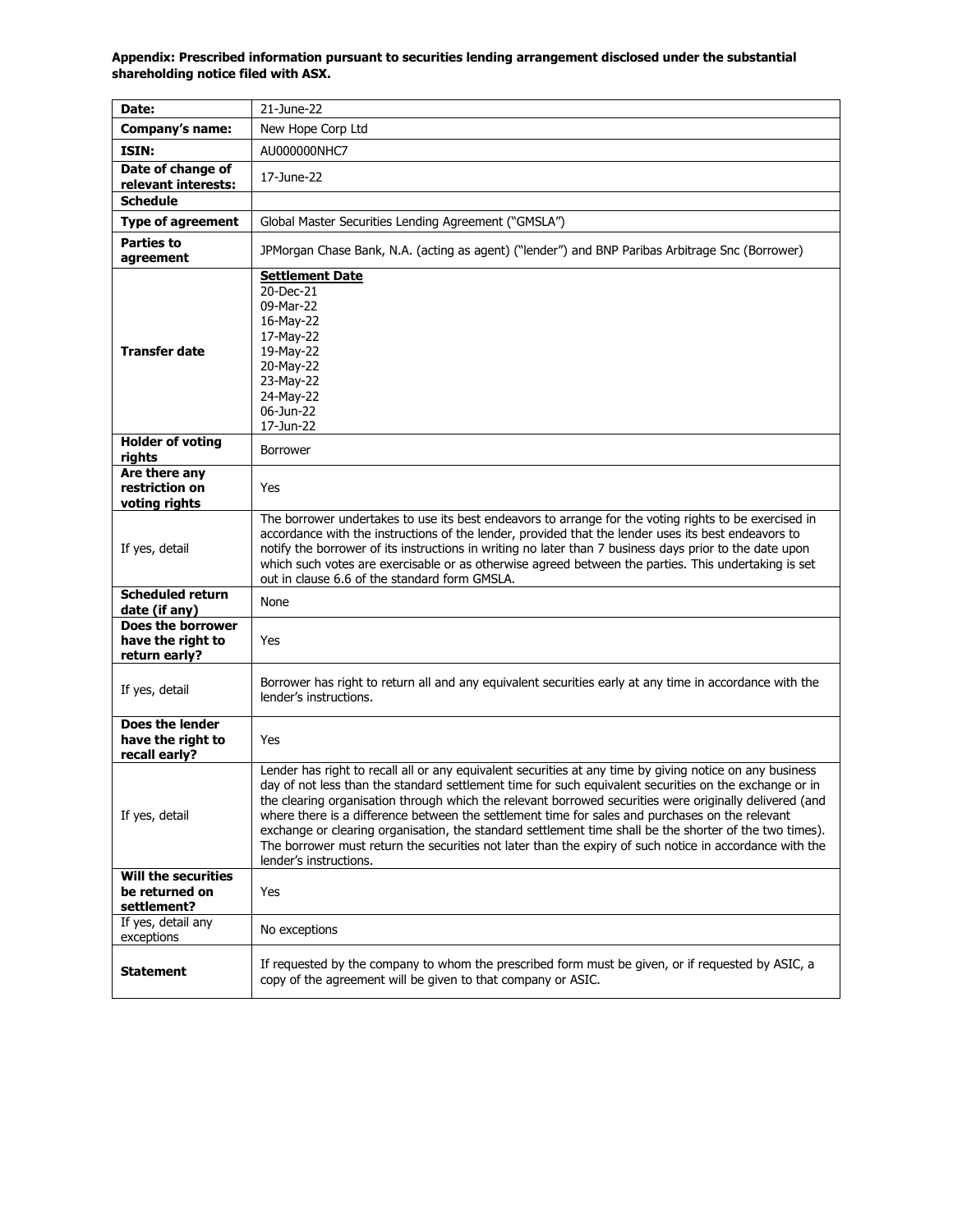| Date:                                                       | 21-June-22                                                                                                                                                                                                                                                                                                                                                                                                                                                                                                                                                                                                                                                                       |
|-------------------------------------------------------------|----------------------------------------------------------------------------------------------------------------------------------------------------------------------------------------------------------------------------------------------------------------------------------------------------------------------------------------------------------------------------------------------------------------------------------------------------------------------------------------------------------------------------------------------------------------------------------------------------------------------------------------------------------------------------------|
| Company's name:                                             | New Hope Corp Ltd                                                                                                                                                                                                                                                                                                                                                                                                                                                                                                                                                                                                                                                                |
| ISIN:                                                       | AU000000NHC7                                                                                                                                                                                                                                                                                                                                                                                                                                                                                                                                                                                                                                                                     |
| Date of change of<br>relevant interests:                    | 17-June-22                                                                                                                                                                                                                                                                                                                                                                                                                                                                                                                                                                                                                                                                       |
| <b>Schedule</b>                                             |                                                                                                                                                                                                                                                                                                                                                                                                                                                                                                                                                                                                                                                                                  |
| <b>Type of agreement</b>                                    | Global Master Securities Lending Agreement ("GMSLA")                                                                                                                                                                                                                                                                                                                                                                                                                                                                                                                                                                                                                             |
| <b>Parties to</b><br>agreement                              | JPMorgan Chase Bank, N.A. (acting as agent) ("lender") and Citigroup Global Markets Limited<br>(Borrower)                                                                                                                                                                                                                                                                                                                                                                                                                                                                                                                                                                        |
| <b>Transfer date</b>                                        | <b>Settlement Date</b><br>28-Apr-22<br>03-May-22<br>09-May-22<br>10-May-22<br>06-Jun-22                                                                                                                                                                                                                                                                                                                                                                                                                                                                                                                                                                                          |
| <b>Holder of voting</b><br>rights                           | <b>Borrower</b>                                                                                                                                                                                                                                                                                                                                                                                                                                                                                                                                                                                                                                                                  |
| Are there any<br>restriction on<br>voting rights            | Yes                                                                                                                                                                                                                                                                                                                                                                                                                                                                                                                                                                                                                                                                              |
| If yes, detail                                              | The borrower undertakes to use its best endeavors to arrange for the voting rights to be exercised in<br>accordance with the instructions of the lender, provided that the lender uses its best endeavors to<br>notify the borrower of its instructions in writing no later than 7 business days prior to the date upon<br>which such votes are exercisable or as otherwise agreed between the parties. This undertaking is set<br>out in clause 6.6 of the standard form GMSLA.                                                                                                                                                                                                 |
| <b>Scheduled return</b><br>date (if any)                    | None                                                                                                                                                                                                                                                                                                                                                                                                                                                                                                                                                                                                                                                                             |
| Does the borrower<br>have the right to<br>return early?     | Yes                                                                                                                                                                                                                                                                                                                                                                                                                                                                                                                                                                                                                                                                              |
| If yes, detail                                              | Borrower has right to return all and any equivalent securities early at any time in accordance with the<br>lender's instructions.                                                                                                                                                                                                                                                                                                                                                                                                                                                                                                                                                |
| Does the lender<br>have the right to<br>recall early?       | Yes                                                                                                                                                                                                                                                                                                                                                                                                                                                                                                                                                                                                                                                                              |
| If yes, detail                                              | Lender has right to recall all or any equivalent securities at any time by giving notice on any business<br>day of not less than the standard settlement time for such equivalent securities on the exchange or in<br>the clearing organisation through which the relevant borrowed securities were originally delivered (and<br>where there is a difference between the settlement time for sales and purchases on the relevant<br>exchange or clearing organisation, the standard settlement time shall be the shorter of the two times).<br>The borrower must return the securities not later than the expiry of such notice in accordance with the<br>lender's instructions. |
| <b>Will the securities</b><br>be returned on<br>settlement? | Yes                                                                                                                                                                                                                                                                                                                                                                                                                                                                                                                                                                                                                                                                              |
| If yes, detail any<br>exceptions                            | No exceptions                                                                                                                                                                                                                                                                                                                                                                                                                                                                                                                                                                                                                                                                    |
| <b>Statement</b>                                            | If requested by the company to whom the prescribed form must be given, or if requested by ASIC, a<br>copy of the agreement will be given to that company or ASIC.                                                                                                                                                                                                                                                                                                                                                                                                                                                                                                                |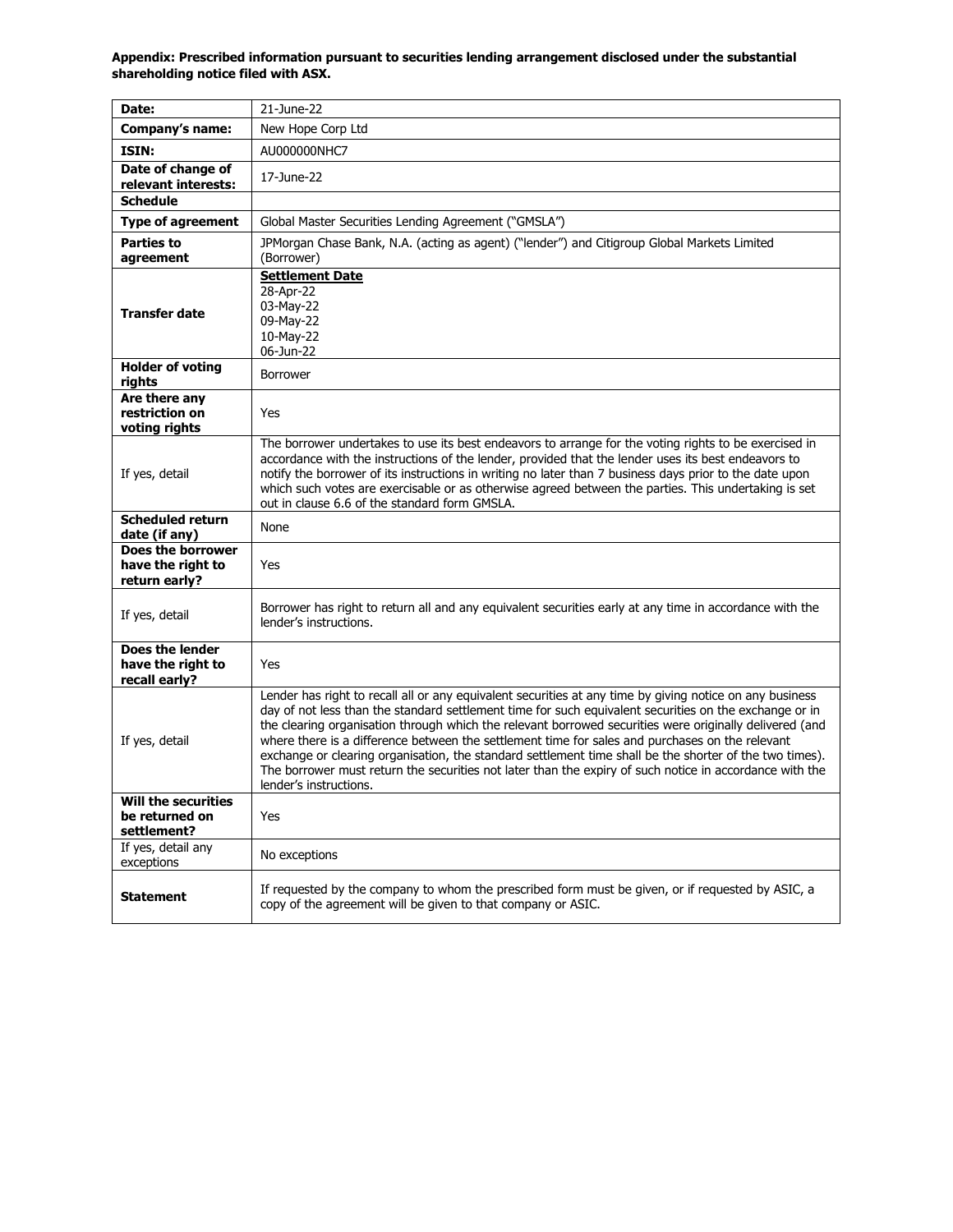| Date:                           | 21-June-22                                                                                                                                                                                                                      |
|---------------------------------|---------------------------------------------------------------------------------------------------------------------------------------------------------------------------------------------------------------------------------|
| Company's name:                 | New Hope Corp Ltd                                                                                                                                                                                                               |
| <b>ISIN:</b>                    | AU000000NHC7                                                                                                                                                                                                                    |
| Date of change of               |                                                                                                                                                                                                                                 |
| relevant                        | 17-June-22                                                                                                                                                                                                                      |
| interests:                      |                                                                                                                                                                                                                                 |
| <b>Schedule</b>                 |                                                                                                                                                                                                                                 |
|                                 | <b>Type of agreement</b> Global Master Securities Lending Agreement ("GMSLA")                                                                                                                                                   |
| Parties to                      |                                                                                                                                                                                                                                 |
| agreement                       | (Borgon Chase Bank, N.A. (acting as agent) ("lender") and Credit Suisse International (Borrower) [                                                                                                                              |
|                                 | <b>Settlement Date</b>                                                                                                                                                                                                          |
| Transfer date                   | 30-May-22                                                                                                                                                                                                                       |
|                                 | 14-Jun-22                                                                                                                                                                                                                       |
|                                 | 16-Jun-22                                                                                                                                                                                                                       |
| <b>Holder of voting</b>         | Borrower                                                                                                                                                                                                                        |
| rights                          |                                                                                                                                                                                                                                 |
| Are there any                   |                                                                                                                                                                                                                                 |
| restriction on<br>voting rights | Yes                                                                                                                                                                                                                             |
|                                 | The borrower undertakes to use its best endeavors to arrange for the voting rights to be exercised in                                                                                                                           |
|                                 | accordance with the instructions of the lender, provided that the lender uses its best endeavors to notify the                                                                                                                  |
| If yes, detail                  | borrower of its instructions in writing no later than 7 business days prior to the date upon which such votes                                                                                                                   |
|                                 | are exercisable or as otherwise agreed between the parties. This undertaking is set out in clause 6.6 of the                                                                                                                    |
|                                 | standard form GMSLA.                                                                                                                                                                                                            |
| <b>Scheduled return</b>         | None                                                                                                                                                                                                                            |
| date (if any)                   |                                                                                                                                                                                                                                 |
| Does the borrower               |                                                                                                                                                                                                                                 |
| have the right to               | Yes                                                                                                                                                                                                                             |
| return early?                   |                                                                                                                                                                                                                                 |
| If yes, detail                  | Borrower has right to return all and any equivalent securities early at any time in accordance with the                                                                                                                         |
| Does the lender                 | lender's instructions.                                                                                                                                                                                                          |
| have the right to               | Yes                                                                                                                                                                                                                             |
| recall early?                   |                                                                                                                                                                                                                                 |
|                                 |                                                                                                                                                                                                                                 |
|                                 | Lender has right to recall all or any equivalent securities at any time by giving notice on any business day of<br>not less than the standard settlement time for such equivalent securities on the exchange or in the clearing |
|                                 | organisation through which the relevant borrowed securities were originally delivered (and where there is a                                                                                                                     |
| If yes, detail                  | difference between the settlement time for sales and purchases on the relevant exchange or clearing                                                                                                                             |
|                                 | organisation, the standard settlement time shall be the shorter of the two times). The borrower must return                                                                                                                     |
|                                 | the securities not later than the expiry of such notice in accordance with the lender's instructions.                                                                                                                           |
| Will the securities             |                                                                                                                                                                                                                                 |
| be returned on                  | Yes                                                                                                                                                                                                                             |
| settlement?                     |                                                                                                                                                                                                                                 |
| If yes, detail any              |                                                                                                                                                                                                                                 |
| exceptions                      | No exceptions                                                                                                                                                                                                                   |
| <b>Statement</b>                | If requested by the company to whom the prescribed form must be given, or if requested by ASIC, a copy of                                                                                                                       |
|                                 | the agreement will be given to that company or ASIC.                                                                                                                                                                            |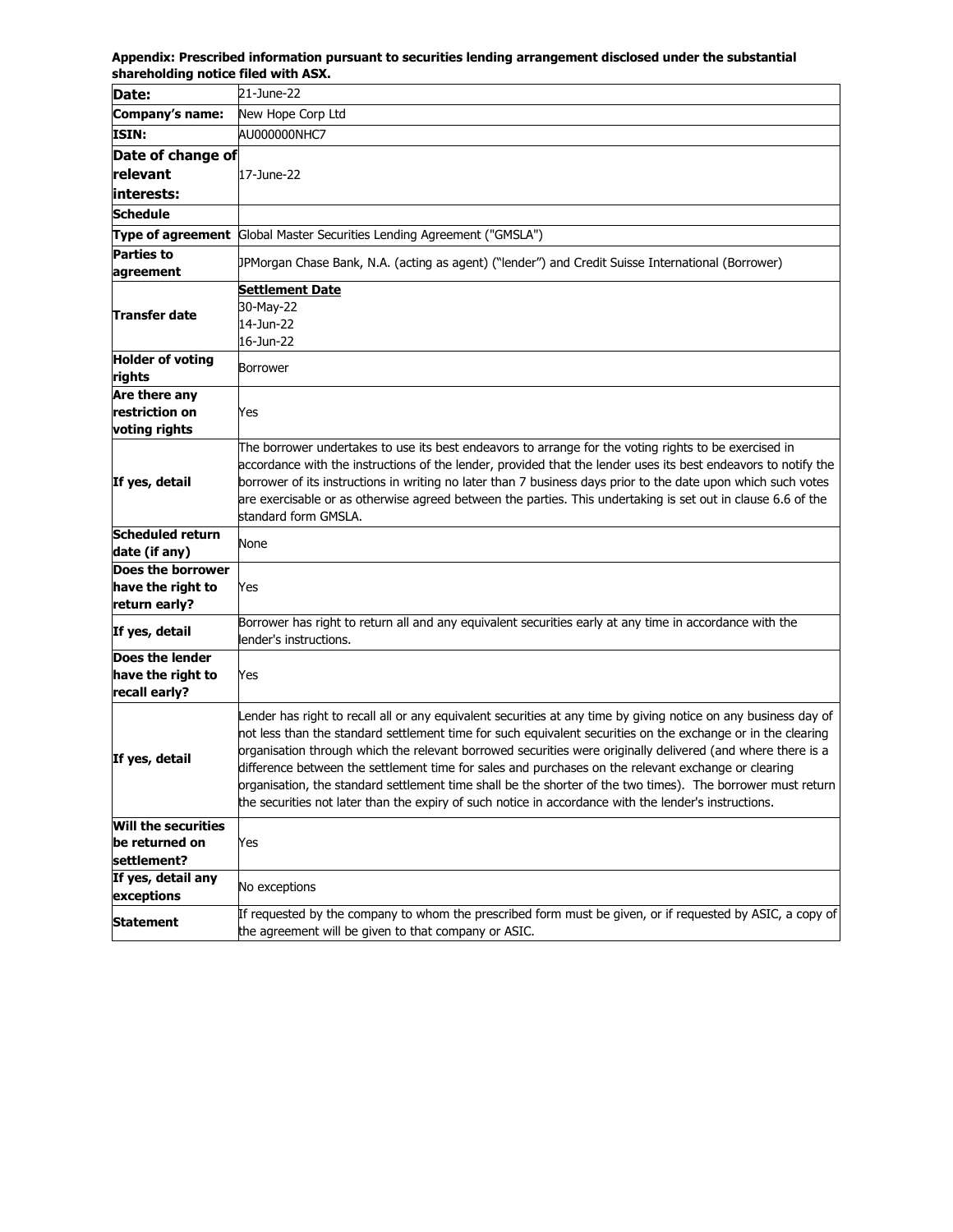| Date:                                                       | 21-June-22                                                                                                                                                                                                                                                                                                                                                                                                                                                                                                                                                                                                                                                                    |
|-------------------------------------------------------------|-------------------------------------------------------------------------------------------------------------------------------------------------------------------------------------------------------------------------------------------------------------------------------------------------------------------------------------------------------------------------------------------------------------------------------------------------------------------------------------------------------------------------------------------------------------------------------------------------------------------------------------------------------------------------------|
| Company's name:                                             | New Hope Corp Ltd                                                                                                                                                                                                                                                                                                                                                                                                                                                                                                                                                                                                                                                             |
| ISIN:                                                       | AU000000NHC7                                                                                                                                                                                                                                                                                                                                                                                                                                                                                                                                                                                                                                                                  |
| Date of change of                                           |                                                                                                                                                                                                                                                                                                                                                                                                                                                                                                                                                                                                                                                                               |
| relevant                                                    | 17-June-22                                                                                                                                                                                                                                                                                                                                                                                                                                                                                                                                                                                                                                                                    |
| interests:                                                  |                                                                                                                                                                                                                                                                                                                                                                                                                                                                                                                                                                                                                                                                               |
| Schedule                                                    |                                                                                                                                                                                                                                                                                                                                                                                                                                                                                                                                                                                                                                                                               |
|                                                             | <b>Type of agreement</b> Australian Master Securities Lending Agreement ("AMSLA")                                                                                                                                                                                                                                                                                                                                                                                                                                                                                                                                                                                             |
| <b>Parties to</b><br>agreement                              | JPMorgan Chase Bank, N.A. (acting as agent) ("lender") and Macquarie Bank Limited(Borrower)                                                                                                                                                                                                                                                                                                                                                                                                                                                                                                                                                                                   |
| Transfer date                                               | <u>Settlement Date</u><br>03-Jun-22                                                                                                                                                                                                                                                                                                                                                                                                                                                                                                                                                                                                                                           |
| <b>Holder of voting</b><br>rights                           | Borrower                                                                                                                                                                                                                                                                                                                                                                                                                                                                                                                                                                                                                                                                      |
| Are there any<br>restriction on<br>voting rights            | Yes                                                                                                                                                                                                                                                                                                                                                                                                                                                                                                                                                                                                                                                                           |
| If yes, detail                                              | The borrower undertakes to use its best endeavors to arrange for the voting rights to be exercised in<br>accordance with the instructions of the lender, provided that the lender uses its best endeavors to notify the<br>borrower of its instructions in writing no later than 7 business days prior to the date upon which such votes<br>are exercisable or as otherwise agreed between the parties. This undertaking is set out in clause 4.3 of the<br>standard form AMSLA.                                                                                                                                                                                              |
| <b>Scheduled return</b><br>date (if any)                    | None                                                                                                                                                                                                                                                                                                                                                                                                                                                                                                                                                                                                                                                                          |
| Does the borrower<br>have the right to<br>return early?     | Yes                                                                                                                                                                                                                                                                                                                                                                                                                                                                                                                                                                                                                                                                           |
| If yes, detail                                              | Borrower has right to return all and any equivalent securities early at any time in accordance with the<br>lender's instructions.                                                                                                                                                                                                                                                                                                                                                                                                                                                                                                                                             |
| Does the lender<br>have the right to<br>recall early?       | Yes                                                                                                                                                                                                                                                                                                                                                                                                                                                                                                                                                                                                                                                                           |
| If yes, detail                                              | Lender has right to recall all or any equivalent securities at any time by giving notice on any business day of<br>not less than the standard settlement time for such equivalent securities on the exchange or in the clearing<br>organisation through which the relevant borrowed securities were originally delivered (and where there is a<br>difference between the settlement time for sales and purchases on the relevant exchange or clearing<br>organisation, the standard settlement time shall be the shorter of the two times). The borrower must return<br>the securities not later than the expiry of such notice in accordance with the lender's instructions. |
| <b>Will the securities</b><br>be returned on<br>settlement? | Yes                                                                                                                                                                                                                                                                                                                                                                                                                                                                                                                                                                                                                                                                           |
| If yes, detail any<br>exceptions                            | No exceptions                                                                                                                                                                                                                                                                                                                                                                                                                                                                                                                                                                                                                                                                 |
| <b>Statement</b>                                            | If requested by the company to whom the prescribed form must be given, or if requested by ASIC, a copy of<br>the agreement will be given to that company or ASIC.                                                                                                                                                                                                                                                                                                                                                                                                                                                                                                             |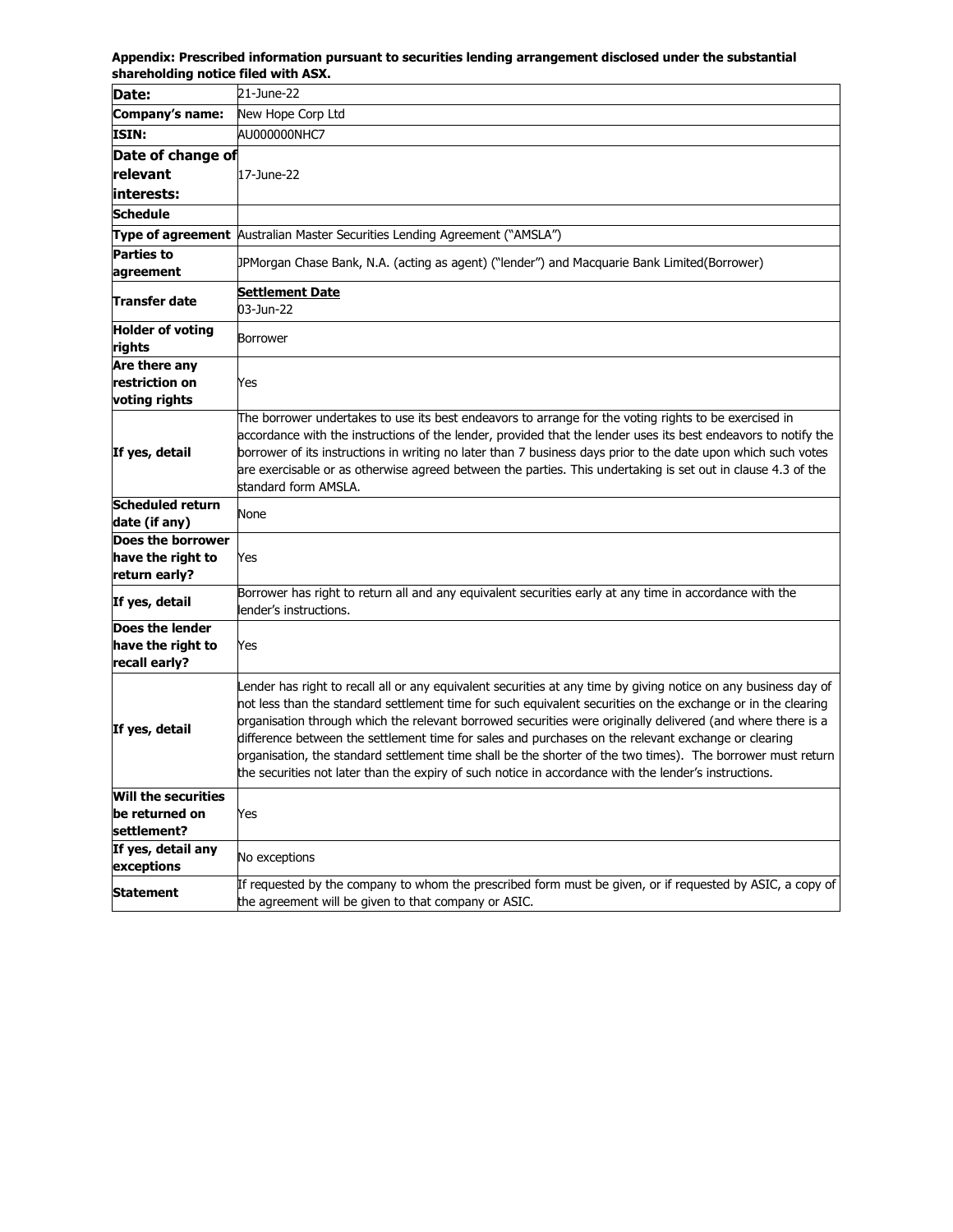| Date:                                                       | 21-June-22                                                                                                                                                                                                                                                                                                                                                                                                                                                                                                                                                                                                                                                                       |
|-------------------------------------------------------------|----------------------------------------------------------------------------------------------------------------------------------------------------------------------------------------------------------------------------------------------------------------------------------------------------------------------------------------------------------------------------------------------------------------------------------------------------------------------------------------------------------------------------------------------------------------------------------------------------------------------------------------------------------------------------------|
| Company's name:                                             | New Hope Corp Ltd                                                                                                                                                                                                                                                                                                                                                                                                                                                                                                                                                                                                                                                                |
| <b>ISIN:</b>                                                | AU000000NHC7                                                                                                                                                                                                                                                                                                                                                                                                                                                                                                                                                                                                                                                                     |
| Date of change of<br>relevant interests:                    | 17-June-22                                                                                                                                                                                                                                                                                                                                                                                                                                                                                                                                                                                                                                                                       |
| <b>Schedule</b>                                             |                                                                                                                                                                                                                                                                                                                                                                                                                                                                                                                                                                                                                                                                                  |
| <b>Type of agreement</b>                                    | Global Master Securities Lending Agreement ("GMSLA")                                                                                                                                                                                                                                                                                                                                                                                                                                                                                                                                                                                                                             |
| <b>Parties to</b><br>agreement                              | JPMorgan Chase Bank, N.A. (acting as agent) ("lender") and Merrill Lynch International (Borrower)                                                                                                                                                                                                                                                                                                                                                                                                                                                                                                                                                                                |
| <b>Transfer date</b>                                        | <b>Settlement Date</b><br>06-Jan-22<br>04-Feb-22<br>03-May-22                                                                                                                                                                                                                                                                                                                                                                                                                                                                                                                                                                                                                    |
| <b>Holder of voting</b><br>rights                           | Borrower                                                                                                                                                                                                                                                                                                                                                                                                                                                                                                                                                                                                                                                                         |
| Are there any<br>restriction on<br>voting rights            | Yes                                                                                                                                                                                                                                                                                                                                                                                                                                                                                                                                                                                                                                                                              |
| If yes, detail                                              | The borrower undertakes to use its best endeavors to arrange for the voting rights to be exercised in<br>accordance with the instructions of the lender, provided that the lender uses its best endeavors to<br>notify the borrower of its instructions in writing no later than 7 business days prior to the date upon<br>which such votes are exercisable or as otherwise agreed between the parties. This undertaking is set<br>out in clause 6.6 of the standard form GMSLA.                                                                                                                                                                                                 |
| <b>Scheduled return</b><br>date (if any)                    | None                                                                                                                                                                                                                                                                                                                                                                                                                                                                                                                                                                                                                                                                             |
| Does the borrower<br>have the right to<br>return early?     | Yes                                                                                                                                                                                                                                                                                                                                                                                                                                                                                                                                                                                                                                                                              |
| If yes, detail                                              | Borrower has right to return all and any equivalent securities early at any time in accordance with the<br>lender's instructions.                                                                                                                                                                                                                                                                                                                                                                                                                                                                                                                                                |
| Does the lender<br>have the right to<br>recall early?       | Yes                                                                                                                                                                                                                                                                                                                                                                                                                                                                                                                                                                                                                                                                              |
| If yes, detail                                              | Lender has right to recall all or any equivalent securities at any time by giving notice on any business<br>day of not less than the standard settlement time for such equivalent securities on the exchange or in<br>the clearing organisation through which the relevant borrowed securities were originally delivered (and<br>where there is a difference between the settlement time for sales and purchases on the relevant<br>exchange or clearing organisation, the standard settlement time shall be the shorter of the two times).<br>The borrower must return the securities not later than the expiry of such notice in accordance with the<br>lender's instructions. |
| <b>Will the securities</b><br>be returned on<br>settlement? | Yes                                                                                                                                                                                                                                                                                                                                                                                                                                                                                                                                                                                                                                                                              |
| If yes, detail any<br>exceptions                            | No exceptions                                                                                                                                                                                                                                                                                                                                                                                                                                                                                                                                                                                                                                                                    |
| <b>Statement</b>                                            | If requested by the company to whom the prescribed form must be given, or if requested by ASIC, a<br>copy of the agreement will be given to that company or ASIC.                                                                                                                                                                                                                                                                                                                                                                                                                                                                                                                |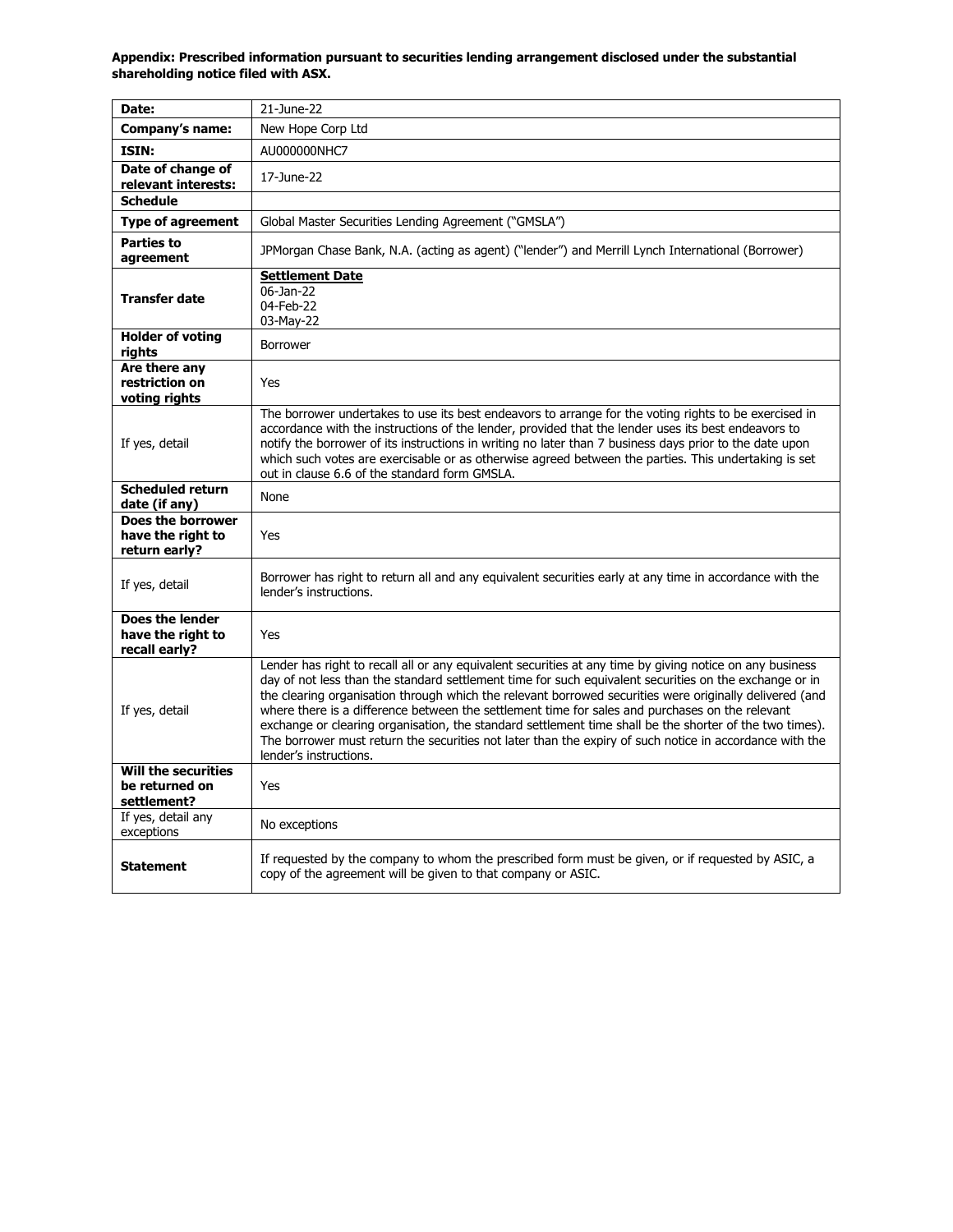| Date:                             | 21-Jun-22                                                                                                                                                                                                                                                                                                                                                                                                                                                                                                                                                                                                                                                                                                                                                                                                                                                                  |
|-----------------------------------|----------------------------------------------------------------------------------------------------------------------------------------------------------------------------------------------------------------------------------------------------------------------------------------------------------------------------------------------------------------------------------------------------------------------------------------------------------------------------------------------------------------------------------------------------------------------------------------------------------------------------------------------------------------------------------------------------------------------------------------------------------------------------------------------------------------------------------------------------------------------------|
| Company's name:                   | NEW HOPE CORP LTD                                                                                                                                                                                                                                                                                                                                                                                                                                                                                                                                                                                                                                                                                                                                                                                                                                                          |
| ISIN:                             | AU000000NHC7                                                                                                                                                                                                                                                                                                                                                                                                                                                                                                                                                                                                                                                                                                                                                                                                                                                               |
| Date of change of                 |                                                                                                                                                                                                                                                                                                                                                                                                                                                                                                                                                                                                                                                                                                                                                                                                                                                                            |
| relevant interests:               | 17-Jun-22                                                                                                                                                                                                                                                                                                                                                                                                                                                                                                                                                                                                                                                                                                                                                                                                                                                                  |
| <b>Schedule</b>                   |                                                                                                                                                                                                                                                                                                                                                                                                                                                                                                                                                                                                                                                                                                                                                                                                                                                                            |
| <b>Type of agreement</b>          | Institutional Account Agreement                                                                                                                                                                                                                                                                                                                                                                                                                                                                                                                                                                                                                                                                                                                                                                                                                                            |
| <b>Parties to agreement</b>       | JP Morgan Securities LLC for itself and as agent and trustee for the other J.P. Morgan Entities and Brown Brothers<br>Harriman & Co(As Agent), Blackrock, Northern Trust-As Agent, State Street Bank and Trust Co (As Agent), JPMorgan<br>Chase Bank, As Agent, Goldman Sachs Bank USA (Agency Lending As Agent), National Financial Services LLC - As<br>Agent, The Bank Of New York Mellon (As Agt) (herein referred to as "JPMS").<br>J.P. Morgan Entities" means, as the context may require or permit, any and all of JPMSL, JPMorgan Chase Bank,<br>N.A., J.P. Morgan Securities LLC., J.P. Morgan Markets Limited, J.P. Morgan Securities Australia Limited, J.P. Morgan<br>Securities (Asia Pacific) Limited, J.P. Morgan Securities Japan Co., Ltd and J.P. Morgan Prime Nominees Limited and<br>any additional entity notified to the Company from time to time. |
| Transfer date                     | <b>Settlement Date</b><br>12-Nov-21<br>18-Nov-21<br>03-Dec-21<br>28-Jan-22<br>06-May-22<br>09-May-22<br>12-May-22<br>16-May-22<br>17-May-22<br>23-May-22<br>25-May-22<br>09-Jun-22<br>10-Jun-22                                                                                                                                                                                                                                                                                                                                                                                                                                                                                                                                                                                                                                                                            |
| <b>Holder of voting</b><br>rights | JPMS is the holder of the voting rights from the time at which it exercises its right to borrow. Notwithstanding this,<br>please note that the Company has the right to recall equivalent securities if it wishes to exercise its voting rights in<br>respect of the securities.                                                                                                                                                                                                                                                                                                                                                                                                                                                                                                                                                                                           |
| Are there any                     |                                                                                                                                                                                                                                                                                                                                                                                                                                                                                                                                                                                                                                                                                                                                                                                                                                                                            |
| restriction on voting<br>rights   | Yes                                                                                                                                                                                                                                                                                                                                                                                                                                                                                                                                                                                                                                                                                                                                                                                                                                                                        |
| If yes, detail                    | JPMS will not be able to exercise voting rights in circumstances where the Company has recalled equivalent<br>securities from JPMS before the voting rights have been exercised. In these circumstances, JPMS must return the<br>securities to the Company and the Company holds the voting rights.                                                                                                                                                                                                                                                                                                                                                                                                                                                                                                                                                                        |
| Scheduled return<br>date (if any) | N/A. There is no term to the loan of securities.                                                                                                                                                                                                                                                                                                                                                                                                                                                                                                                                                                                                                                                                                                                                                                                                                           |
| Does the borrower                 |                                                                                                                                                                                                                                                                                                                                                                                                                                                                                                                                                                                                                                                                                                                                                                                                                                                                            |
| have the right to                 | Yes.                                                                                                                                                                                                                                                                                                                                                                                                                                                                                                                                                                                                                                                                                                                                                                                                                                                                       |
| return early?                     |                                                                                                                                                                                                                                                                                                                                                                                                                                                                                                                                                                                                                                                                                                                                                                                                                                                                            |
| If yes, detail                    | JPMS has the right to return all and any securities or equivalent securities early at any time.                                                                                                                                                                                                                                                                                                                                                                                                                                                                                                                                                                                                                                                                                                                                                                            |
| Does the lender have              |                                                                                                                                                                                                                                                                                                                                                                                                                                                                                                                                                                                                                                                                                                                                                                                                                                                                            |
| the right to recall               | Yes.                                                                                                                                                                                                                                                                                                                                                                                                                                                                                                                                                                                                                                                                                                                                                                                                                                                                       |
| early?                            |                                                                                                                                                                                                                                                                                                                                                                                                                                                                                                                                                                                                                                                                                                                                                                                                                                                                            |
| If yes, detail                    | The Company has the right to recall all or any equivalent securities on demand.                                                                                                                                                                                                                                                                                                                                                                                                                                                                                                                                                                                                                                                                                                                                                                                            |
| Will the securities be            |                                                                                                                                                                                                                                                                                                                                                                                                                                                                                                                                                                                                                                                                                                                                                                                                                                                                            |
| lreturned on                      | Yes. Settlement of the loan will occur when JPMS returns equivalent securities to the Company. There is no term to                                                                                                                                                                                                                                                                                                                                                                                                                                                                                                                                                                                                                                                                                                                                                         |
| settlement?                       | the loan of securities.                                                                                                                                                                                                                                                                                                                                                                                                                                                                                                                                                                                                                                                                                                                                                                                                                                                    |
| If yes, detail any                |                                                                                                                                                                                                                                                                                                                                                                                                                                                                                                                                                                                                                                                                                                                                                                                                                                                                            |
| exceptions                        |                                                                                                                                                                                                                                                                                                                                                                                                                                                                                                                                                                                                                                                                                                                                                                                                                                                                            |
| Statement                         | If requested by the company to whom the prescribed form must be given, or if requested by ASIC, a copy of the<br>agreement will be given to that company or ASIC.                                                                                                                                                                                                                                                                                                                                                                                                                                                                                                                                                                                                                                                                                                          |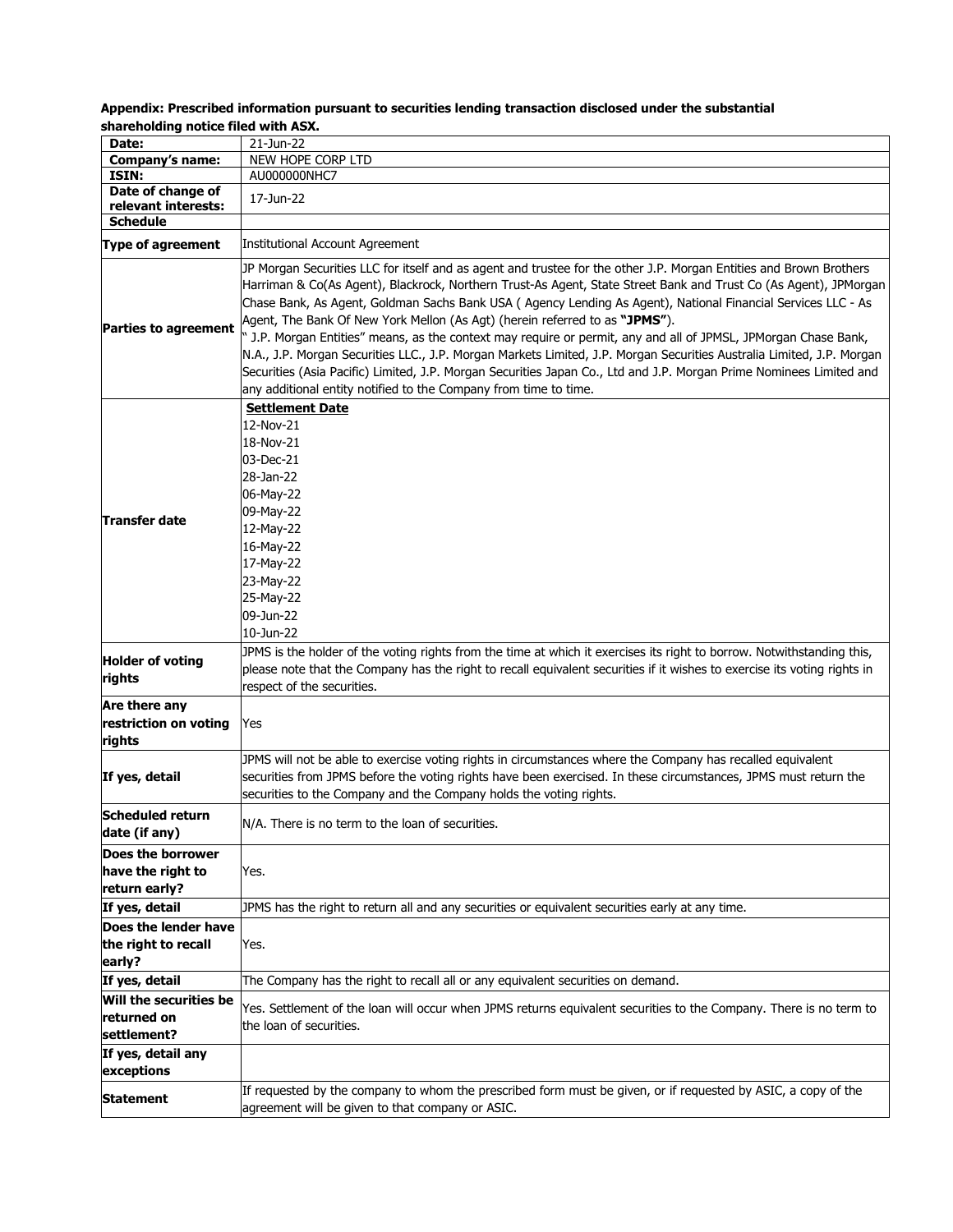| sharenoluniy hotice meu with ASA.                     |                                                                                                                                                                                                                                                                                                                                                                                                                                                                                        |
|-------------------------------------------------------|----------------------------------------------------------------------------------------------------------------------------------------------------------------------------------------------------------------------------------------------------------------------------------------------------------------------------------------------------------------------------------------------------------------------------------------------------------------------------------------|
| Date:                                                 | 21-Jun-22                                                                                                                                                                                                                                                                                                                                                                                                                                                                              |
| <b>Company's name:</b>                                | NEW HOPE CORP LTD                                                                                                                                                                                                                                                                                                                                                                                                                                                                      |
| ISIN:                                                 | AU000000NHC7                                                                                                                                                                                                                                                                                                                                                                                                                                                                           |
| Date of change of<br>relevant interests:              | 17-Jun-22                                                                                                                                                                                                                                                                                                                                                                                                                                                                              |
| <b>Schedule</b>                                       |                                                                                                                                                                                                                                                                                                                                                                                                                                                                                        |
| <b>Type of agreement</b>                              | Overseas Securities Lender's Agreement ("OSLA")                                                                                                                                                                                                                                                                                                                                                                                                                                        |
| <b>Parties to</b>                                     | The Bank of New York Mellon Corporation (formerly known as The Bank of New York) (acting as agent)                                                                                                                                                                                                                                                                                                                                                                                     |
| agreement                                             | ("lender"), J.P. Morgan Securities Plc ("borrower")                                                                                                                                                                                                                                                                                                                                                                                                                                    |
|                                                       | <b>Settlement Date</b>                                                                                                                                                                                                                                                                                                                                                                                                                                                                 |
|                                                       | 16-Nov-21                                                                                                                                                                                                                                                                                                                                                                                                                                                                              |
| Transfer date                                         | 14-Feb-22                                                                                                                                                                                                                                                                                                                                                                                                                                                                              |
|                                                       | 18-May-22                                                                                                                                                                                                                                                                                                                                                                                                                                                                              |
| <b>Holder of voting</b>                               | 19-May-22                                                                                                                                                                                                                                                                                                                                                                                                                                                                              |
| rights                                                | Borrower                                                                                                                                                                                                                                                                                                                                                                                                                                                                               |
| Are there any                                         |                                                                                                                                                                                                                                                                                                                                                                                                                                                                                        |
| restriction on voting Yes                             |                                                                                                                                                                                                                                                                                                                                                                                                                                                                                        |
| rights                                                |                                                                                                                                                                                                                                                                                                                                                                                                                                                                                        |
| If yes, detail                                        | The borrower undertakes to use its best endeavours to arrange for the voting rights to be exercised in<br>accordance with the instructions of the lender, provided that the lender uses its best endeavours to notify the<br>borrower of its instructions in writing no later than 7 business days prior to the date upon which such votes<br>are exercisable or as otherwise agreed between the parties. This undertaking is set out in clause 4(B)(ii) of<br>the standard form OSLA. |
| <b>Scheduled return</b><br>date (if any)              | None                                                                                                                                                                                                                                                                                                                                                                                                                                                                                   |
| Does the borrower                                     |                                                                                                                                                                                                                                                                                                                                                                                                                                                                                        |
| have the right to<br>return early?                    | Yes                                                                                                                                                                                                                                                                                                                                                                                                                                                                                    |
| If yes, detail                                        | Borrower has right to return all and any equivalent securities early at any time in accordance with the<br>lender's instructions.                                                                                                                                                                                                                                                                                                                                                      |
| Does the lender<br>have the right to<br>recall early? | Yes                                                                                                                                                                                                                                                                                                                                                                                                                                                                                    |
| If yes, detail                                        | Lender has right to recall all or any equivalent securities at any time by giving notice on any business day of<br>not less than the standard settlement time for such equivalent securities on the exchange. The borrower<br>must return the securities not later than the expiry of such notice in accordance with the lender's<br>instructions.                                                                                                                                     |
| Will the securities<br>be returned on<br>settlement?  | Yes                                                                                                                                                                                                                                                                                                                                                                                                                                                                                    |
| If yes, detail any<br>exceptions                      | No exceptions                                                                                                                                                                                                                                                                                                                                                                                                                                                                          |
| <b>Statement</b>                                      | If requested by the company to whom the prescribed form must be given, or if requested by ASIC, a copy of                                                                                                                                                                                                                                                                                                                                                                              |

the agreement will be given to that company or ASIC.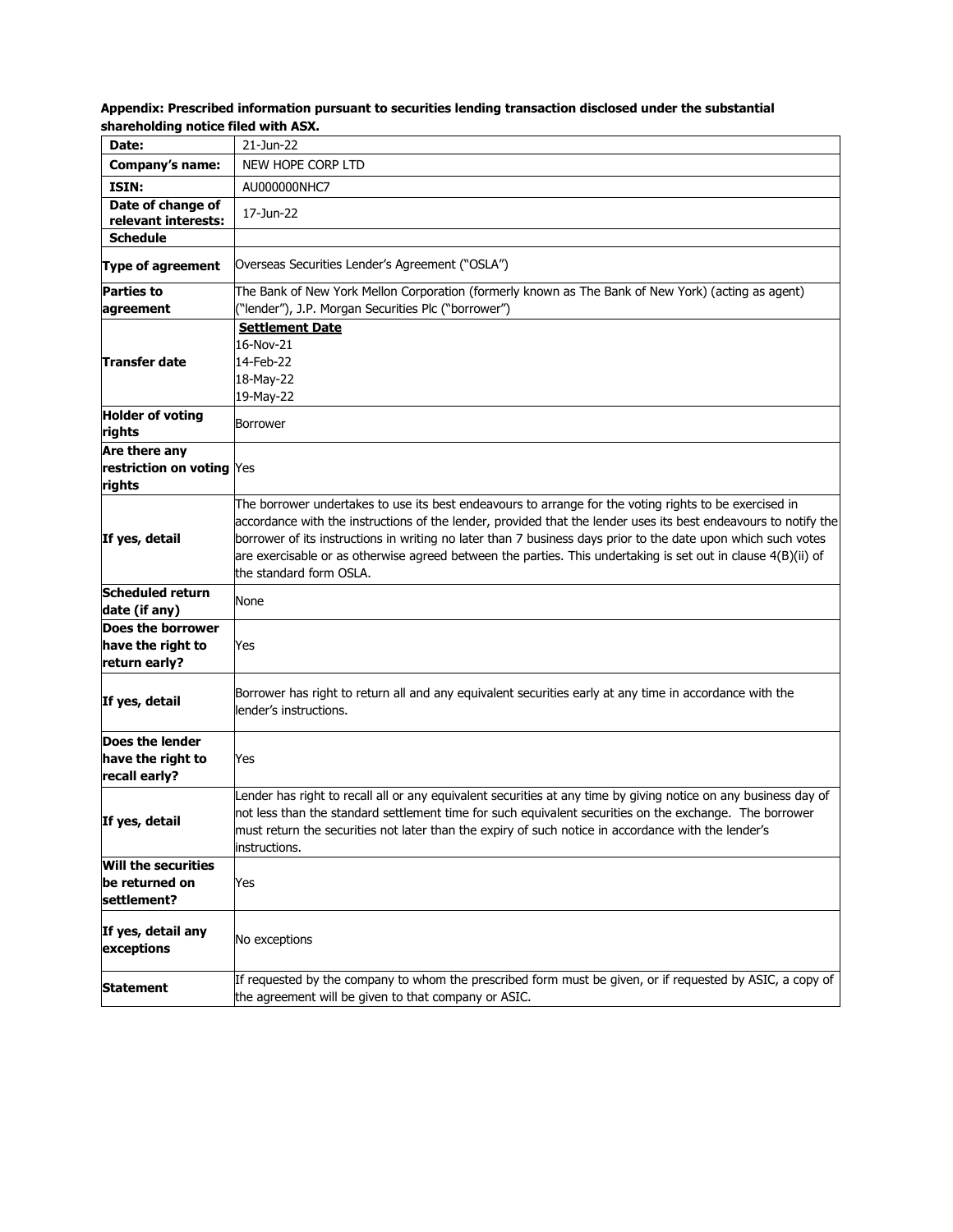| Date:                                                | 21-Jun-22                                                                                                                         |
|------------------------------------------------------|-----------------------------------------------------------------------------------------------------------------------------------|
| Company's name:                                      | NEW HOPE CORP LTD                                                                                                                 |
| ISIN:                                                | AU000000NHC7                                                                                                                      |
| Date of change of                                    | 17-Jun-22                                                                                                                         |
| relevant interests:                                  |                                                                                                                                   |
| <b>Schedule</b>                                      |                                                                                                                                   |
| <b>Type of agreement</b>                             | Overseas Securities Lender's Agreement ("OSLA")                                                                                   |
| <b>Parties to agreement</b>                          | J.P. Morgan Securities Plc ("borrower") and Citibank N.A. acting as Agent ("lender")                                              |
|                                                      | <b>Settlement Date</b>                                                                                                            |
|                                                      | 29-Nov-21                                                                                                                         |
|                                                      | 20-Dec-21                                                                                                                         |
|                                                      | 06-Jan-22                                                                                                                         |
|                                                      | 17-Jan-22                                                                                                                         |
| Transfer date                                        | 19-Jan-22<br>21-Jan-22                                                                                                            |
|                                                      | 11-Feb-22                                                                                                                         |
|                                                      | 06-Apr-22                                                                                                                         |
|                                                      | 10-May-22                                                                                                                         |
|                                                      | 19-May-22                                                                                                                         |
|                                                      | 23-May-22                                                                                                                         |
| Holder of voting rights                              | <b>Borrower</b>                                                                                                                   |
| Are there any restriction                            |                                                                                                                                   |
| on voting rights                                     | Yes                                                                                                                               |
|                                                      | The borrower undertakes to use its best endeavours to arrange for the voting rights to be exercised in                            |
|                                                      | accordance with the instructions of the lender, provided that the lender uses its best endeavours to                              |
| If yes, detail                                       | notify the borrower of its instructions in writing no later than 7 business days prior to the date upon                           |
|                                                      | which such votes are exercisable or as otherwise agreed between the parties. This undertaking is set                              |
|                                                      | out in clause 4(B)(vi) of the standard form OSLA.                                                                                 |
| Scheduled return date (if                            | <b>None</b>                                                                                                                       |
| any)                                                 |                                                                                                                                   |
| Does the borrower have<br>the right to return early? | Yes                                                                                                                               |
|                                                      |                                                                                                                                   |
| If yes, detail                                       | Borrower has right to return all and any equivalent securities early at any time in accordance with the<br>lender's instructions. |
|                                                      |                                                                                                                                   |
| Does the lender have the                             | Yes                                                                                                                               |
| right to recall early?                               |                                                                                                                                   |
|                                                      | Lender has right to recall all or any equivalent securities at any time by giving notice on any business                          |
|                                                      | day of not less than the standard settlement time for such equivalent securities on the exchange or in                            |
| If yes, detail                                       | the clearing organisation through which the relevant borrowed securities were originally                                          |
|                                                      | delivered. The borrower must return the securities not later than the expiry of such notice in                                    |
|                                                      | accordance with the lender's instructions.                                                                                        |
| Will the securities be                               | Yes                                                                                                                               |
| returned on settlement?                              |                                                                                                                                   |
| If yes, detail any                                   |                                                                                                                                   |
| exceptions                                           | No exceptions                                                                                                                     |
|                                                      | If requested by the company to whom the prescribed form must be given, or if requested by ASIC, a                                 |
| Statement                                            | copy of the agreement will be given to that company or ASIC.                                                                      |
|                                                      |                                                                                                                                   |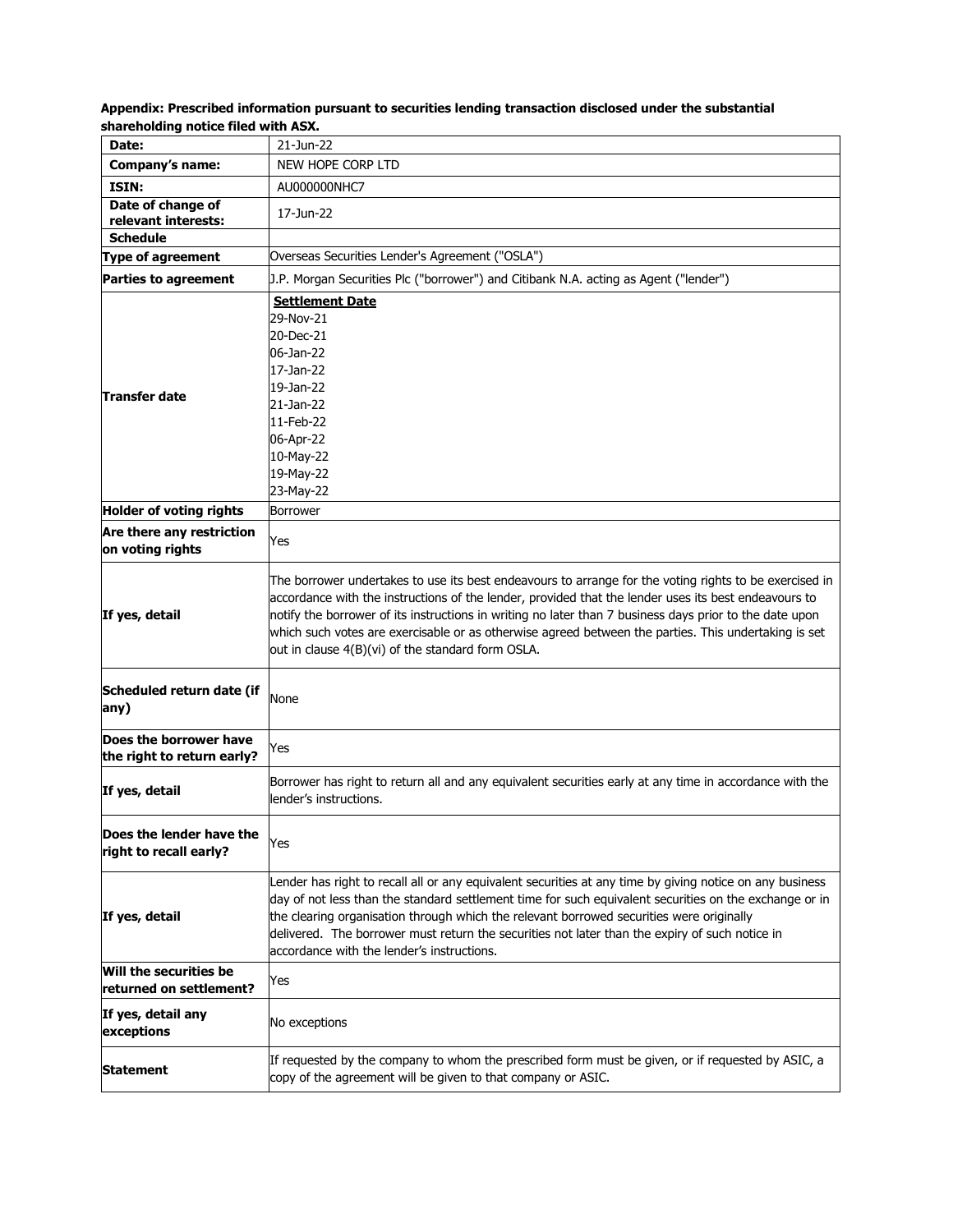| Date:                                            | 21-Jun-22                                                                                                                                                                                                                                                                                                                                                                                                                                                                                                                                            |
|--------------------------------------------------|------------------------------------------------------------------------------------------------------------------------------------------------------------------------------------------------------------------------------------------------------------------------------------------------------------------------------------------------------------------------------------------------------------------------------------------------------------------------------------------------------------------------------------------------------|
| Company's name:                                  | NEW HOPE CORP LTD                                                                                                                                                                                                                                                                                                                                                                                                                                                                                                                                    |
| ISIN:                                            | AU000000NHC7                                                                                                                                                                                                                                                                                                                                                                                                                                                                                                                                         |
| Date of change of<br>relevant interests:         | 17-Jun-22                                                                                                                                                                                                                                                                                                                                                                                                                                                                                                                                            |
| <b>Schedule</b>                                  |                                                                                                                                                                                                                                                                                                                                                                                                                                                                                                                                                      |
| Type of agreement                                | Global Master Securities Lending Agreement ("GMSLA")                                                                                                                                                                                                                                                                                                                                                                                                                                                                                                 |
| <b>Parties to</b><br>agreement                   | Jefferies International Limited ("lender") and J.P. Morgan Securities Plc ("borrower")                                                                                                                                                                                                                                                                                                                                                                                                                                                               |
| Transfer date                                    | <b>Settlement Date</b><br>30-May-22                                                                                                                                                                                                                                                                                                                                                                                                                                                                                                                  |
| <b>Holder of voting</b><br>rights                | Borrower                                                                                                                                                                                                                                                                                                                                                                                                                                                                                                                                             |
| Are there any<br>restriction on voting<br>rights | Yes                                                                                                                                                                                                                                                                                                                                                                                                                                                                                                                                                  |
| If yes, detail                                   | The borrower shall have no obligation to arrange for voting rights to be exercised in accordance with the<br>instructions of the other party, unless otherwise agreed between the parties.                                                                                                                                                                                                                                                                                                                                                           |
| <b>Scheduled return</b><br>date (if any)         | None                                                                                                                                                                                                                                                                                                                                                                                                                                                                                                                                                 |
| Does the borrower                                |                                                                                                                                                                                                                                                                                                                                                                                                                                                                                                                                                      |
| have the right to                                |                                                                                                                                                                                                                                                                                                                                                                                                                                                                                                                                                      |
| return early?                                    | Yes                                                                                                                                                                                                                                                                                                                                                                                                                                                                                                                                                  |
| If yes, detail                                   | Borrower has the right to terminate a loan and redeliver all and any equivalent securities due and<br>outstanding to the lender in accordance with lender's instructions and lender shall accept such redelivery on<br>a business day if notice of redelivery has been given within the standard market settlement period.                                                                                                                                                                                                                           |
| Does the lender                                  |                                                                                                                                                                                                                                                                                                                                                                                                                                                                                                                                                      |
| have the right to                                |                                                                                                                                                                                                                                                                                                                                                                                                                                                                                                                                                      |
| recall early?                                    | Yes                                                                                                                                                                                                                                                                                                                                                                                                                                                                                                                                                  |
| If yes, detail                                   | Lender has right to recall all or any equivalent securities at any time by giving notice on any business day of<br>not less than the standard settlement time provided notification is given by the lender within standard market<br>settlement period for such equivalent securities on the exchange or in the clearing organisation through<br>which the relevant borrowed securities were originally delivered. The borrower must return the securities not<br>later than the expiry of such notice in accordance with the lender's instructions. |
| <b>Will the securities</b>                       |                                                                                                                                                                                                                                                                                                                                                                                                                                                                                                                                                      |
| be returned on                                   |                                                                                                                                                                                                                                                                                                                                                                                                                                                                                                                                                      |
| settlement?                                      |                                                                                                                                                                                                                                                                                                                                                                                                                                                                                                                                                      |
| If yes, detail any                               |                                                                                                                                                                                                                                                                                                                                                                                                                                                                                                                                                      |
| exceptions                                       | No exceptions                                                                                                                                                                                                                                                                                                                                                                                                                                                                                                                                        |
| <b>Statement</b>                                 | If requested by the company to whom the prescribed form must be given, or if requested by ASIC, J.P.<br>Morgan Securities plc will give a copy of the GMSLA to that company or ASIC.                                                                                                                                                                                                                                                                                                                                                                 |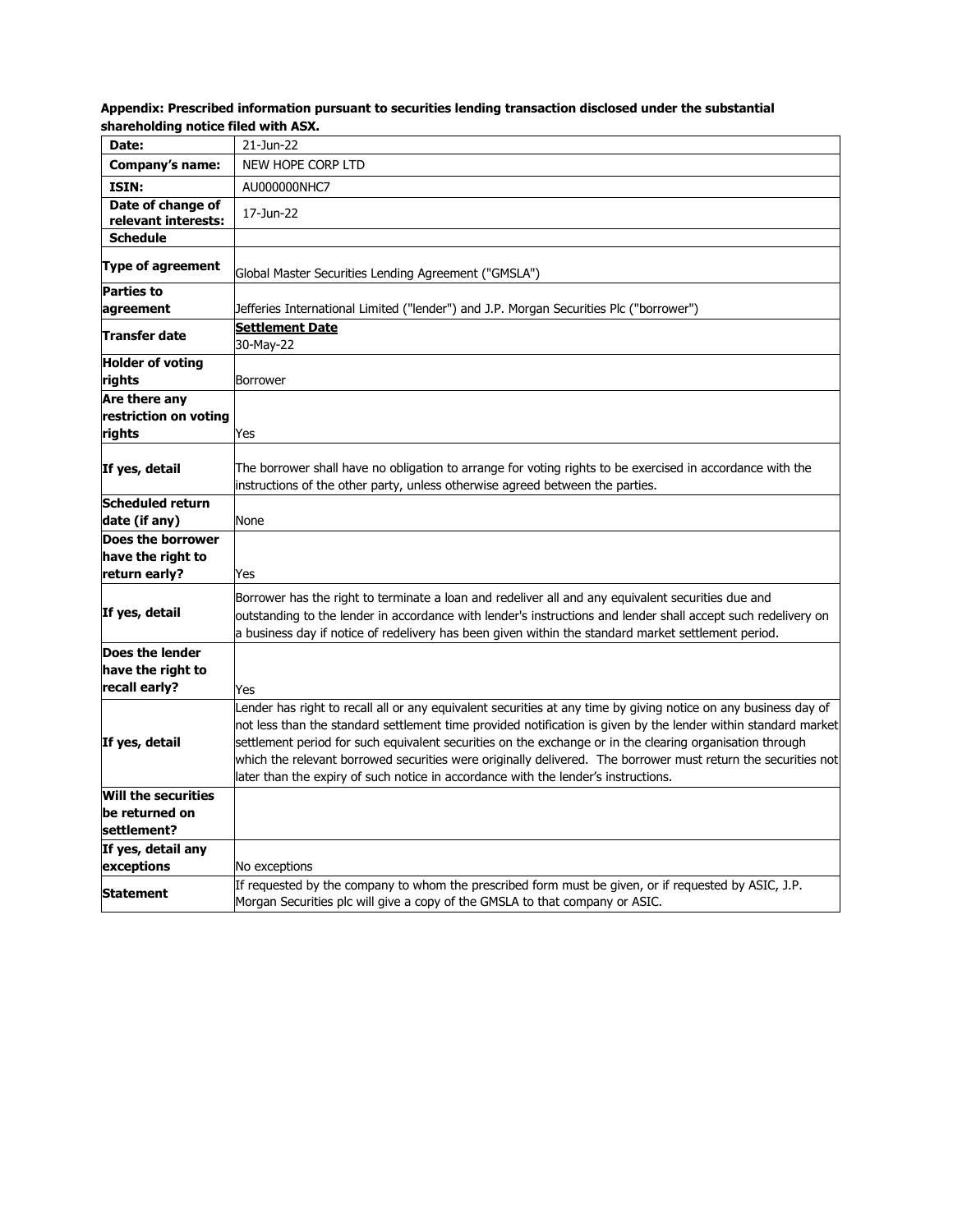| Date:                                                   | 21-Jun-22                                                                                                                                                                                                                                                                                                                                                                                                                                                                                                                                                                                                                                                                                                                                                                                 |
|---------------------------------------------------------|-------------------------------------------------------------------------------------------------------------------------------------------------------------------------------------------------------------------------------------------------------------------------------------------------------------------------------------------------------------------------------------------------------------------------------------------------------------------------------------------------------------------------------------------------------------------------------------------------------------------------------------------------------------------------------------------------------------------------------------------------------------------------------------------|
| Company's name:                                         | NEW HOPE CORP LTD                                                                                                                                                                                                                                                                                                                                                                                                                                                                                                                                                                                                                                                                                                                                                                         |
| ISIN:                                                   | AU000000NHC7                                                                                                                                                                                                                                                                                                                                                                                                                                                                                                                                                                                                                                                                                                                                                                              |
| Date of change of<br>relevant interests:                | 17-Jun-22                                                                                                                                                                                                                                                                                                                                                                                                                                                                                                                                                                                                                                                                                                                                                                                 |
| <b>Schedule</b>                                         |                                                                                                                                                                                                                                                                                                                                                                                                                                                                                                                                                                                                                                                                                                                                                                                           |
| <b>Type of agreement</b>                                | Global Master Securities Lending Agreement ("GMSLA")                                                                                                                                                                                                                                                                                                                                                                                                                                                                                                                                                                                                                                                                                                                                      |
| <b>Parties to</b>                                       | Securities Finance Trust Company as agent ("lender") and J.P. Morgan Securities Plc                                                                                                                                                                                                                                                                                                                                                                                                                                                                                                                                                                                                                                                                                                       |
| agreement                                               | ("borrower")<br><b>Settlement Date</b>                                                                                                                                                                                                                                                                                                                                                                                                                                                                                                                                                                                                                                                                                                                                                    |
| <b>Transfer date</b>                                    | 14-Jun-22                                                                                                                                                                                                                                                                                                                                                                                                                                                                                                                                                                                                                                                                                                                                                                                 |
| <b>Holder of voting</b><br>rights                       | Party holding securities has the voting rights to those securities.                                                                                                                                                                                                                                                                                                                                                                                                                                                                                                                                                                                                                                                                                                                       |
| Are there any<br>restriction on<br>voting rights        | Yes                                                                                                                                                                                                                                                                                                                                                                                                                                                                                                                                                                                                                                                                                                                                                                                       |
| If yes, detail                                          | (a) Subject to (b), the holder shall have no obligation to arrange for voting rights to be<br>exercised in accordance with the instructions of the other party.(b) The lender may<br>maintain from time to time a listing of equity securities ('voting list securities') in lender's<br>portfolios with respect to which the lender expects to exercise applicable voting rights.<br>Lender shall provide borrower with any such voting list securities. Lender retains the right<br>to modify the voting list securities at any time, with such modification becoming effective<br>immediately upon notification from lender to borrower.                                                                                                                                               |
| <b>Scheduled return</b><br>date (if any)                | None                                                                                                                                                                                                                                                                                                                                                                                                                                                                                                                                                                                                                                                                                                                                                                                      |
| Does the borrower<br>have the right to<br>return early? | Yes                                                                                                                                                                                                                                                                                                                                                                                                                                                                                                                                                                                                                                                                                                                                                                                       |
| If yes, detail                                          | Subject to the terms of the relevant loan, the borrower at any time has the right to<br>terminate a loan and redeliver all and any equivalent securities due and outstanding to the<br>lender in accordance with lender's instructions and lender shall accept such redelivery.                                                                                                                                                                                                                                                                                                                                                                                                                                                                                                           |
| Does the lender<br>have the right to<br>recall early?   | Yes                                                                                                                                                                                                                                                                                                                                                                                                                                                                                                                                                                                                                                                                                                                                                                                       |
| If yes, detail                                          | Subject to set off and event of default provisions and the terms of the relevant loan, the<br>lender can terminate a loan and call for redelivery of all or any equivalent securities at any<br>time by giving notice on any business day of not less than the standard settlement time for<br>such equivalent securities on the exchange or in the clearing organisation through which<br>the relevant borrowed securities were originally delivered, provided that if the standard<br>settlement time for such equivalent securities is greater than four days, borrower shall<br>deliver the equivalent securities on the fourth day following the service of such notice. The<br>borrower shall redeliver such equivalent securities in accordance with the lender's<br>instructions. |
| <b>Will the securities</b>                              |                                                                                                                                                                                                                                                                                                                                                                                                                                                                                                                                                                                                                                                                                                                                                                                           |
| be returned on<br>settlement?                           | Yes                                                                                                                                                                                                                                                                                                                                                                                                                                                                                                                                                                                                                                                                                                                                                                                       |
| If yes, detail any<br>exceptions                        | Absent default, no exceptions.                                                                                                                                                                                                                                                                                                                                                                                                                                                                                                                                                                                                                                                                                                                                                            |
| <b>Statement</b>                                        | If requested by the company to whom the prescribed form must be given, or if requested<br>by ASIC, a copy of the agreement will be given to that company or ASIC.                                                                                                                                                                                                                                                                                                                                                                                                                                                                                                                                                                                                                         |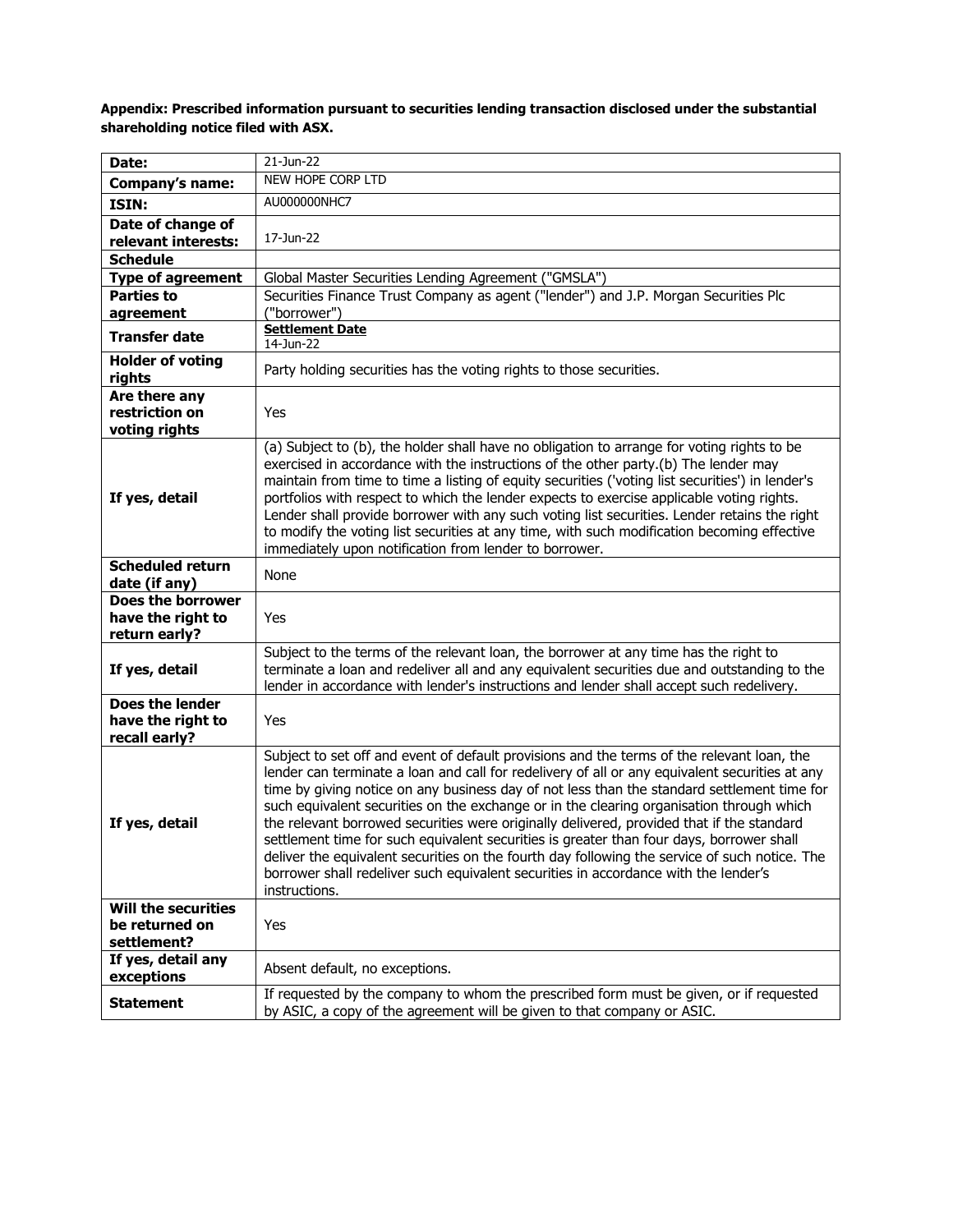| Appendix: Prescribed information pursuant to securities lending transaction disclosed under the substantial |  |
|-------------------------------------------------------------------------------------------------------------|--|
| shareholding notice filed with ASX.                                                                         |  |

| Date:                                                   | 21-Jun-22                                                                                                                                                                                                                                                                                                                                                                                                                                                   |
|---------------------------------------------------------|-------------------------------------------------------------------------------------------------------------------------------------------------------------------------------------------------------------------------------------------------------------------------------------------------------------------------------------------------------------------------------------------------------------------------------------------------------------|
| Company's name:                                         | NEW HOPE CORP LTD                                                                                                                                                                                                                                                                                                                                                                                                                                           |
| ISIN:                                                   | AU000000NHC7                                                                                                                                                                                                                                                                                                                                                                                                                                                |
| Date of change of<br>relevant interests:                | 17-Jun-22                                                                                                                                                                                                                                                                                                                                                                                                                                                   |
| <b>Schedule</b>                                         |                                                                                                                                                                                                                                                                                                                                                                                                                                                             |
| <b>Type of agreement</b>                                | Global Master Securities Lending Agreement ("GMSLA")                                                                                                                                                                                                                                                                                                                                                                                                        |
|                                                         | Parties to agreement [J.P. Morgan Securities plc ("borrower") and State St Bank and Trust Company as agent ("lender")                                                                                                                                                                                                                                                                                                                                       |
| Transfer date                                           | <b>Settlement Date</b><br>17-Jun-22<br>21-Jun-22                                                                                                                                                                                                                                                                                                                                                                                                            |
| <b>Holder of voting</b><br>rights                       | <b>Borrower</b>                                                                                                                                                                                                                                                                                                                                                                                                                                             |
| Are there any<br>restriction on voting<br>rights        | Yes                                                                                                                                                                                                                                                                                                                                                                                                                                                         |
| If yes, detail                                          | The borrower shall have no obligation to arrange for voting rights to be exercised in accordance with the<br>instructions of the other party, unless otherwise agreed between the parties.                                                                                                                                                                                                                                                                  |
| <b>Scheduled return</b><br>date (if any)                | None                                                                                                                                                                                                                                                                                                                                                                                                                                                        |
| Does the borrower<br>have the right to<br>return early? | Yes                                                                                                                                                                                                                                                                                                                                                                                                                                                         |
| If yes, detail                                          | Borrower has the right to terminate a loan and redeliver all and any equivalent securities due and<br>outstanding to the lender in accordance with lender's instructions and lender shall accept such redelivery.                                                                                                                                                                                                                                           |
| Does the lender have<br>the right to recall<br>early?   | Yes                                                                                                                                                                                                                                                                                                                                                                                                                                                         |
| If yes, detail                                          | Lender has right to recall all or any equivalent securities at any time by giving notice on any business day of<br>not less than the standard settlement time for such equivalent securities on the exchange or in the clearing<br>organisation through which the relevant borrowed securities were originally delivered. The borrower must<br>return the securities not later than the expiry of such notice in accordance with the lender's instructions. |
| Will the securities be<br>returned on<br>settlement?    | Yes                                                                                                                                                                                                                                                                                                                                                                                                                                                         |
| If yes, detail any<br>exceptions                        | No exceptions                                                                                                                                                                                                                                                                                                                                                                                                                                               |
| Statement                                               | If requested by the company to whom the prescribed form must be given, or if requested by ASIC, a copy of<br>the agreement will be given to that company or ASIC.                                                                                                                                                                                                                                                                                           |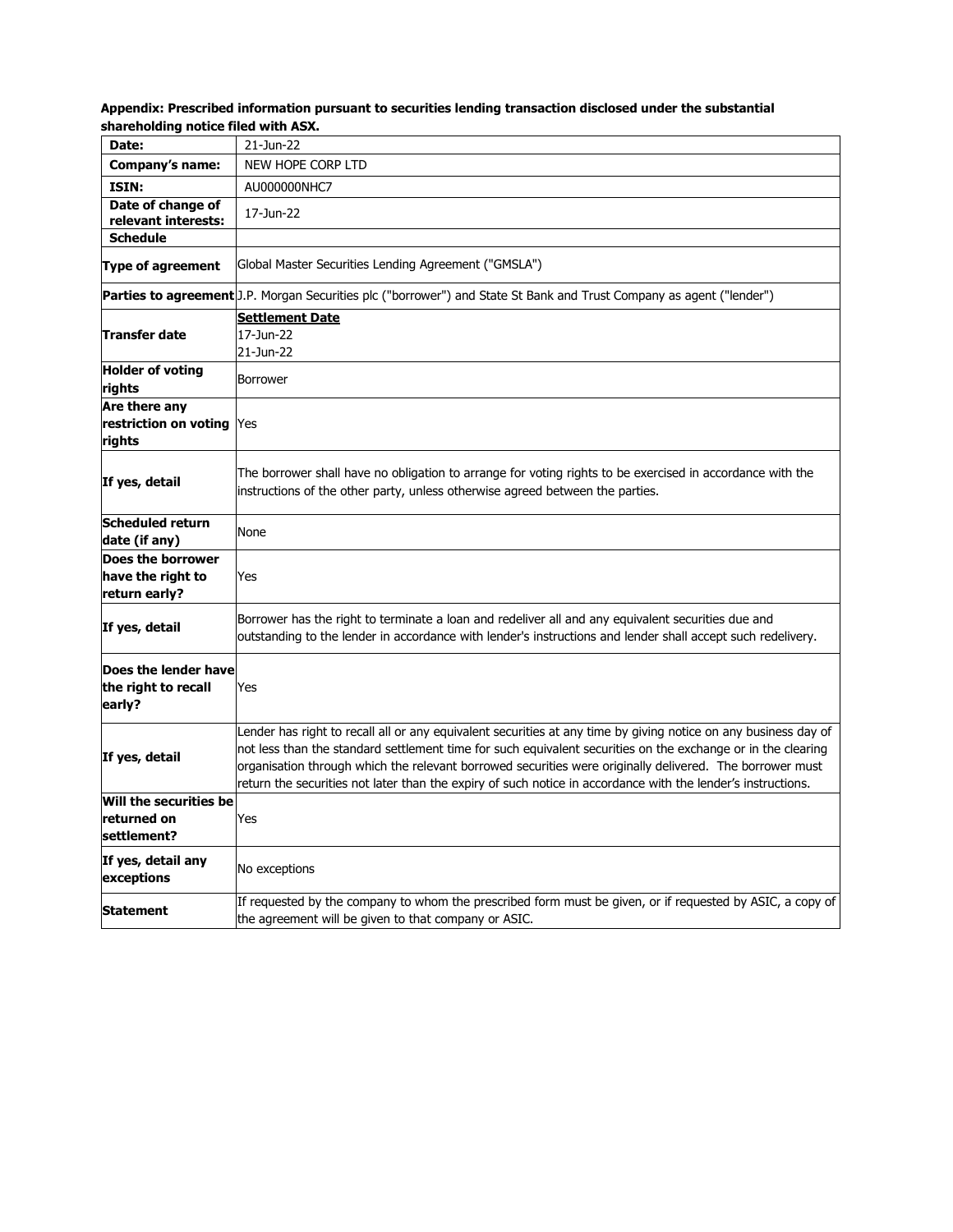| Date:                                                       | 21-Jun-22                                                                                                                                                                                                                                                                                                                                                                                                                                                                                                                                                                                                                                                                     |
|-------------------------------------------------------------|-------------------------------------------------------------------------------------------------------------------------------------------------------------------------------------------------------------------------------------------------------------------------------------------------------------------------------------------------------------------------------------------------------------------------------------------------------------------------------------------------------------------------------------------------------------------------------------------------------------------------------------------------------------------------------|
| <b>Company's name:</b>                                      | NEW HOPE CORP LTD                                                                                                                                                                                                                                                                                                                                                                                                                                                                                                                                                                                                                                                             |
| ISIN:                                                       | AU000000NHC7                                                                                                                                                                                                                                                                                                                                                                                                                                                                                                                                                                                                                                                                  |
| Date of change of<br>relevant interests:                    | 17-Jun-22                                                                                                                                                                                                                                                                                                                                                                                                                                                                                                                                                                                                                                                                     |
| <b>Schedule</b>                                             |                                                                                                                                                                                                                                                                                                                                                                                                                                                                                                                                                                                                                                                                               |
| <b>Type of agreement</b>                                    | Overseas Securities Lender's Agreement ("OSLA")                                                                                                                                                                                                                                                                                                                                                                                                                                                                                                                                                                                                                               |
| <b>Parties to</b><br>agreement                              | ("DPMorgan Chase Bank, N.A. (acting as agent) ("lender") J.P. Morgan Securities plc ("borrower                                                                                                                                                                                                                                                                                                                                                                                                                                                                                                                                                                                |
| Transfer date                                               | <b>Settlement Date</b><br>01-Feb-22<br>07-Mar-22<br>17-Mar-22<br>25-Apr-22<br>19-May-22<br>23-May-22<br>08-Jun-22                                                                                                                                                                                                                                                                                                                                                                                                                                                                                                                                                             |
| <b>Holder of voting</b><br>rights                           | Borrower                                                                                                                                                                                                                                                                                                                                                                                                                                                                                                                                                                                                                                                                      |
| Are there any<br>restriction on voting Yes<br>rights        |                                                                                                                                                                                                                                                                                                                                                                                                                                                                                                                                                                                                                                                                               |
| If yes, detail                                              | The borrower undertakes to use its best endeavors to arrange for the voting rights to be exercised in<br>accordance with the instructions of the lender, provided that the lender uses its best endeavors to notify the<br>borrower of its instructions in writing no later than 7 business days prior to the date upon which such votes<br>are exercisable or as otherwise agreed between the parties. This undertaking is set out in clause 4(B)(vi) of<br>the standard form OSLA.                                                                                                                                                                                          |
| <b>Scheduled return</b><br>date (if any)                    | None                                                                                                                                                                                                                                                                                                                                                                                                                                                                                                                                                                                                                                                                          |
| Does the borrower<br>have the right to<br>return early?     | Yes                                                                                                                                                                                                                                                                                                                                                                                                                                                                                                                                                                                                                                                                           |
| If yes, detail                                              | Borrower has right to return all and any equivalent securities early at any time in accordance with the<br>lender's instructions.                                                                                                                                                                                                                                                                                                                                                                                                                                                                                                                                             |
| Does the lender<br>have the right to<br>recall early?       | Yes                                                                                                                                                                                                                                                                                                                                                                                                                                                                                                                                                                                                                                                                           |
| If yes, detail                                              | Lender has right to recall all or any equivalent securities at any time by giving notice on any business day of<br>not less than the standard settlement time for such equivalent securities on the exchange or in the clearing<br>organisation through which the relevant borrowed securities were originally delivered (and where there is a<br>difference between the settlement time for sales and purchases on the relevant exchange or clearing<br>organisation, the standard settlement time shall be the shorter of the two times). The borrower must return<br>the securities not later than the expiry of such notice in accordance with the lender's instructions. |
| <b>Will the securities</b><br>be returned on<br>settlement? | Yes                                                                                                                                                                                                                                                                                                                                                                                                                                                                                                                                                                                                                                                                           |
| If yes, detail any<br>exceptions                            | No exceptions                                                                                                                                                                                                                                                                                                                                                                                                                                                                                                                                                                                                                                                                 |
| <b>Statement</b>                                            | If requested by the company to whom the prescribed form must be given, or if requested by ASIC, a copy of<br>the agreement will be given to that company or ASIC.                                                                                                                                                                                                                                                                                                                                                                                                                                                                                                             |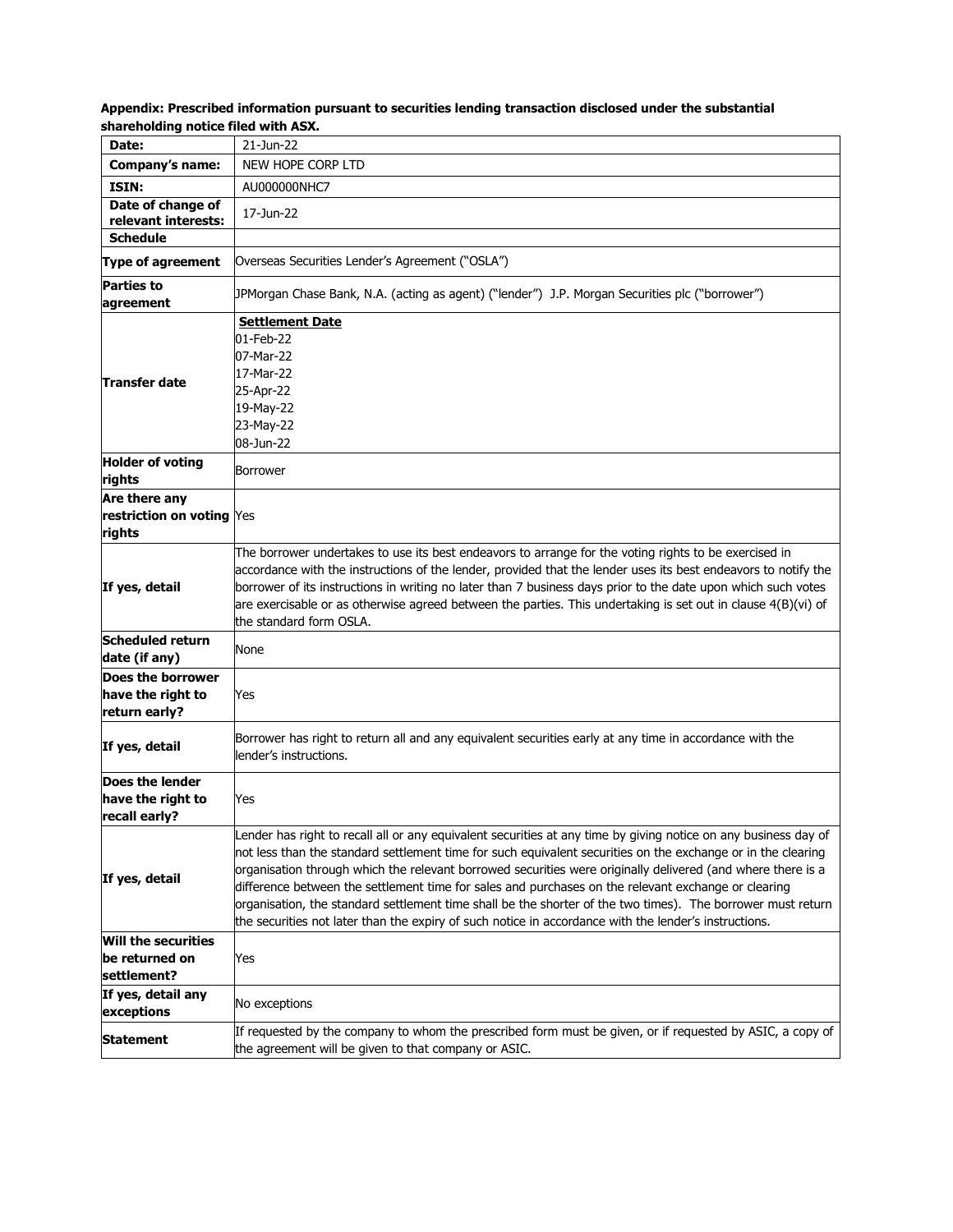| Appendix: Prescribed information pursuant to securities lending transaction disclosed under the substantial |  |
|-------------------------------------------------------------------------------------------------------------|--|
| shareholding notice filed with ASX.                                                                         |  |

| Date:                                                   | 21-Jun-22                                                                                                                                                                                                                                                                                                                                                                                                                                                             |
|---------------------------------------------------------|-----------------------------------------------------------------------------------------------------------------------------------------------------------------------------------------------------------------------------------------------------------------------------------------------------------------------------------------------------------------------------------------------------------------------------------------------------------------------|
| Company's name:                                         | NEW HOPE CORP LTD                                                                                                                                                                                                                                                                                                                                                                                                                                                     |
| ISIN:                                                   | AU000000NHC7                                                                                                                                                                                                                                                                                                                                                                                                                                                          |
| Date of change of<br>relevant interests:                | 17-Jun-22                                                                                                                                                                                                                                                                                                                                                                                                                                                             |
| <b>Schedule</b>                                         |                                                                                                                                                                                                                                                                                                                                                                                                                                                                       |
| <b>Type of agreement</b>                                | Master Overseas Securities Borrowing Agreement                                                                                                                                                                                                                                                                                                                                                                                                                        |
|                                                         | Parties to agreement J.P. Morgan Securities Plc ("borrower") and The Northern Trust Company as agent ("lender")                                                                                                                                                                                                                                                                                                                                                       |
| Transfer date                                           | <b>Settlement Date</b><br>01-Jun-22                                                                                                                                                                                                                                                                                                                                                                                                                                   |
| <b>Holder of voting</b><br>rights                       | <b>Borrower</b>                                                                                                                                                                                                                                                                                                                                                                                                                                                       |
| Are there any<br>restriction on voting Yes<br>rights    |                                                                                                                                                                                                                                                                                                                                                                                                                                                                       |
| If yes, detail                                          | The borrower undertakes to use its best endeavours to arrange for the voting rights to be exercised in<br>accordance with the instructions of the lender, provided that the lender uses its best endeavours to notify<br>the borrower of its instructions in writing no later than 7 business days prior to the date upon which such<br>votes are exercisable or as otherwise agreed between the parties. This undertaking is in clause 4(B)(vi) of<br>the agreement. |
| Scheduled return<br>date (if any)                       | None                                                                                                                                                                                                                                                                                                                                                                                                                                                                  |
| Does the borrower<br>have the right to<br>return early? | Yes                                                                                                                                                                                                                                                                                                                                                                                                                                                                   |
| If yes, detail                                          | Borrower has the right to terminate a loan and redeliver all and any equivalent securities due and<br>outstanding to the lender in accordance with lender's instructions and lender shall accept such redelivery.                                                                                                                                                                                                                                                     |
| Does the lender<br>have the right to<br>recall early?   | Yes                                                                                                                                                                                                                                                                                                                                                                                                                                                                   |
| If yes, detail                                          | Lender has right to recall all or any equivalent securities at any time by giving notice on any business day of<br>not less than the standard settlement time for such equivalent securities on the exchange or in the clearing<br>organisation through which the relevant borrowed securities were originally delivered. The borrower must<br>return the securities not later than the expiry of such notice in accordance with the lender's instructions.           |
| Will the securities be<br>returned on<br>settlement?    | Yes                                                                                                                                                                                                                                                                                                                                                                                                                                                                   |
| If yes, detail any<br>exceptions                        | No exceptions                                                                                                                                                                                                                                                                                                                                                                                                                                                         |
| <b>Statement</b>                                        | If requested by the company to whom the prescribed form must be given, or if requested by ASIC, a copy of<br>the agreement will be given to that company or ASIC.                                                                                                                                                                                                                                                                                                     |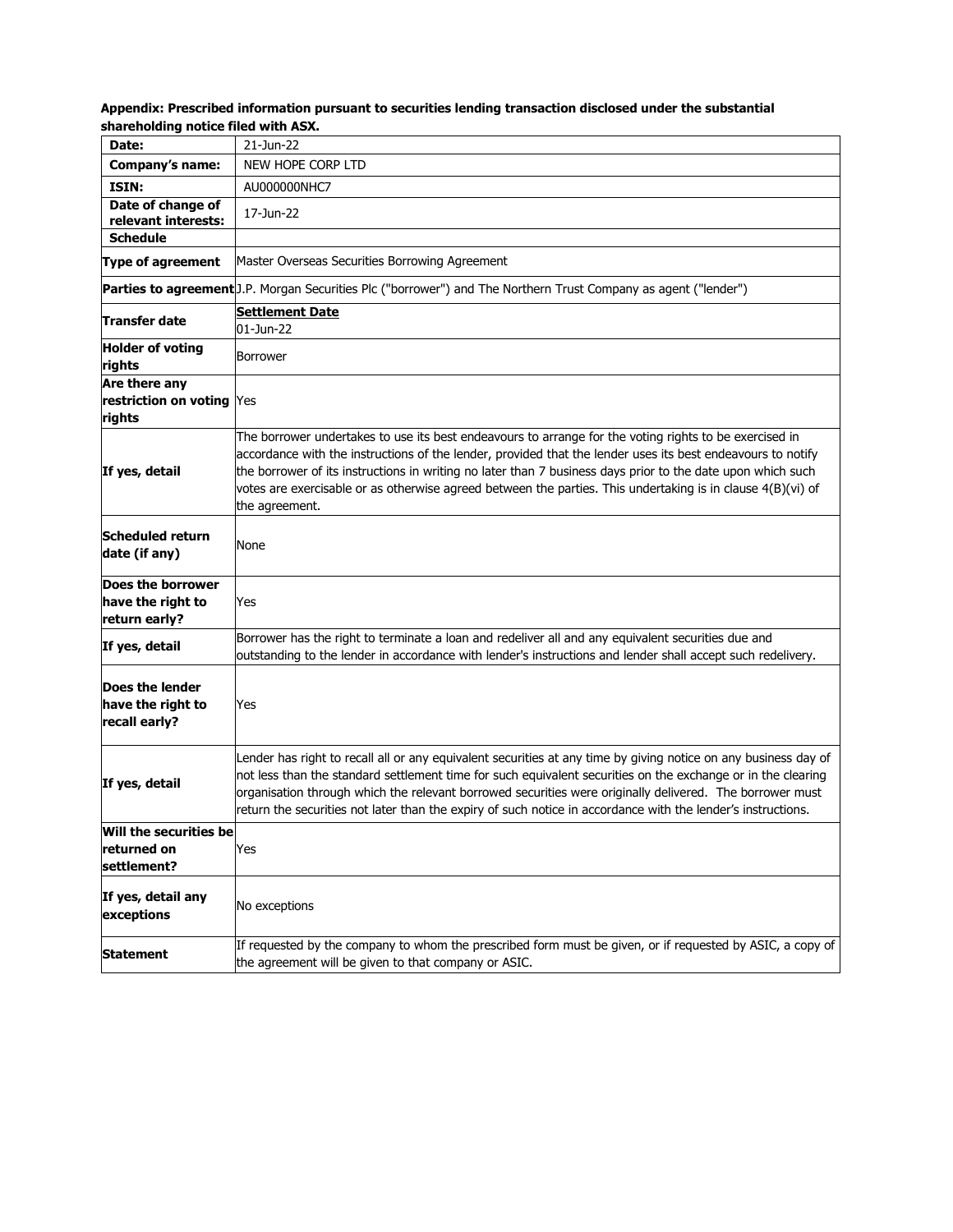| Date:                                                | 21-Jun-22                                                                                                                                                                                                                                                                                                                                                                                                                                                                         |
|------------------------------------------------------|-----------------------------------------------------------------------------------------------------------------------------------------------------------------------------------------------------------------------------------------------------------------------------------------------------------------------------------------------------------------------------------------------------------------------------------------------------------------------------------|
| Company's name:                                      | NEW HOPE CORP LTD                                                                                                                                                                                                                                                                                                                                                                                                                                                                 |
| ISIN:                                                | AU000000NHC7                                                                                                                                                                                                                                                                                                                                                                                                                                                                      |
| Date of change of<br>relevant interests:             | 17-Jun-22                                                                                                                                                                                                                                                                                                                                                                                                                                                                         |
| <b>Schedule</b>                                      |                                                                                                                                                                                                                                                                                                                                                                                                                                                                                   |
| <b>Type of agreement</b>                             | Australian Master Securities Lending Agreement ("AMSLA")                                                                                                                                                                                                                                                                                                                                                                                                                          |
| <b>Parties to agreement</b>                          | Citibank N.A. as agent ("lender"), J.P. Morgan Securities Australia Limited ("borrower")                                                                                                                                                                                                                                                                                                                                                                                          |
| Transfer date                                        | <b>Settlement Date</b><br>09-Mar-22<br>28-Apr-22<br>02-May-22                                                                                                                                                                                                                                                                                                                                                                                                                     |
| <b>Holder of voting rights</b>                       | Borrower                                                                                                                                                                                                                                                                                                                                                                                                                                                                          |
| Are there any restriction<br>on voting rights        | Yes                                                                                                                                                                                                                                                                                                                                                                                                                                                                               |
| If yes, detail                                       | The borrower undertakes to use its best endeavours to arrange for the voting rights to be exercised in<br>accordance with the instructions of the lender, provided that the lender uses its best endeavours to<br>notify the borrower of its instructions in writing no later than 7 business days prior to the date upon<br>which such votes are exercisable or as otherwise agreed between the parties. This undertaking is set<br>out in clause 4.3 of the standard form AMSLA |
| Scheduled return date (if<br>any)                    | None                                                                                                                                                                                                                                                                                                                                                                                                                                                                              |
| Does the borrower have<br>the right to return early? | Yes                                                                                                                                                                                                                                                                                                                                                                                                                                                                               |
| If yes, detail                                       | Borrower has right to return all and any securities or equivalent securities early at any time in<br>accordance with the lender's instructions.                                                                                                                                                                                                                                                                                                                                   |
| Does the lender have the<br>right to recall early?   | Yes                                                                                                                                                                                                                                                                                                                                                                                                                                                                               |
| If yes, detail                                       | Lender has right to recall all or any equivalent securities on any business day by giving such notice as<br>agreed by the parties. The borrower must return the securities not later than the expiry of such notice<br>in accordance with the lender's instructions.                                                                                                                                                                                                              |
| Will the securities be<br>returned on settlement?    | Yes                                                                                                                                                                                                                                                                                                                                                                                                                                                                               |
| If yes, detail any<br>exceptions                     | No exceptions                                                                                                                                                                                                                                                                                                                                                                                                                                                                     |
| Statement                                            | If requested by the company to whom the prescribed form must be given, or if requested by ASIC, a<br>copy of the agreement will be given to that company or ASIC.                                                                                                                                                                                                                                                                                                                 |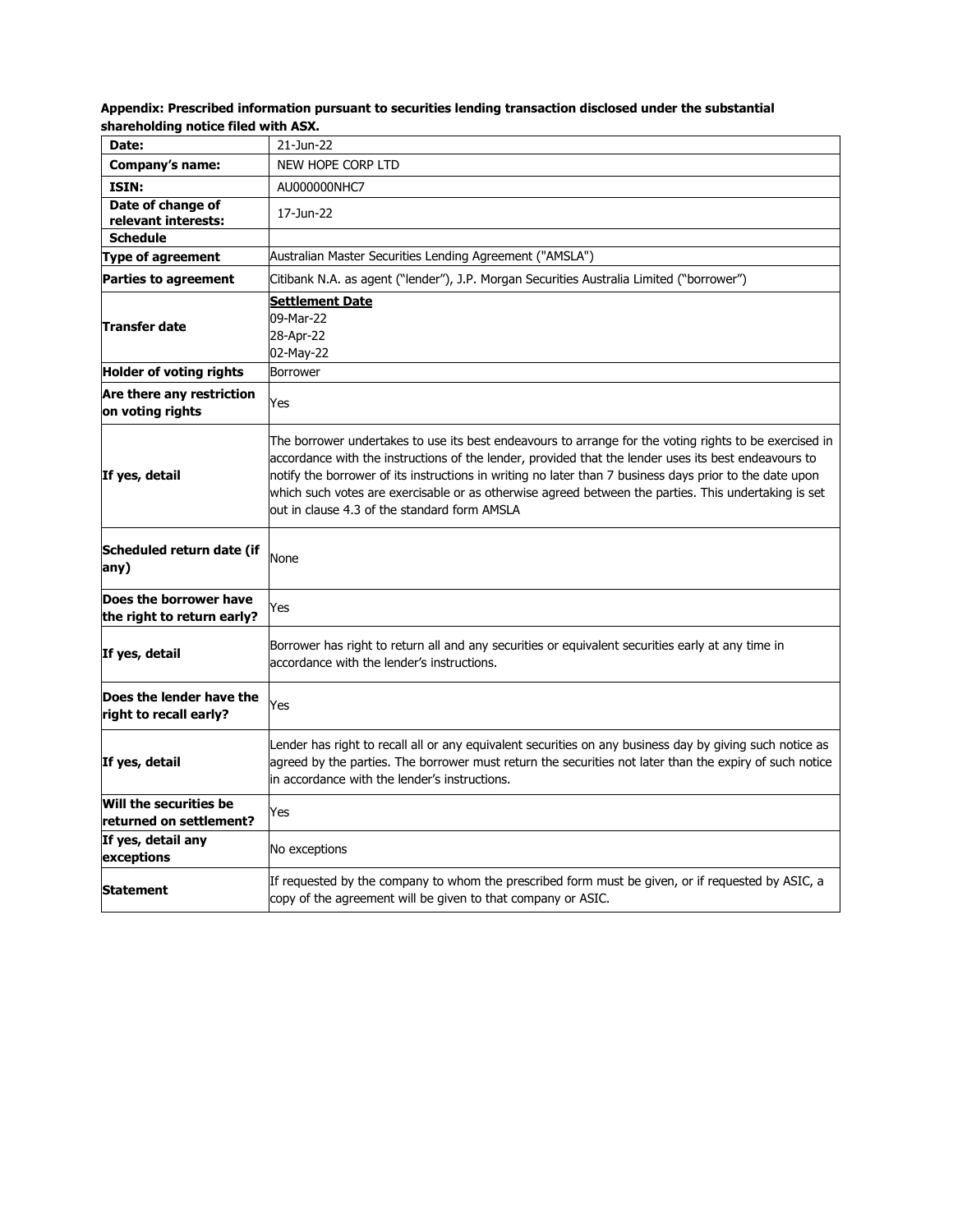| Appendix: Prescribed information pursuant to securities lending transaction disclosed under the substantial |  |
|-------------------------------------------------------------------------------------------------------------|--|
| shareholding notice filed with ASX.                                                                         |  |

| Date:                                                         | 21-Jun-22                                                                                                                                                                                                                                                                                                                                                                                                                                                                          |  |
|---------------------------------------------------------------|------------------------------------------------------------------------------------------------------------------------------------------------------------------------------------------------------------------------------------------------------------------------------------------------------------------------------------------------------------------------------------------------------------------------------------------------------------------------------------|--|
| <b>Company's name:</b>                                        | NEW HOPE CORP LTD                                                                                                                                                                                                                                                                                                                                                                                                                                                                  |  |
| ISIN:                                                         | AU000000NHC7                                                                                                                                                                                                                                                                                                                                                                                                                                                                       |  |
| Date of change of                                             | 17-Jun-22                                                                                                                                                                                                                                                                                                                                                                                                                                                                          |  |
| relevant interests:                                           |                                                                                                                                                                                                                                                                                                                                                                                                                                                                                    |  |
| <b>Schedule</b>                                               |                                                                                                                                                                                                                                                                                                                                                                                                                                                                                    |  |
| Type of agreement                                             | Australian Master Securities Lending Agreement ("AMSLA")                                                                                                                                                                                                                                                                                                                                                                                                                           |  |
| <b>Parties to</b><br>agreement                                | JPMorgan Chase Bank, N.A. (acting as agent) ("lender"), J.P. Morgan Securities Australia Limited ('borrower')                                                                                                                                                                                                                                                                                                                                                                      |  |
| Transfer date                                                 | <b>Settlement Date</b><br>06-Apr-22<br>07-Apr-22<br>08-Apr-22<br>12-Apr-22<br>28-Apr-22<br>21-Jun-22                                                                                                                                                                                                                                                                                                                                                                               |  |
| <b>Holder of voting</b><br>rights                             | Borrower                                                                                                                                                                                                                                                                                                                                                                                                                                                                           |  |
| Are there any<br>restriction on voting Yes<br>rights          |                                                                                                                                                                                                                                                                                                                                                                                                                                                                                    |  |
| If yes, detail                                                | The borrower undertakes to use its best endeavours to arrange for the voting rights to be exercised in<br>accordance with the instructions of the lender, provided that the lender uses its best endeavours to notify the<br>borrower of its instructions in writing no later than 7 business days prior to the date upon which such votes<br>are exercisable or as otherwise agreed between the parties. This undertaking is set out in clause 4.3 of the<br>standard form AMSLA. |  |
| Scheduled return<br>date (if any)                             | None                                                                                                                                                                                                                                                                                                                                                                                                                                                                               |  |
| Does the borrower<br>have the right to<br>return early?       | Yes                                                                                                                                                                                                                                                                                                                                                                                                                                                                                |  |
| If yes, detail                                                | Borrower has right to return all and any securities or equivalent securities early at any time in accordance<br>with the lender's instructions.                                                                                                                                                                                                                                                                                                                                    |  |
| <b>Does the lender</b><br>lhave the right to<br>recall early? | Yes                                                                                                                                                                                                                                                                                                                                                                                                                                                                                |  |
| If yes, detail                                                | Lender has right to recall all or any equivalent securities on any business day by giving such notice as agreed<br>by the parties. The borrower must return the securities not later than the expiry of such notice in<br>accordance with the lender's instructions.                                                                                                                                                                                                               |  |
| <b>Will the securities</b>                                    |                                                                                                                                                                                                                                                                                                                                                                                                                                                                                    |  |
| be returned on<br>settlement?                                 | Yes                                                                                                                                                                                                                                                                                                                                                                                                                                                                                |  |
| If yes, detail any<br>exceptions                              | No exception                                                                                                                                                                                                                                                                                                                                                                                                                                                                       |  |
| <b>Statement</b>                                              | If requested by the company to whom the prescribed form must be given, or if requested by ASIC, a copy of<br>the agreement will be given to that company or ASIC.                                                                                                                                                                                                                                                                                                                  |  |